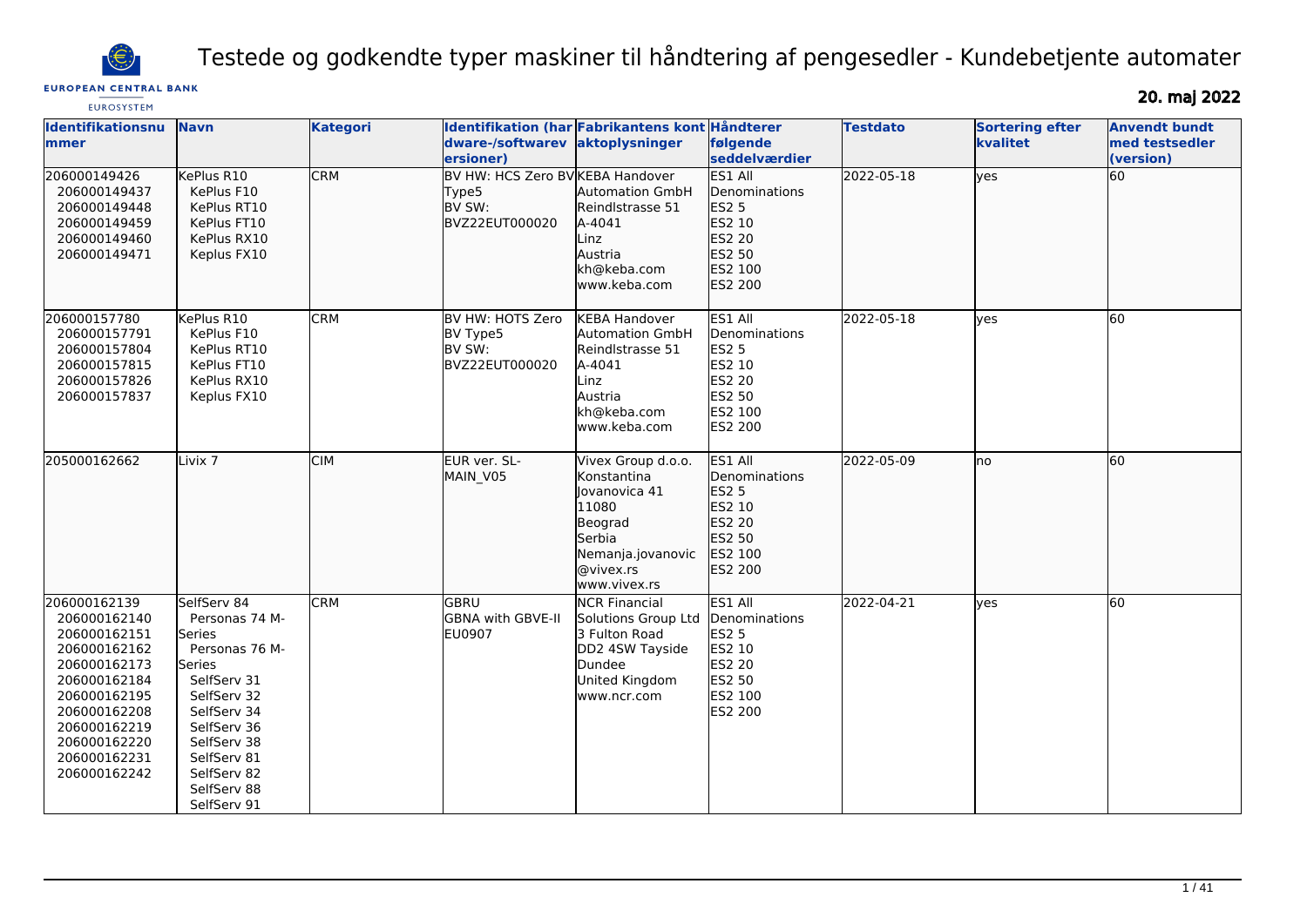

| <b>Identifikationsnu</b><br>mmer                                                                                                                                                             | <b>Navn</b>                                                                                                                                                                                                 | <b>Kategori</b> | dware-/softwarev                                            | Identifikation (har Fabrikantens kont Håndterer<br>aktoplysninger                                                          | følgende                                                                                                             | <b>Testdato</b> | <b>Sortering efter</b><br>kvalitet | <b>Anvendt bundt</b><br>med testsedler |
|----------------------------------------------------------------------------------------------------------------------------------------------------------------------------------------------|-------------------------------------------------------------------------------------------------------------------------------------------------------------------------------------------------------------|-----------------|-------------------------------------------------------------|----------------------------------------------------------------------------------------------------------------------------|----------------------------------------------------------------------------------------------------------------------|-----------------|------------------------------------|----------------------------------------|
| 206000162264<br>206000162446<br>206000162457<br>206000162468<br>206000162479<br>206000162480<br>206000162491<br>206000162505<br>206000162516<br>206000162527<br>206000162538<br>206000162549 | SelfServ 84<br>Personas 74 M-<br>Series<br>Personas 76 M-<br>lSeries<br>SelfServ 31<br>SelfServ 32<br>SelfServ 34<br>SelfServ 36<br>SelfServ 38<br>SelfServ 81<br>SelfServ 82<br>SelfServ 88<br>SelfServ 91 | <b>CRM</b>      | ersioner)<br><b>GBRU</b><br><b>GBNA with GBVE</b><br>EU0907 | <b>NCR Financial</b><br>Solutions Group Ltd<br>3 Fulton Road<br>DD2 4SW Tayside<br>Dundee<br>United Kingdom<br>www.ncr.com | seddelværdier<br>ES1 All<br>Denominations<br><b>ES2 5</b><br>ES2 10<br><b>ES2 20</b><br>ES2 50<br>ES2 100<br>ES2 200 | 2022-04-21      | lyes                               | (version)<br>60                        |
| 206000161888<br>206000162026<br>206000162037<br>206000162048<br>206000162059<br>206000162060<br>206000162071<br>206000162082<br>206000162093<br>206000162106<br>206000162117<br>206000162128 | SelfServ 84<br>Personas 74 M-<br>Series<br>Personas 76 M-<br>Series<br>SelfServ 31<br>SelfServ 32<br>SelfServ 34<br>SelfServ 36<br>SelfServ 38<br>SelfServ 81<br>SelfServ 82<br>SelfServ 88<br>SelfServ 91  | <b>CRM</b>      | <b>GBRU</b><br><b>GBNA</b> with GBVE<br>EU0906IB            | <b>NCR Financial</b><br>Solutions Group Ltd<br>3 Fulton Road<br>DD2 4SW Tayside<br>Dundee<br>United Kingdom<br>www.ncr.com | ES1 All<br>Denominations<br><b>ES2 5</b><br>ES2 10<br><b>ES2 20</b><br><b>ES2 50</b><br>ES2 100<br><b>ES2 200</b>    | 2022-04-20      | ves                                | 60                                     |
| 206000161899<br>206000161902                                                                                                                                                                 | SelfServ 83<br>SelfServ 87                                                                                                                                                                                  | <b>CRM</b>      | BRM with HVD300<br>EUR00000596                              | <b>NCR Financial</b><br>Solutions Group Ltd<br>3 Fulton Road<br>DD2 4SW Tayside<br>Dundee<br>United Kingdom<br>www.ncr.com | ES1 All<br>Denominations<br><b>ES2 5</b><br>ES2 10<br>ES2 20<br>ES2 50<br>ES2 100<br>ES2 200                         | 2022-04-20      | lves                               | 60                                     |
| 206000161844<br>206000161913<br>206000161924<br>206000161935                                                                                                                                 | SelfServ 84<br>Personas 74 M-<br>Series<br>Personas 76 M-                                                                                                                                                   | <b>CRM</b>      | GBRU<br>GBNA with GBVE-II<br><b>EU0906IB</b>                | <b>NCR Financial</b><br>Solutions Group Ltd<br>3 Fulton Road<br>DD2 4SW Tayside                                            | ES1 All<br>Denominations<br><b>ES2 5</b><br>ES2 10                                                                   | 2022-04-19      | lves                               | 60                                     |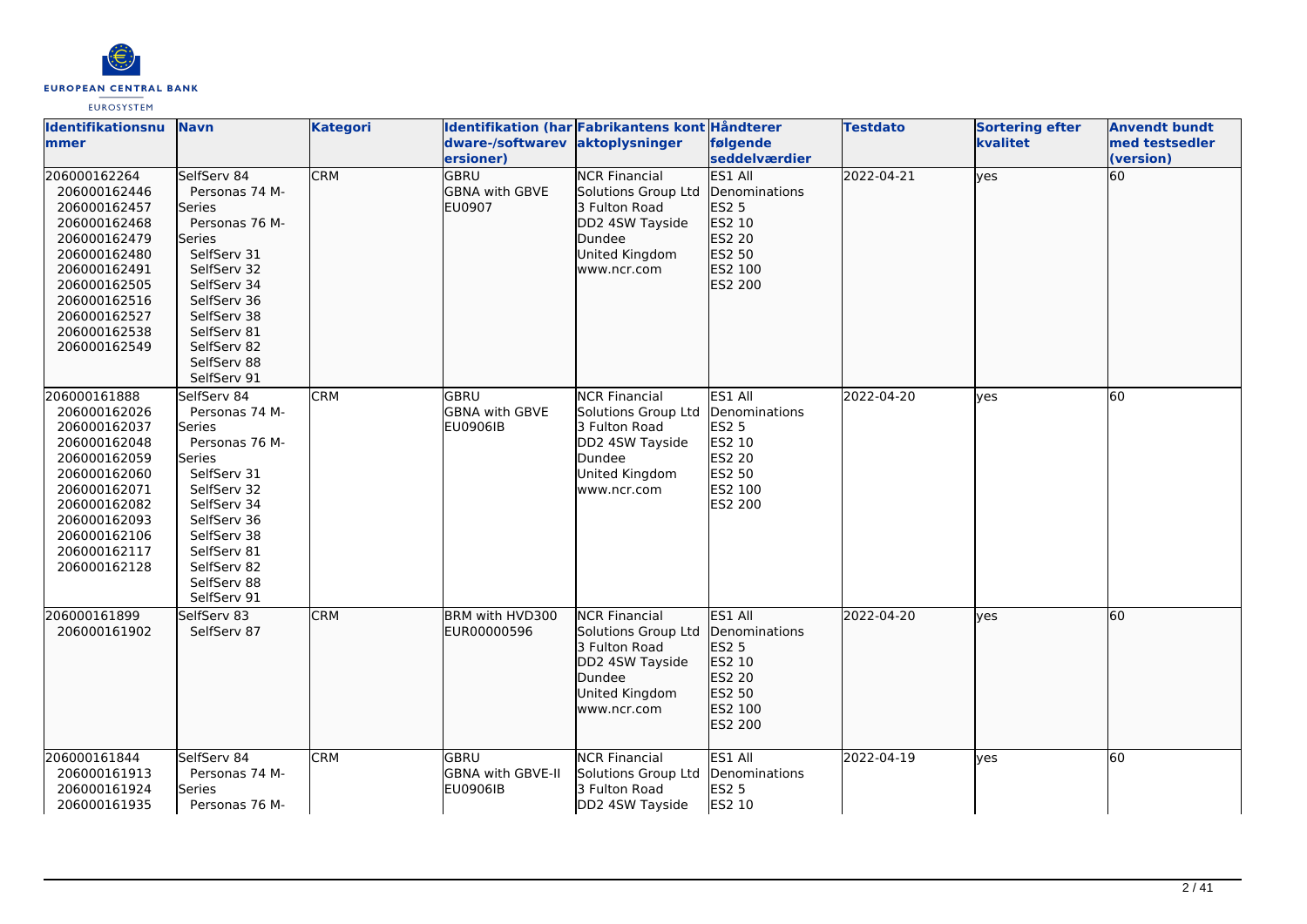

| Identifikationsnu<br>mmer                                                                                                                                                                                                                                                                                                    | <b>Navn</b>                                                                                                                                                                                                                                                                                                                                              | <b>Kategori</b> | Identifikation (har Fabrikantens kont Håndterer<br>dware-/softwarev<br>ersioner) | aktoplysninger                                                                                                                                                     | følgende<br>seddelværdier                                                                           | <b>Testdato</b> | <b>Sortering efter</b><br>kvalitet | <b>Anvendt bundt</b><br>med testsedler<br>(version) |
|------------------------------------------------------------------------------------------------------------------------------------------------------------------------------------------------------------------------------------------------------------------------------------------------------------------------------|----------------------------------------------------------------------------------------------------------------------------------------------------------------------------------------------------------------------------------------------------------------------------------------------------------------------------------------------------------|-----------------|----------------------------------------------------------------------------------|--------------------------------------------------------------------------------------------------------------------------------------------------------------------|-----------------------------------------------------------------------------------------------------|-----------------|------------------------------------|-----------------------------------------------------|
| 206000161946<br>206000161957<br>206000161968<br>206000161979<br>206000161980<br>206000161991<br>206000162004<br>206000162015                                                                                                                                                                                                 | <b>Series</b><br>SelfServ31<br>SelfServ 32<br>SelfServ 34<br>SelfServ 36<br>SelfServ38<br>SelfServ 81<br>SelfServ 82<br>SelfServ 88<br>SelfServ 91                                                                                                                                                                                                       |                 |                                                                                  | Dundee<br>United Kingdom<br>www.ncr.com                                                                                                                            | <b>ES2 20</b><br>ES2 50<br>ES2 100<br>ES2 200                                                       |                 |                                    |                                                     |
| 206000111104<br>206000111115<br>206000111126<br>206000111137<br>206000111148<br>206000111159                                                                                                                                                                                                                                 | KePlus R6<br>KEBA KePlus D6<br>KEBA KePlus X6<br>KEBA KePlus M6<br><b>KEBA Rondo</b><br>4cashcycle+ R4<br><b>KEBA Rondo</b><br>4cashcycle+ R5                                                                                                                                                                                                            | <b>CRM</b>      | BV HW: HOTS BV-<br>ZBV Type 4a<br>BV SW:<br>HBV2MEUA001001                       | <b>KEBA Handover</b><br><b>Automation GmbH</b><br>Reindlstrasse 51<br>A-4041<br>Linz<br>Austria<br>kh@keba.com<br>www.keba.com                                     | <b>ES1 All</b><br>Denominations<br><b>ES2 5</b><br>ES2 10<br>ES2 20<br>ES2 50<br>ES2 100<br>ES2 200 | 2022-04-06      | lyes                               | 60                                                  |
| 206000145160<br>206000145171<br>206000145182<br>206000145193<br>206000145206<br>206000145217<br>206000145228<br>206000145239<br>206000145605<br>206000145616<br>206000145627<br>206000145638<br>206000145649<br>206000145650<br>206000145661<br>206000145672<br>206000145683<br>206000145694<br>206000145707<br>206000145718 | DT-7000H68NL<br>DT-7000H68N<br>DT-7000H68NLR<br>DT-7000H68NX<br>DT-7000P5800<br>DT-7000P5800L<br>DT-7000160-COMB<br>Virtual Teller Mach<br>ine(VTM)/Videokasse<br>DT-7000160A<br>DT-7000160B<br>DT-7000160NL<br>DT-7000160X<br>DT-7000160XL<br>DT-7000164A<br>DT-7000164B<br>DT-7000164C<br>DT-7000166<br>DT-7000P5800<br>DT-7000P5800E<br>DT-7000P5800L | <b>CRM</b>      | <b>SNV-001</b><br>V22004A0B2                                                     | GRG Banking<br>Equipment Co Ltd<br>9 Kelin Road Science ES2 5<br>City<br>510663<br>Guangzhou, District ES2 50<br>Luogang<br><b>China</b><br>www.grgbanking.co<br>m | ES1 All<br>Denominations<br>ES2 10<br><b>ES2 20</b><br>ES2 100<br><b>ES2 200</b>                    | 2022-04-06      | lyes                               | 60                                                  |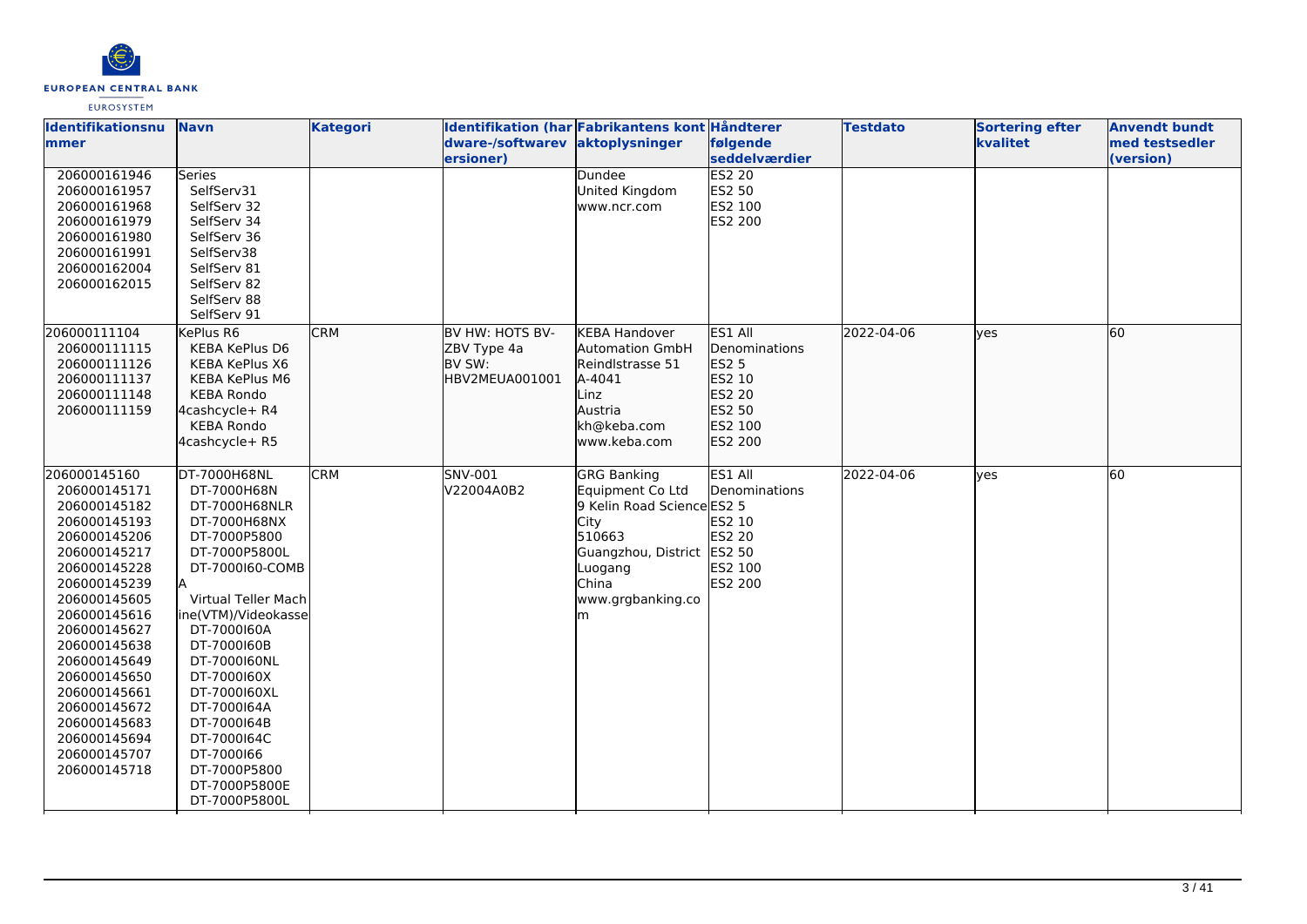

| Identifikationsnu<br>lmmer                                                                                                                                   | <b>Navn</b>                                                                                                                                        | <b>Kategori</b> | dware-/softwarev<br>ersioner)                        | Identifikation (har Fabrikantens kont Håndterer<br>aktoplysninger                                                          | følgende<br>seddelværdier                                                                           | <b>Testdato</b> | <b>Sortering efter</b><br>kvalitet | <b>Anvendt bundt</b><br>med testsedler<br>(version) |
|--------------------------------------------------------------------------------------------------------------------------------------------------------------|----------------------------------------------------------------------------------------------------------------------------------------------------|-----------------|------------------------------------------------------|----------------------------------------------------------------------------------------------------------------------------|-----------------------------------------------------------------------------------------------------|-----------------|------------------------------------|-----------------------------------------------------|
| 207000161195<br>207000161208<br>207000161219<br>207000161220<br>207000161231<br>207000161242<br>207000161253<br>207000161264<br>207000161275<br>207000161286 | SelfServ 34<br>SelfServ 31<br>SelfServ 32<br>SelfServ 36<br>SelfServ 38<br>SelfServ 91<br>SelfServ 81<br>SelfServ 82<br>SelfServ 84<br>SelfServ 88 | <b>CCM</b>      | <b>DVM</b><br><b>DVM-STD-EUR</b><br>Version 01.09.00 | <b>NCR Financial</b><br>Solutions Group Ltd<br>3 Fulton Road<br>DD2 4SW Tayside<br>Dundee<br>United Kingdom<br>www.ncr.com | <b>ES1 All</b><br>Denominations<br><b>ES2 5</b><br>ES2 10<br>ES2 20<br>ES2 50<br>ES2 100<br>ES2 200 | 2022-04-05      | no                                 | 60                                                  |
| 206000146764                                                                                                                                                 | Wincash - SD960                                                                                                                                    | <b>CRM</b>      | SNV-001<br>V22004A0B2                                | Sigma S.p.A.<br>Via Po 14<br>63017<br>Altidona (FM)<br>ltaly<br>www.sigmaspa.com                                           | ES1 All<br>Denominations<br><b>ES2 5</b><br>ES2 10<br><b>ES2 20</b><br>ES2 50<br>ES2 100<br>ES2 200 | 2022-04-04      | <b>ves</b>                         | 60                                                  |
| 206000161105<br>206000161116                                                                                                                                 | SR1000<br>SR2000                                                                                                                                   | <b>CRM</b>      | BV3 - MHTD<br>lGAUL2203040E                          | Sigma S.p.A.<br>Via Po 14<br>63017<br>Altidona (FM)<br>Italy<br>www.sigmaspa.com                                           | ES1 All<br><b>Denominations</b><br><b>ES2 5</b><br>ES2 10<br>ES2 20<br>ES2 50<br>ES2 100<br>ES2 200 | 2022-04-04      | <b>lves</b>                        | 60                                                  |
| 206000161127<br>206000161138                                                                                                                                 | SR1000<br>SR2000                                                                                                                                   | <b>CRM</b>      | BV3 - MOTD<br>GAUL2203040E                           | Sigma S.p.A.<br>Via Po 14<br>63017<br>Altidona (FM)<br><b>Italy</b><br>www.sigmaspa.com                                    | ES1 All<br>Denominations<br><b>ES2 5</b><br>ES2 10<br>ES2 20<br>ES2 50<br>ES2 100<br>ES2 200        | 2022-04-04      | <b>ves</b>                         | 60                                                  |
| 206000161172<br>206000161183                                                                                                                                 | Wincash - SD960<br>Wincash - SD960N                                                                                                                | <b>CRM</b>      | UNV-010<br>V28004A014                                | Sigma S.p.A.<br>Via Po 14<br>63017                                                                                         | ES1 All<br>Denominations<br>ES2 5                                                                   | 2022-04-04      | lyes                               | 60                                                  |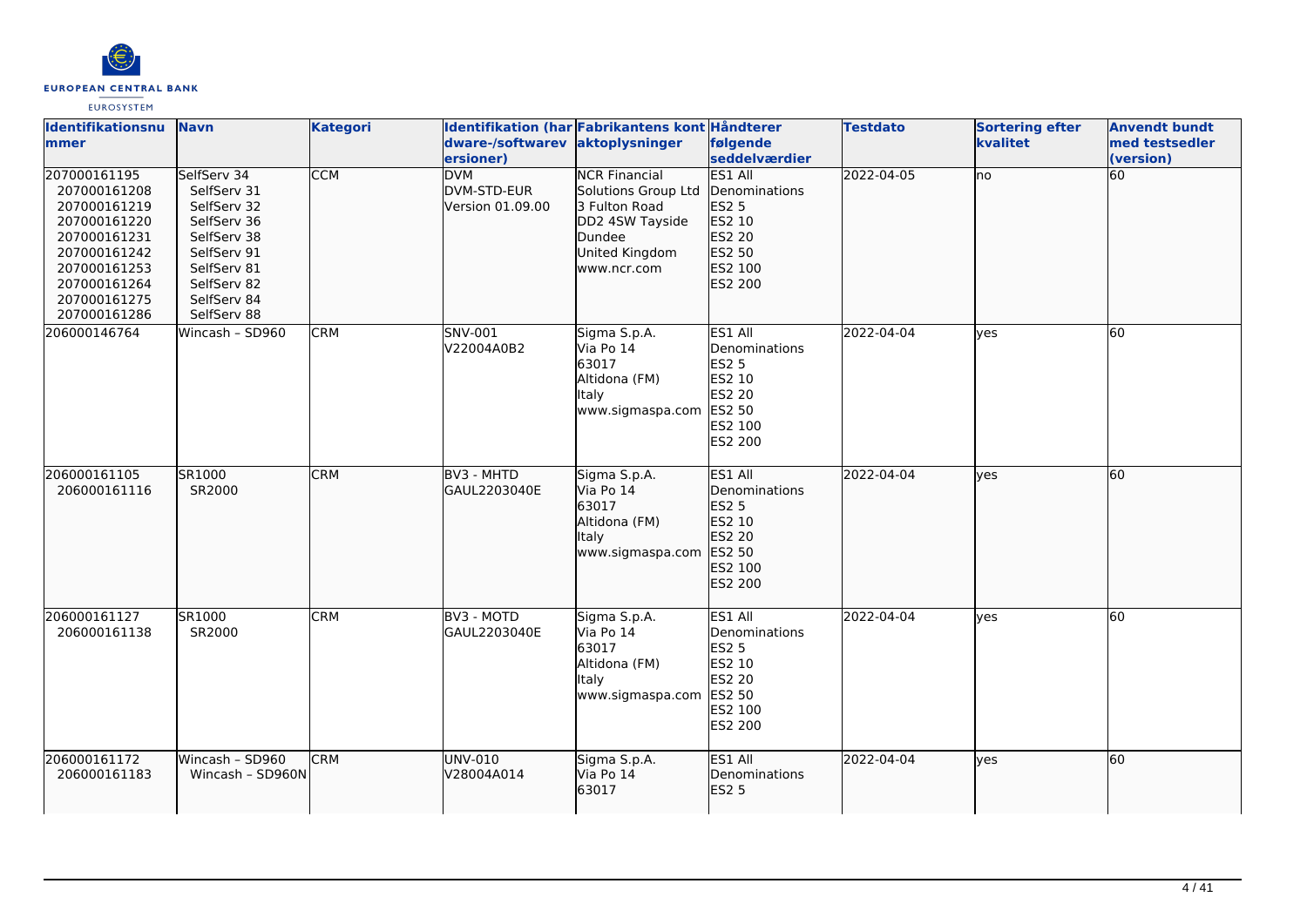

| lldentifikationsnu<br>mmer                                                                                                                                                                                                                                                                                                                                                                   | <b>Navn</b>                                                                                                                                                                                                                                                                                                                                                                                                          | <b>Kategori</b> | dware-/softwarev aktoplysninger<br>ersioner)     | Identifikation (har Fabrikantens kont Håndterer<br>Altidona (FM)                                                                                       | følgende<br>seddelværdier<br><b>ES2 10</b>                                        | <b>Testdato</b> | <b>Sortering efter</b><br>kvalitet | <b>Anvendt bundt</b><br>med testsedler<br>(version) |
|----------------------------------------------------------------------------------------------------------------------------------------------------------------------------------------------------------------------------------------------------------------------------------------------------------------------------------------------------------------------------------------------|----------------------------------------------------------------------------------------------------------------------------------------------------------------------------------------------------------------------------------------------------------------------------------------------------------------------------------------------------------------------------------------------------------------------|-----------------|--------------------------------------------------|--------------------------------------------------------------------------------------------------------------------------------------------------------|-----------------------------------------------------------------------------------|-----------------|------------------------------------|-----------------------------------------------------|
|                                                                                                                                                                                                                                                                                                                                                                                              |                                                                                                                                                                                                                                                                                                                                                                                                                      |                 |                                                  | Italy<br>www.sigmaspa.com                                                                                                                              | ES2 20<br>ES2 50<br>ES2 100<br>ES2 200                                            |                 |                                    |                                                     |
| 206000160536<br>206000160547<br>206000160558<br>206000160569<br>206000160570<br>206000160581<br>206000160592<br>206000160605<br>206000160616<br>206000160627<br>206000160638<br>206000160649<br>206000160650<br>206000160661<br>206000160672<br>206000160683<br>206000160694<br>206000160707<br>206000160718<br>206000160729<br>206000160730<br>206000160741<br>206000160752<br>206000160763 | CINEO C4060<br><b>CINEO C4040</b><br>CS 4040<br><b>CINEO C4080</b><br>CS 4080<br><b>CINEO C4560</b><br>CS 4560<br><b>CINEO C4580</b><br>CS 4580<br><b>CINEO C2090</b><br>CS 2090<br><b>CINEO C4090</b><br>CS 4090<br><b>CINEO C2080</b><br>CS 2080<br><b>CINEO C6040</b><br>CS 6040<br><b>CINEO C6040</b><br>Compact<br>CS 6040 Compact<br><b>CINEO C6030</b><br>CS 6030<br><b>CINEO C6050</b><br>CS 6050<br>CS 4060 | <b>CRM</b>      | MOVE_CWCA<br>MOVE_CWAA_EUR_1 Systems GmbH<br>055 | Diebold Nixdorf<br>Heinz-Nixdorf-Ring 1<br>33106<br>Paderborn<br>Germany<br>info.de@dieboldnixd ES2 100<br>orf.com<br>www.dieboldnixdorf.<br>com       | ES1 All<br>Denominations<br>ES2 5<br>ES2 10<br>ES2 20<br>ES2 50<br><b>ES2 200</b> | 2022-03-23      | yes                                | 60                                                  |
| 208000160776<br>208000160787                                                                                                                                                                                                                                                                                                                                                                 | Cineo C6010<br>CS 6010                                                                                                                                                                                                                                                                                                                                                                                               | <b>COM</b>      | MOVE PWCC<br>MOVE_PWBA_EUR_1 Systems GmbH<br>055 | Diebold Nixdorf<br>Heinz-Nixdorf-Ring 1 ES2 5<br>33106<br>Paderborn<br>Germany<br>info.de@dieboldnixd ES2 100<br>orf.com<br>www.dieboldnixdorf.<br>com | ES1 All<br>Denominations<br>ES2 10<br>ES2 20<br>ES2 50<br>ES2 200                 | 2022-03-23      | lyes                               | 60                                                  |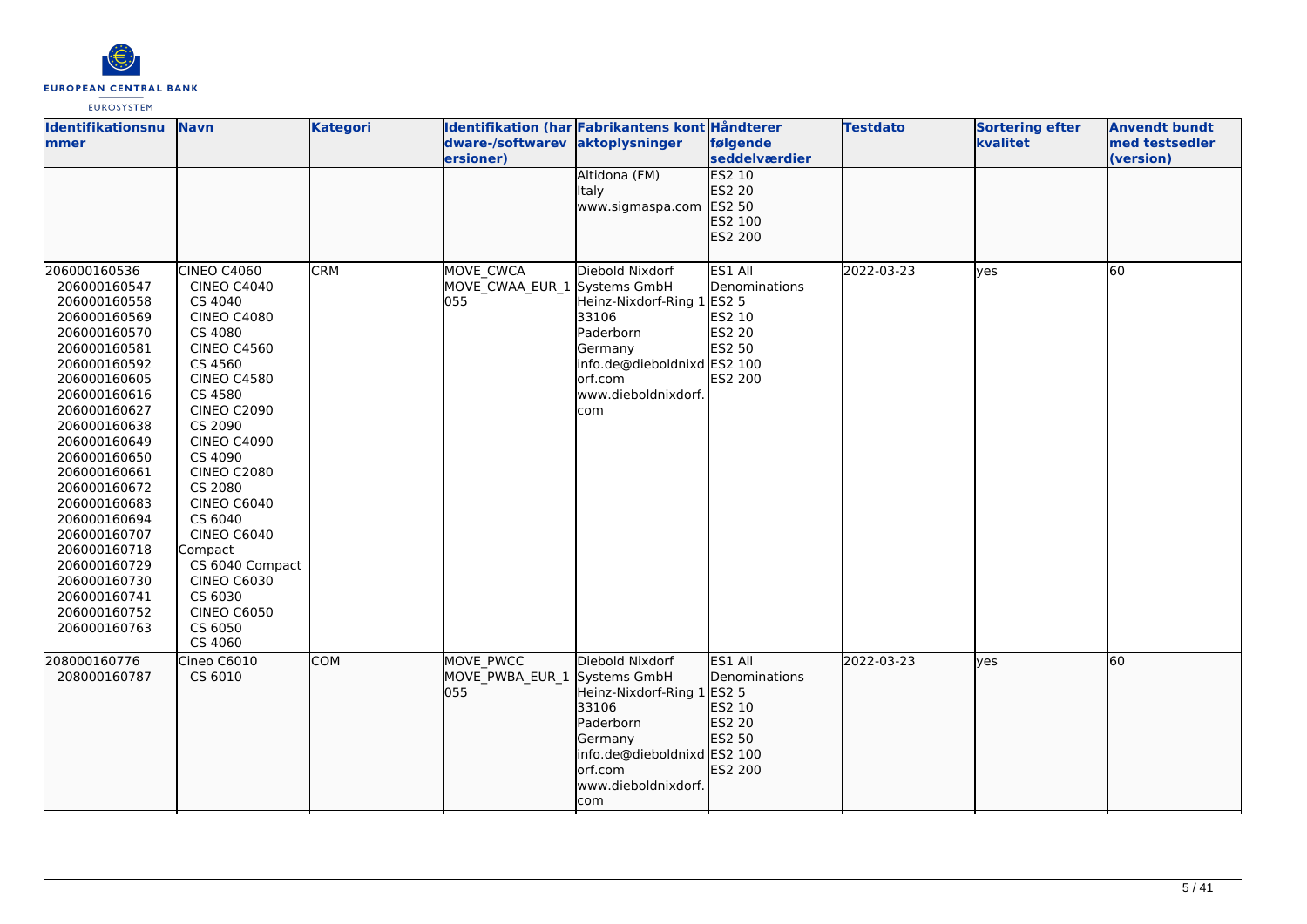

| <b>Identifikationsnu</b>     | <b>Navn</b>                   | <b>Kategori</b> |                               | Identifikation (har Fabrikantens kont Håndterer |                               | <b>Testdato</b> | <b>Sortering efter</b> | <b>Anvendt bundt</b>        |
|------------------------------|-------------------------------|-----------------|-------------------------------|-------------------------------------------------|-------------------------------|-----------------|------------------------|-----------------------------|
| mmer                         |                               |                 | dware-/softwarev<br>ersioner) | aktoplysninger                                  | følgende<br>seddelværdier     |                 | kvalitet               | med testsedler<br>(version) |
| 206000160898                 | DN Series 200                 | <b>CRM</b>      | <b>MOVEm CDAA</b>             | Diebold Nixdorf                                 | <b>ES1 All</b>                | 2022-03-23      | yes                    | 60                          |
| 206000160901                 | CS 4060                       |                 | MOVEm CDAA EUR Systems GmbH   |                                                 | Denominations                 |                 |                        |                             |
| 206000160912                 | CS 4560                       |                 | 1019                          | Heinz-Nixdorf-Ring 1 ES2 5                      |                               |                 |                        |                             |
| 206000160923                 | DN Series 250                 |                 |                               | 33106                                           | ES2 10                        |                 |                        |                             |
| 206000160934                 | DN Series 400                 |                 |                               | Paderborn                                       | ES2 20                        |                 |                        |                             |
| 206000160945                 | DN Series 405DT               |                 |                               | Germany                                         | ES2 50                        |                 |                        |                             |
| 206000160956                 | DN Series 450                 |                 |                               | info.de@dieboldnixd ES2 100                     |                               |                 |                        |                             |
| 206000160967                 | DN Series 470                 |                 |                               | orf.com                                         | ES2 200                       |                 |                        |                             |
| 206000160978                 | DN Series 490                 |                 |                               | www.dieboldnixdorf.                             |                               |                 |                        |                             |
|                              |                               |                 |                               | com                                             |                               |                 |                        |                             |
| 207000160047                 | SelfServ 34                   | <b>CCM</b>      | EUR-IBVM-CN-16N               | <b>NCR Financial</b>                            | ES1 All                       | 2022-03-22      | no                     | 60                          |
| 207000160058                 | SelfServ 31<br>SelfServ 32    |                 |                               | Solutions Group Ltd<br>3 Fulton Road            | Denominations<br><b>ES2 5</b> |                 |                        |                             |
| 207000160069<br>207000160070 | SelfServ 36                   |                 |                               | DD2 4SW Tayside                                 | ES2 10                        |                 |                        |                             |
| 207000160081                 | SelfServ 38                   |                 |                               | Dundee                                          | <b>ES2 20</b>                 |                 |                        |                             |
| 207000160092                 | SelfServ 91                   |                 |                               | United Kingdom                                  | ES2 50                        |                 |                        |                             |
| 207000160105                 | SelfServ 81                   |                 |                               | www.ncr.com                                     | ES2 100                       |                 |                        |                             |
| 207000160116                 | SelfServ 82                   |                 |                               |                                                 | ES2 200                       |                 |                        |                             |
| 207000160127                 | SelfServ 84                   |                 |                               |                                                 |                               |                 |                        |                             |
| 207000160138                 | SelfServ 88                   |                 |                               |                                                 |                               |                 |                        |                             |
| 206000160273                 | CINEO C4060                   | <b>CRM</b>      | <b>MOVE CWAA</b>              | Diebold Nixdorf                                 | ES1 All                       | 2022-03-22      | yes                    | 60                          |
| 206000160284                 | <b>CINEO C4040</b>            |                 | MOVE CWAA EUR 1 Systems GmbH  |                                                 | Denominations                 |                 |                        |                             |
| 206000160295                 | CS 4040                       |                 | 055                           | Heinz-Nixdorf-Ring 1 ES2 5                      |                               |                 |                        |                             |
| 206000160308                 | <b>CINEO C4080</b>            |                 |                               | 33106                                           | ES2 10                        |                 |                        |                             |
| 206000160319                 | CS 4080                       |                 |                               | Paderborn                                       | <b>ES2 20</b>                 |                 |                        |                             |
| 206000160320                 | <b>CINEO C4560</b>            |                 |                               | Germany                                         | ES2 50                        |                 |                        |                             |
| 206000160331                 | CS 4560                       |                 |                               | info.de@dieboldnixd ES2 100                     |                               |                 |                        |                             |
| 206000160342                 | <b>CINEO C4580</b>            |                 |                               | orf.com                                         | ES2 200                       |                 |                        |                             |
| 206000160353                 | CS 4580                       |                 |                               | www.dieboldnixdorf.                             |                               |                 |                        |                             |
| 206000160364                 | <b>CINEO C2090</b>            |                 |                               | com                                             |                               |                 |                        |                             |
| 206000160375                 | CS 2090                       |                 |                               |                                                 |                               |                 |                        |                             |
| 206000160386                 | <b>CINEO C4090</b>            |                 |                               |                                                 |                               |                 |                        |                             |
| 206000160397<br>206000160400 | CS 4090<br><b>CINEO C2080</b> |                 |                               |                                                 |                               |                 |                        |                             |
| 206000160411                 | CS 2080                       |                 |                               |                                                 |                               |                 |                        |                             |
| 206000160422                 | <b>CINEO C6040</b>            |                 |                               |                                                 |                               |                 |                        |                             |
| 206000160433                 | CS 6040                       |                 |                               |                                                 |                               |                 |                        |                             |
| 206000160444                 | CINEO C6040                   |                 |                               |                                                 |                               |                 |                        |                             |
| 206000160455                 | Compact                       |                 |                               |                                                 |                               |                 |                        |                             |
| 206000160466                 | CS 6040 Compact               |                 |                               |                                                 |                               |                 |                        |                             |
| 206000160477                 | <b>CINEO C6030</b>            |                 |                               |                                                 |                               |                 |                        |                             |
|                              |                               |                 |                               |                                                 |                               |                 |                        |                             |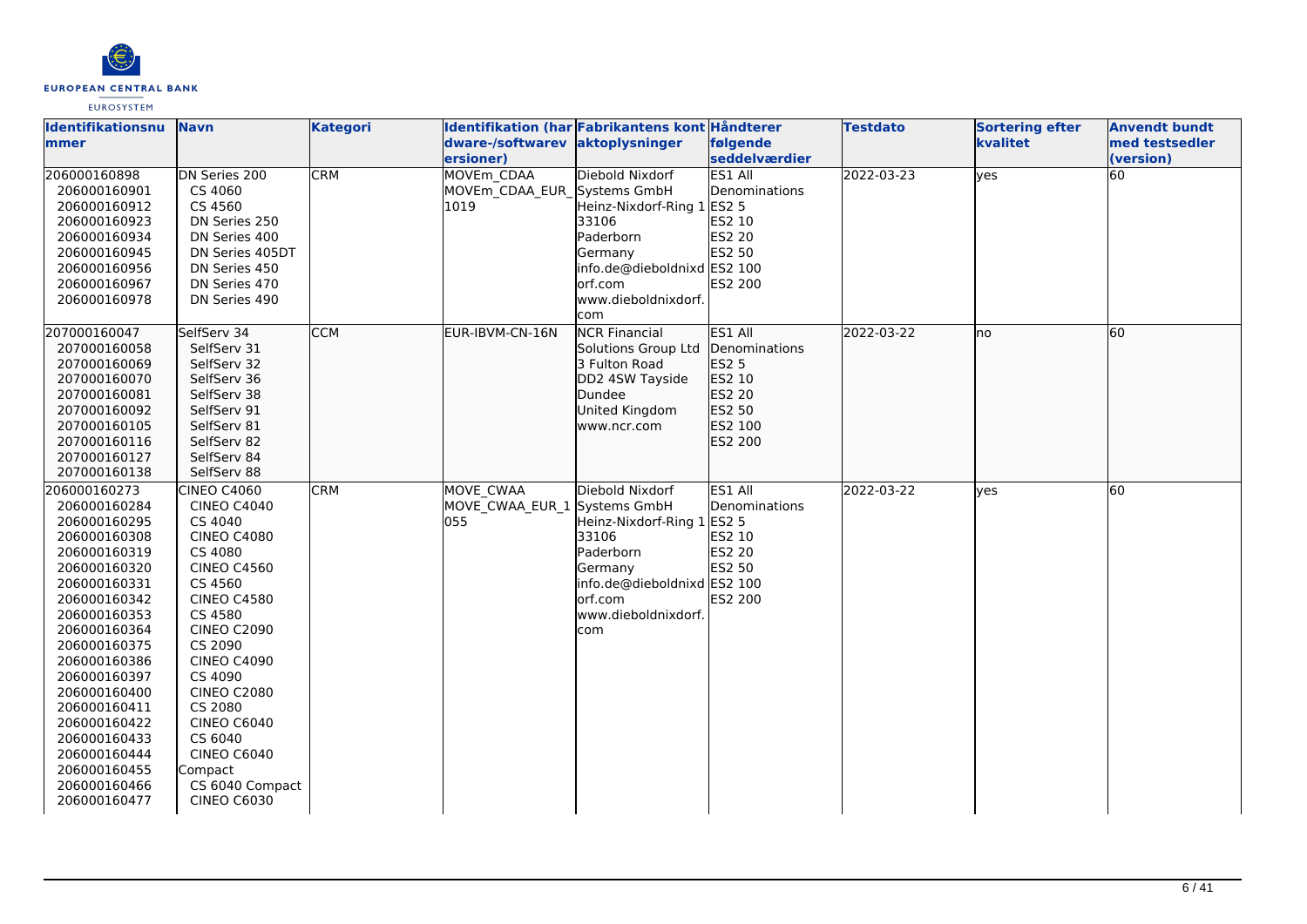

| <b>Identifikationsnu</b><br>mmer                                                                                             | <b>Navn</b>                                                                                                        | <b>Kategori</b> | Identifikation (har Fabrikantens kont Håndterer<br>dware-/softwarev aktoplysninger<br>ersioner) |                                                                                                                                                   | følgende<br>seddelværdier                                                                           | <b>Testdato</b> | <b>Sortering efter</b><br>kvalitet | <b>Anvendt bundt</b><br>med testsedler<br>(version) |
|------------------------------------------------------------------------------------------------------------------------------|--------------------------------------------------------------------------------------------------------------------|-----------------|-------------------------------------------------------------------------------------------------|---------------------------------------------------------------------------------------------------------------------------------------------------|-----------------------------------------------------------------------------------------------------|-----------------|------------------------------------|-----------------------------------------------------|
| 206000160488<br>206000160499<br>206000160503                                                                                 | CS 6030<br><b>CINEO C6050</b><br>CS 6050<br>CS 4060                                                                |                 |                                                                                                 |                                                                                                                                                   |                                                                                                     |                 |                                    |                                                     |
| 208000160516<br>208000160527                                                                                                 | Cineo C6010<br>CS 6010                                                                                             | <b>COM</b>      | <b>MOVE PWBA</b><br>MOVE PWBA EUR 1 Systems GmbH<br>055                                         | Diebold Nixdorf<br>Heinz-Nixdorf-Ring 1<br>33106<br>Paderborn<br>Germany<br>info.de@dieboldnixd ES2 100<br>lorf.com<br>www.dieboldnixdorf.<br>com | ES1 All<br><b>IDenominations</b><br>ES2 5<br>ES2 10<br>ES2 20<br>ES2 50<br>ES2 200                  | 2022-03-22      | lves                               | 60                                                  |
| 206000142668<br>206000142679<br>206000142680<br>206000142691<br>206000142704<br>206000142715<br>206000142726<br>206000157735 | CM18<br>CM18T<br>CM18b<br>CM18EvoT<br>CM18Evo<br>CM18 DaVinci<br>myTeller<br>CM18 DaVinciT                         | <b>CRM</b>      | <b>RS32</b><br>ZGC7.EUG010.02                                                                   | Arca Technologies<br>lsrl<br>Via Statale 17<br>10012<br>Bollengo (TO)<br>Italy<br>www.arca.com                                                    | ES1 All<br>Denominations<br><b>ES2 5</b><br>ES2 10<br>ES2 20<br>ES2 50<br>ES2 100<br>ES2 200        | 2022-03-21      | lves                               | 60                                                  |
| 206000149028<br>206000149039<br>206000149040<br>206000149051<br>206000149062<br>206000149073<br>206000149084<br>206000157746 | CM18<br>CM18T<br>CM18b<br>CM18EvoT<br>CM18Evo<br>CM18 DaVinci<br>myTeller<br>CM18 DaVinciT                         | <b>CRM</b>      | <b>RS22</b><br>HJC4.EUN030.19                                                                   | Arca Technologies<br>lsrl<br>Via Statale 17<br>10012<br>Bollengo (TO)<br>Italy<br>www.arca.com                                                    | ES1 All<br>Denominations<br><b>ES2 5</b><br>ES2 10<br>ES2 20<br>ES2 50<br>ES2 100<br>ES2 200        | 2022-03-21      | lyes                               | 60                                                  |
| 207000159395<br>207000159408<br>207000159419<br>207000159420<br>207000159431<br>207000159442<br>207000159453<br>207000159464 | SelfServ 32<br>SelfServ 31<br>SelfServ 34<br>SelfServ 36<br>SelfServ 38<br><b>MIMO</b><br>Personas 76 M-<br>Series | <b>CCM</b>      | HBV-EUR-<br>HVE100-CS-17N                                                                       | <b>NCR Financial</b><br>Solutions Group Ltd<br>3 Fulton Road<br>DD2 4SW Tayside<br>Dundee<br>United Kingdom<br>www.ncr.com                        | ES1 All<br>Denominations<br><b>ES2 5</b><br>ES2 10<br><b>ES2 20</b><br>ES2 50<br>ES2 100<br>ES2 200 | 2022-03-16      | Ino                                | 60                                                  |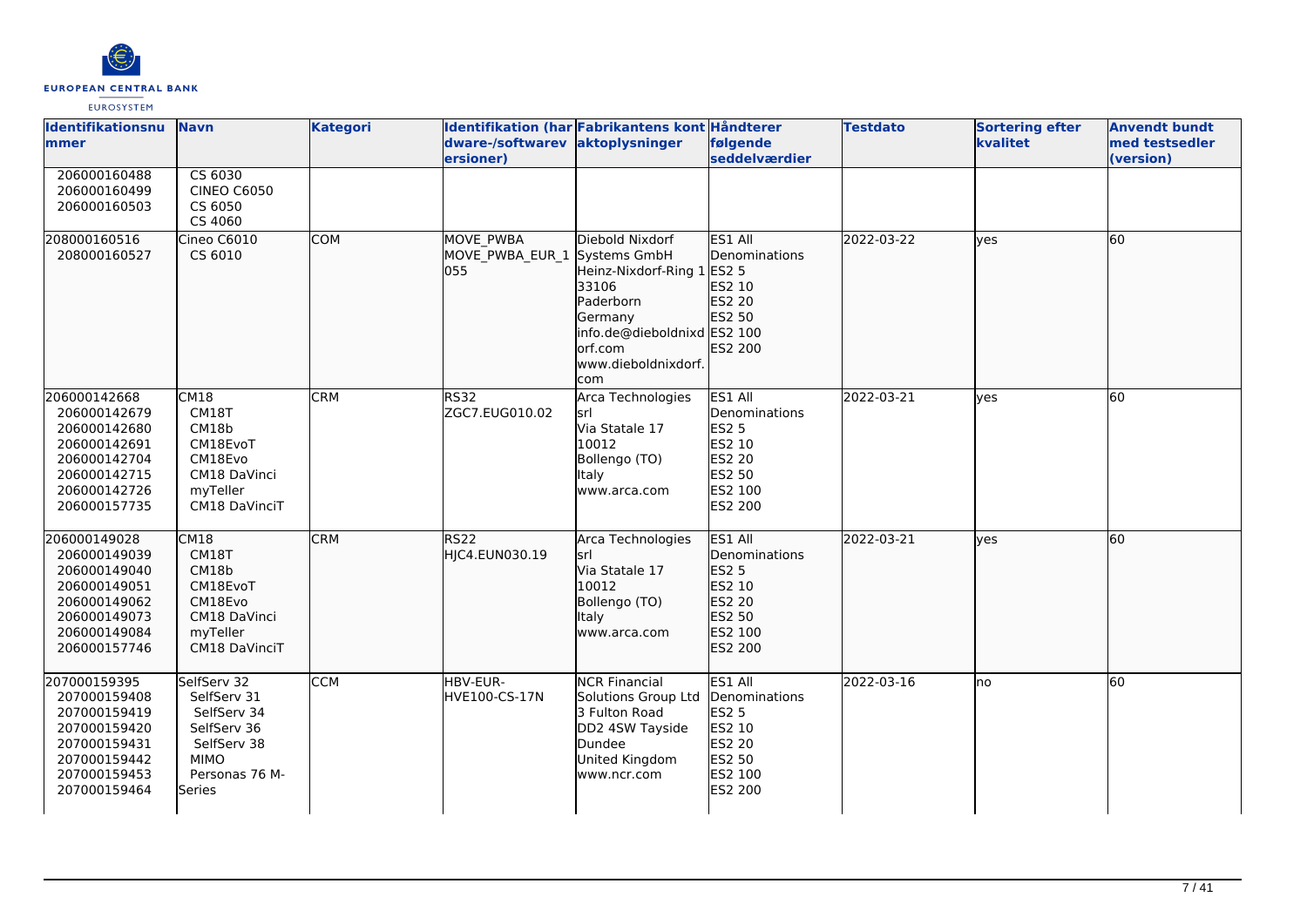

| <b>Identifikationsnu</b>     | <b>Navn</b>                | <b>Kategori</b> | Identifikation (har Fabrikantens kont Håndterer |                                        |                        | <b>Testdato</b> | <b>Sortering efter</b> | <b>Anvendt bundt</b> |
|------------------------------|----------------------------|-----------------|-------------------------------------------------|----------------------------------------|------------------------|-----------------|------------------------|----------------------|
| <b>mmer</b>                  |                            |                 | dware-/softwarev aktoplysninger                 |                                        | følgende               |                 | kvalitet               | med testsedler       |
| 207000159475                 | Personas 86 M-             |                 | ersioner)                                       |                                        | seddelværdier          |                 |                        | (version)            |
| 207000159486                 | Series                     |                 |                                                 |                                        |                        |                 |                        |                      |
| 207000159497                 | Personas 87 M-             |                 |                                                 |                                        |                        |                 |                        |                      |
| 207000159501                 | Series                     |                 |                                                 |                                        |                        |                 |                        |                      |
| 207000159512                 | Personas 90                |                 |                                                 |                                        |                        |                 |                        |                      |
| 207000159523                 | SelfServ 81                |                 |                                                 |                                        |                        |                 |                        |                      |
|                              | SelfServ 82                |                 |                                                 |                                        |                        |                 |                        |                      |
|                              | SelfServ 84                |                 |                                                 |                                        |                        |                 |                        |                      |
|                              | SelfServ 88                |                 |                                                 |                                        |                        |                 |                        |                      |
| 207000159885                 | SelfServ 32                | <b>CCM</b>      | <b>Bunch Note</b>                               | <b>NCR Financial</b>                   | ES1 All                | 2022-03-16      | lno                    | 60                   |
| 207000159896                 | SelfServ 31                |                 | Acceptor                                        | Solutions Group Ltd                    | Denominations          |                 |                        |                      |
| 207000159909                 | SelfServ 34                |                 | HBV+-EUR-                                       | 3 Fulton Road                          | ES2 5                  |                 |                        |                      |
| 207000159910                 | SelfServ 36                |                 | HVE100-CS-17N                                   | DD2 4SW Tayside                        | ES2 10                 |                 |                        |                      |
| 207000159921                 | SelfServ 38<br><b>MIMO</b> |                 |                                                 | Dundee<br>United Kingdom               | ES2 20<br>ES2 50       |                 |                        |                      |
| 207000159932<br>207000159943 | Personas 76 M-             |                 |                                                 | www.ncr.com                            | ES2 100                |                 |                        |                      |
| 207000159954                 | Series                     |                 |                                                 |                                        | ES2 200                |                 |                        |                      |
| 207000159965                 | Personas 86 M-             |                 |                                                 |                                        |                        |                 |                        |                      |
| 207000159976                 | Series                     |                 |                                                 |                                        |                        |                 |                        |                      |
| 207000159987                 | Personas 87 M-             |                 |                                                 |                                        |                        |                 |                        |                      |
| 207000159998                 | Series                     |                 |                                                 |                                        |                        |                 |                        |                      |
| 207000160003                 | Personas 90                |                 |                                                 |                                        |                        |                 |                        |                      |
| 207000160014                 | SelfServ 81                |                 |                                                 |                                        |                        |                 |                        |                      |
|                              | SelfServ 82                |                 |                                                 |                                        |                        |                 |                        |                      |
|                              | SelfServ 84                |                 |                                                 |                                        |                        |                 |                        |                      |
|                              | SelfServ 88                |                 |                                                 |                                        |                        |                 |                        |                      |
| 206000159599                 | C71                        | <b>CRM</b>      | BV3                                             | ATEC AP Co. Ltd.                       | ES1 All                | 2022-03-15      | lyes                   | 60                   |
| 206000159602                 | <b>LC70</b>                |                 | GAUL2203040E                                    | 9F, 7, 289, Pangyo-<br>ro, Bundang-gu, | Denominations          |                 |                        |                      |
| 206000159613<br>206000159624 | LC63<br>LC94               |                 |                                                 | Seongnam-si                            | <b>ES2 5</b><br>ES2 10 |                 |                        |                      |
| 206000159635                 | LC51                       |                 |                                                 | 13488                                  | <b>ES2 20</b>          |                 |                        |                      |
| 206000159646                 | <b>LC50</b>                |                 |                                                 | Gyeonggi-do                            | ES2 50                 |                 |                        |                      |
| 206000159657                 | ezATM6100                  |                 |                                                 | South Korea                            | ES2 100                |                 |                        |                      |
| 206000159668                 | ezATM6000                  |                 |                                                 | http://www.atecap.k ES2 200            |                        |                 |                        |                      |
| 206000159679                 | <b>RC91</b>                |                 |                                                 |                                        |                        |                 |                        |                      |
| 206000159680                 | <b>RC93</b>                |                 |                                                 |                                        |                        |                 |                        |                      |
| 207000159772                 | Series 100, ATM            | <b>CCM</b>      | G60 with BV10                                   | Fujitsu Frontech                       | ES1 All                | 2022-03-03      | lno                    | 60                   |
| 207000159783                 | Model 20                   |                 | EU35AA                                          | Limited                                | Denominations          |                 |                        |                      |
| 207000159794                 | Series 100, ATM            |                 |                                                 | 1766 Yanokuchi,                        | ES2 5                  |                 |                        |                      |
|                              | Model 21                   |                 |                                                 | Inagi-shi                              | ES2 10                 |                 |                        |                      |
|                              | Series 100, ATM            |                 |                                                 | 206-855                                | ES2 20                 |                 |                        |                      |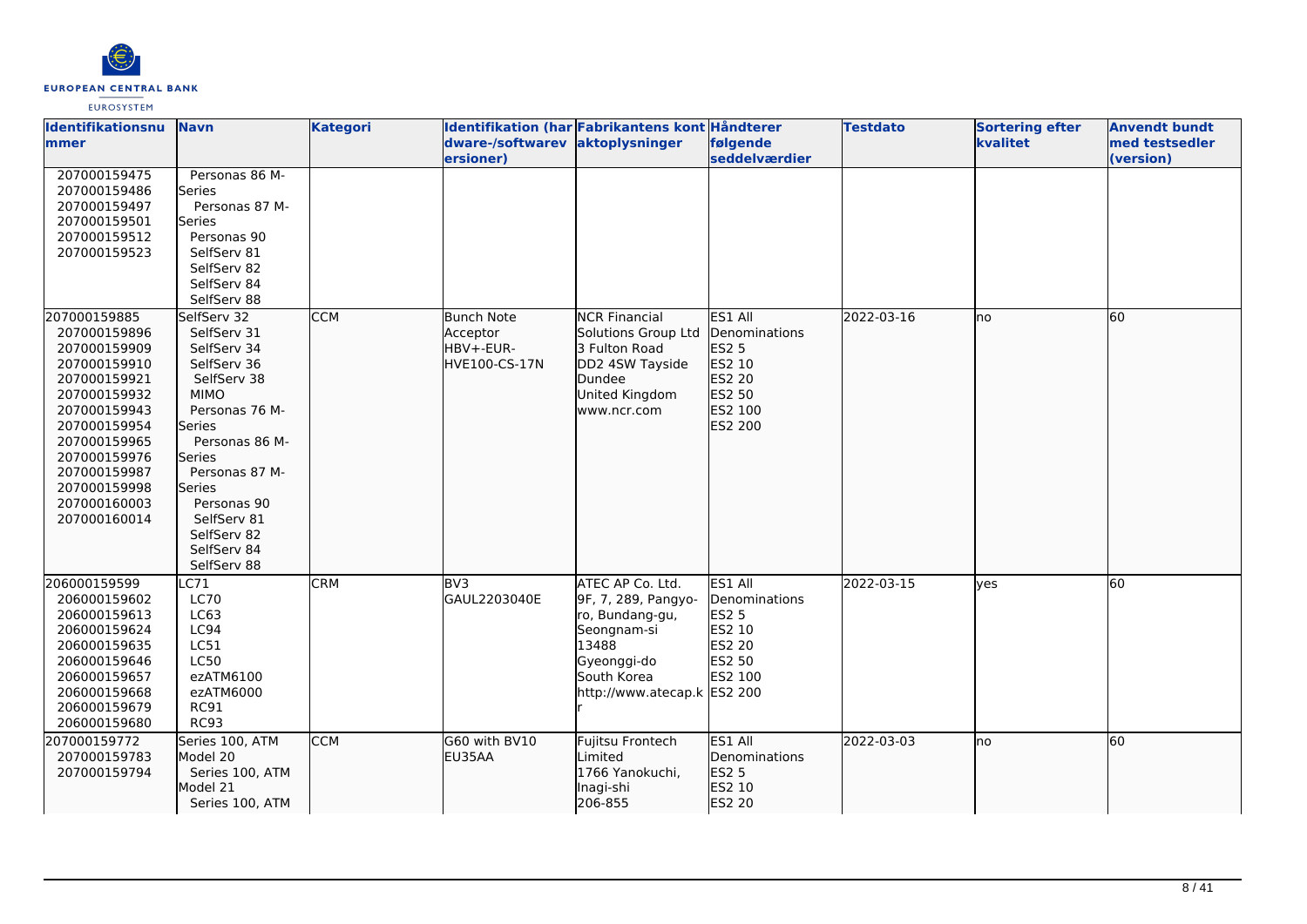

| <b>Identifikationsnu</b><br>mmer             | <b>Navn</b>                                                                               | <b>Kategori</b> | dware-/softwarev aktoplysninger<br>ersioner)    | Identifikation (har Fabrikantens kont Håndterer                                                                                     | følgende<br><b>seddelværdier</b>                                                             | <b>Testdato</b> | <b>Sortering efter</b><br>kvalitet | <b>Anvendt bundt</b><br>med testsedler<br>(version) |
|----------------------------------------------|-------------------------------------------------------------------------------------------|-----------------|-------------------------------------------------|-------------------------------------------------------------------------------------------------------------------------------------|----------------------------------------------------------------------------------------------|-----------------|------------------------------------|-----------------------------------------------------|
|                                              | Model 22                                                                                  |                 |                                                 | Tokyo<br>Japan<br>www.frontech.fujitsu ES2 200<br>.com/en                                                                           | <b>ES2 50</b><br>ES2 100                                                                     |                 |                                    |                                                     |
| 206000159715<br>206000159726<br>206000159737 | Series 100 ATM,<br>Model 20<br>Series 100 ATM,<br>Model 21<br>Series 100 ATM,<br>Model 22 | <b>CRM</b>      | lgbru<br><b>GBNA with GBVM</b><br><b>EU7594</b> | Fujitsu Frontech<br>Limited<br>1766 Yanokuchi,<br>Inagi-shi<br>206-855<br>Tokyo<br>Japan<br>www.frontech.fujitsu ES2 200<br>.com/en | ES1 All<br>Denominations<br><b>ES2 5</b><br>ES2 10<br>ES2 20<br>ES2 50<br>ES2 100            | 2022-03-02      | lves                               | 60                                                  |
| 206000159748<br>206000159759<br>206000159760 | Serie 8000, Model<br>8148<br>Serie 8000, Model<br>18048R<br>Serie 8000, Model<br>8028R    | <b>CRM</b>      | lgbru<br><b>GBNA with GBVM</b><br>EU7594        | Denso Ten España,<br>S.A.<br>Cesar Vallejo nº 16<br>29004<br>Malaga<br>Spain<br>www.ftesa.es                                        | ES1 All<br>Denominations<br>ES2 5<br>ES2 10<br>ES2 20<br>ES2 50<br>ES2 100<br>ES2 200        | 2022-03-02      | lves                               | 60                                                  |
| 206000159533<br>206000159544<br>206000159555 | Series 100 ATM,<br>Model 20<br>Series 100 ATM,<br>Model 21<br>Series 100 ATM,<br>Model 22 | <b>CRM</b>      | lgbru<br>GBNA with BV100E<br>EU7594             | Fujitsu Frontech<br>Limited<br>1766 Yanokuchi,<br>Inagi-shi<br>206-855<br>Tokyo<br>Japan<br>www.frontech.fujitsu ES2 200<br>.com/en | ES1 All<br>Denominations<br><b>ES2 5</b><br>ES2 10<br>ES2 20<br>ES2 50<br>ES2 100            | 2022-03-01      | yes                                | 60                                                  |
| 206000159566<br>206000159577<br>206000159588 | Serie 8000, Model<br>8148<br>Serie 8000, Model<br>8048R<br>Serie 8000, Model<br>8028R     | <b>CRM</b>      | lgbru<br><b>GBNA with BV100E</b><br>EU7594      | Denso Ten España,<br>S.A.<br>Cesar Vallejo nº 16<br>29004<br>Malaga<br>Spain<br>www.ftesa.es                                        | ES1 All<br>Denominations<br>ES2 5<br>ES2 10<br><b>ES2 20</b><br>ES2 50<br>ES2 100<br>ES2 200 | 2022-03-01      | lves                               | 60                                                  |
|                                              |                                                                                           |                 |                                                 |                                                                                                                                     |                                                                                              |                 |                                    |                                                     |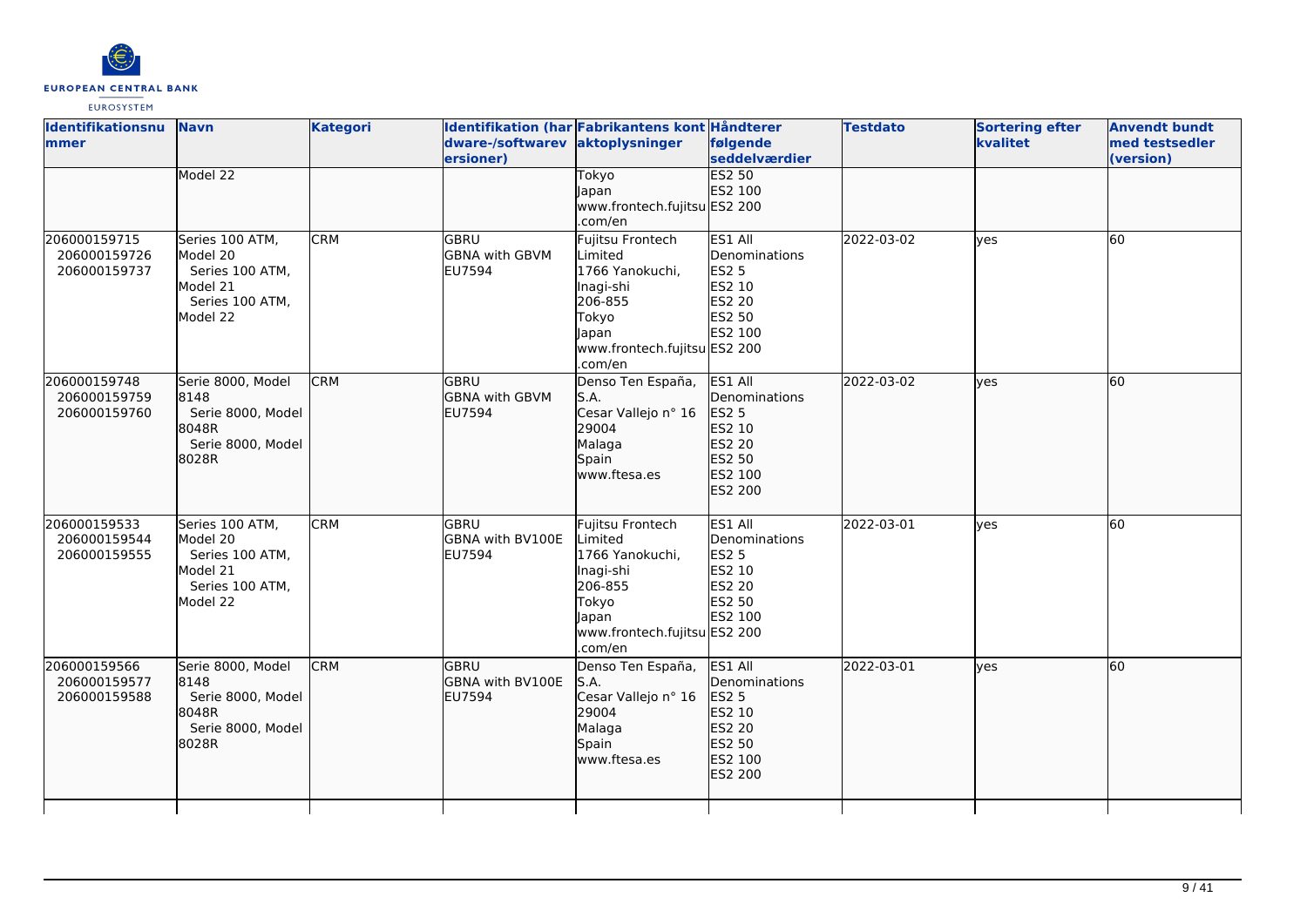

| <b>Identifikationsnu</b><br>mmer             | <b>Navn</b>                                                                            | <b>Kategori</b> | dware-/softwarev<br>ersioner)                          | Identifikation (har Fabrikantens kont Håndterer<br>aktoplysninger                                                                                                                      | følgende<br>seddelværdier                                                                | <b>Testdato</b> | <b>Sortering efter</b><br>kvalitet | <b>Anvendt bundt</b><br>med testsedler<br>(version) |
|----------------------------------------------|----------------------------------------------------------------------------------------|-----------------|--------------------------------------------------------|----------------------------------------------------------------------------------------------------------------------------------------------------------------------------------------|------------------------------------------------------------------------------------------|-----------------|------------------------------------|-----------------------------------------------------|
| 206000159338<br>206000159349<br>206000159350 | Series 100 ATM<br>Model 20<br>Series 100 ATM<br>Model 21<br>Series 100 ATM<br>Model 22 | <b>CRM</b>      | <b>GBRU</b><br><b>GBNA with BV100</b><br><b>EU7594</b> | <b>Fujitsu Frontech</b><br><b>L</b> imited<br>1766 Yanokuchi,<br>Inagi-shi<br>206-855<br>Tokyo<br>Japan<br>www.frontech.fujitsu ES2 200<br>.com/en                                     | <b>ES1 All</b><br>Denominations<br><b>ES2 5</b><br>ES2 10<br>ES2 20<br>ES2 50<br>ES2 100 | 2022-02-28      | yes                                | 60                                                  |
| 206000159361<br>206000159372<br>206000159383 | Serie 8000, Model<br>8148<br>Serie 8000, Model<br>8048R<br>Serie 8000, Model<br>18028R | <b>CRM</b>      | GBRU<br>GBNA with BV100<br><b>EU7594</b>               | Denso Ten España,<br>S.A.<br>Cesar Vallejo nº 16<br>29004<br>Malaga<br>Spain<br>www.ftesa.es                                                                                           | ES1 All<br>Denominations<br>ES2 5<br>ES2 10<br>ES2 20<br>ES2 50<br>ES2 100<br>ES2 200    | 2022-02-28      | lves                               | 60                                                  |
| 206000159225                                 | CI-50_RBW-15X                                                                          | <b>CRM</b>      | HVE-2XX<br>5008                                        | <b>Glory Global</b><br>Solutions<br>Thomas-Edison-Platz ES2 5<br>63263<br>Neu-Isenburg<br>Germany<br>www.gloryglobalsolu ES2 200<br>tions.com                                          | ES1 All<br>Denominations<br>ES2 10<br><b>ES2 20</b><br>ES2 50<br>ES2 100                 | 2022-02-24      | ves                                | 60                                                  |
| 206000159214                                 | SmartPay VTS                                                                           | <b>CRM</b>      | <b>CRM9250</b><br>V22004A0B2                           | Printec Hellas<br>S.M.S.A.<br>7-7A. Poseidonos<br>Ave. & Lokridos Str.<br>18344<br>Moschato, Athens<br>Greece<br>e.vasiliadou@printecES2 200<br>group.com<br>www.printecgroup.c<br>lom | ES1 All<br>Denominations<br><b>ES2 5</b><br>ES2 10<br><b>ES2 20</b><br>ES2 50<br>ES2 100 | 2022-02-16      | lyes                               | 60                                                  |
| 206000158689<br>206000158690                 | <b>RBG-200</b><br>RZ-200                                                               | <b>CRM</b>      | <b>HVD-200</b><br>6618                                 | <b>Glory Global</b><br>Solutions                                                                                                                                                       | ES1 All<br>Denominations                                                                 | 2022-02-11      | yes                                | 60                                                  |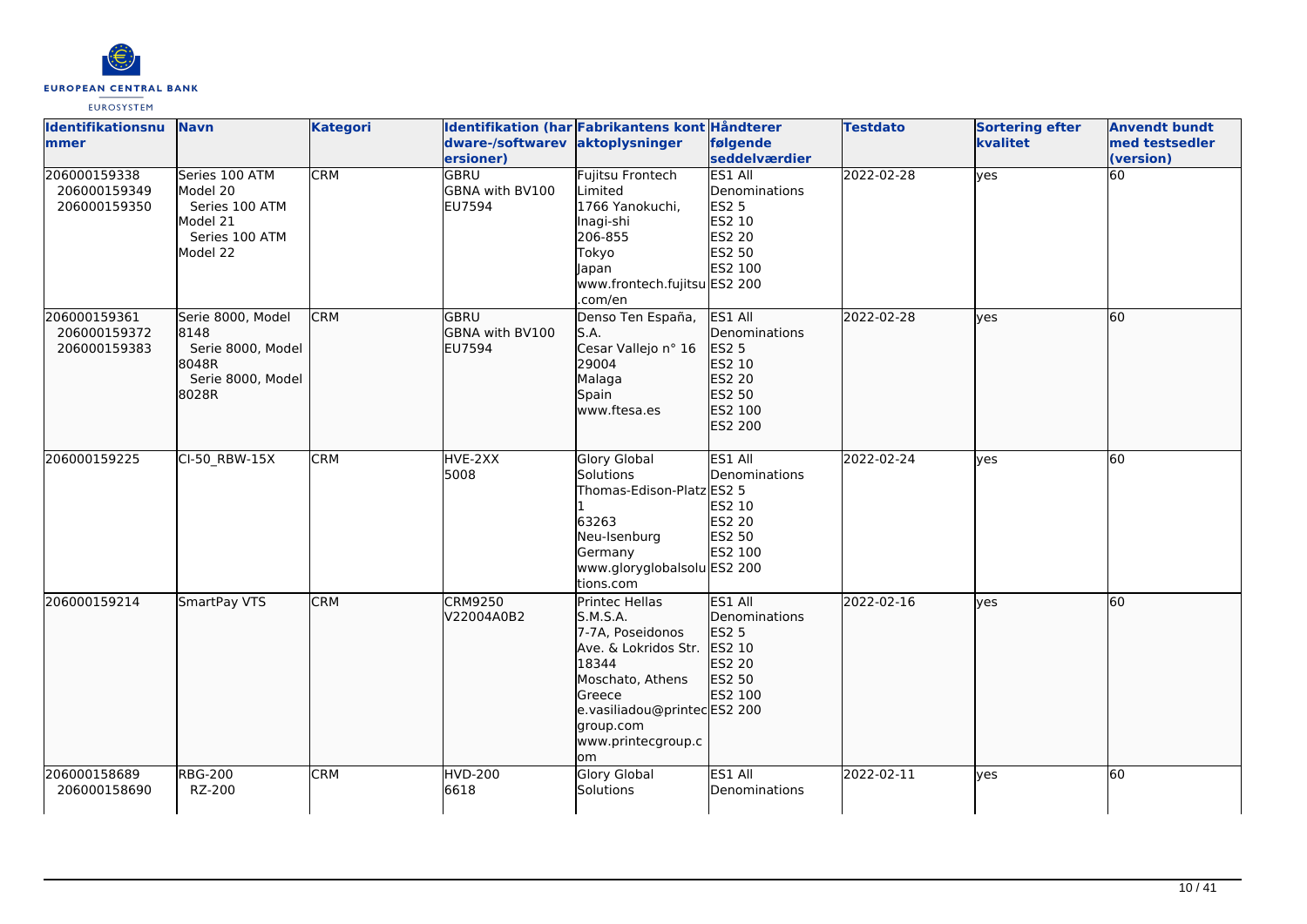

| Identifikationsnu | <b>Navn</b>    | <b>Kategori</b> |                                 | Identifikation (har Fabrikantens kont Håndterer |               | <b>Testdato</b> | <b>Sortering efter</b> | <b>Anvendt bundt</b> |
|-------------------|----------------|-----------------|---------------------------------|-------------------------------------------------|---------------|-----------------|------------------------|----------------------|
| <b>Immer</b>      |                |                 | dware-/softwarev aktoplysninger |                                                 | følgende      |                 | kvalitet               | med testsedler       |
|                   |                |                 | ersioner)                       |                                                 | seddelværdier |                 |                        | (version)            |
|                   |                |                 |                                 | Thomas-Edison-Platz ES2 5                       |               |                 |                        |                      |
|                   |                |                 |                                 |                                                 | ES2 10        |                 |                        |                      |
|                   |                |                 |                                 | 63263                                           | ES2 20        |                 |                        |                      |
|                   |                |                 |                                 | Neu-Isenburg                                    | ES2 50        |                 |                        |                      |
|                   |                |                 |                                 | Germany                                         | ES2 100       |                 |                        |                      |
|                   |                |                 |                                 | www.gloryglobalsolu ES2 200                     |               |                 |                        |                      |
|                   |                |                 |                                 | tions.com                                       |               |                 |                        |                      |
| 206000158725      | <b>RBG-200</b> | <b>CRM</b>      | <b>HVD-210</b>                  | Glory Global                                    | ES1 All       | 2022-02-11      | yes                    | 60                   |
| 206000158736      | RZ-200         |                 | 6618                            | Solutions                                       | Denominations |                 |                        |                      |
|                   |                |                 |                                 | Thomas-Edison-Platz ES2 5                       |               |                 |                        |                      |
|                   |                |                 |                                 |                                                 | ES2 10        |                 |                        |                      |
|                   |                |                 |                                 | 63263                                           | ES2 20        |                 |                        |                      |
|                   |                |                 |                                 | Neu-Isenburg                                    | ES2 50        |                 |                        |                      |
|                   |                |                 |                                 | Germany                                         | ES2 100       |                 |                        |                      |
|                   |                |                 |                                 | www.gloryglobalsolu ES2 200                     |               |                 |                        |                      |
|                   |                |                 |                                 | tions.com                                       |               |                 |                        |                      |
| 207000158964      | SmartPay Lobby | <b>CCM</b>      | <b>BIM2020</b>                  | Printec Hellas                                  | ES1 All       | 2022-02-11      | no                     | 60                   |
|                   | Plus           |                 | 13-EU-15                        | S.M.S.A.                                        | Denominations |                 |                        |                      |
|                   |                |                 |                                 | 7-7A, Poseidonos                                | ES2 5         |                 |                        |                      |
|                   |                |                 |                                 | Ave. & Lokridos Str.                            | ES2 10        |                 |                        |                      |
|                   |                |                 |                                 | 18344                                           | <b>ES2 20</b> |                 |                        |                      |
|                   |                |                 |                                 | Moschato, Athens                                | ES2 50        |                 |                        |                      |
|                   |                |                 |                                 | <b>Greece</b>                                   | ES2 100       |                 |                        |                      |
|                   |                |                 |                                 | e.vasiliadou@printecES2 200                     |               |                 |                        |                      |
|                   |                |                 |                                 | group.com                                       |               |                 |                        |                      |
|                   |                |                 |                                 | www.printecgroup.c                              |               |                 |                        |                      |
|                   |                |                 |                                 | lom                                             |               |                 |                        |                      |
| 206000158532      | Ray Maxi       | <b>CRM</b>      | V01.00.14                       | Masterwork                                      | ES1 All       | 2022-02-09      | lyes                   | 60                   |
|                   |                |                 |                                 | Automodules                                     | Denominations |                 |                        |                      |
|                   |                |                 |                                 | 4F, 223, Chong Yang ES2 5                       |               |                 |                        |                      |
|                   |                |                 |                                 | <b>I</b> Rd                                     | ES2 10        |                 |                        |                      |
|                   |                |                 |                                 | 115 Nangang                                     | ES2 20        |                 |                        |                      |
|                   |                |                 |                                 | Taipei                                          | ES2 50        |                 |                        |                      |
|                   |                |                 |                                 | Taiwan                                          | ES2 100       |                 |                        |                      |
|                   |                |                 |                                 | www.automodules.c ES2 200                       |               |                 |                        |                      |
|                   |                |                 |                                 | om                                              |               |                 |                        |                      |
| 206000158543      | Ray Ultra      | <b>CRM</b>      | v000019                         | Masterwork                                      | ES1 All       | 2022-02-09      | yes                    | 60                   |
|                   |                |                 |                                 | Automodules                                     | Denominations |                 |                        |                      |
|                   |                |                 |                                 | 4F, 223, Chong Yang ES2 5                       |               |                 |                        |                      |
|                   |                |                 |                                 | <b>I</b> Rd                                     | ES2 10        |                 |                        |                      |
|                   |                |                 |                                 |                                                 |               |                 |                        |                      |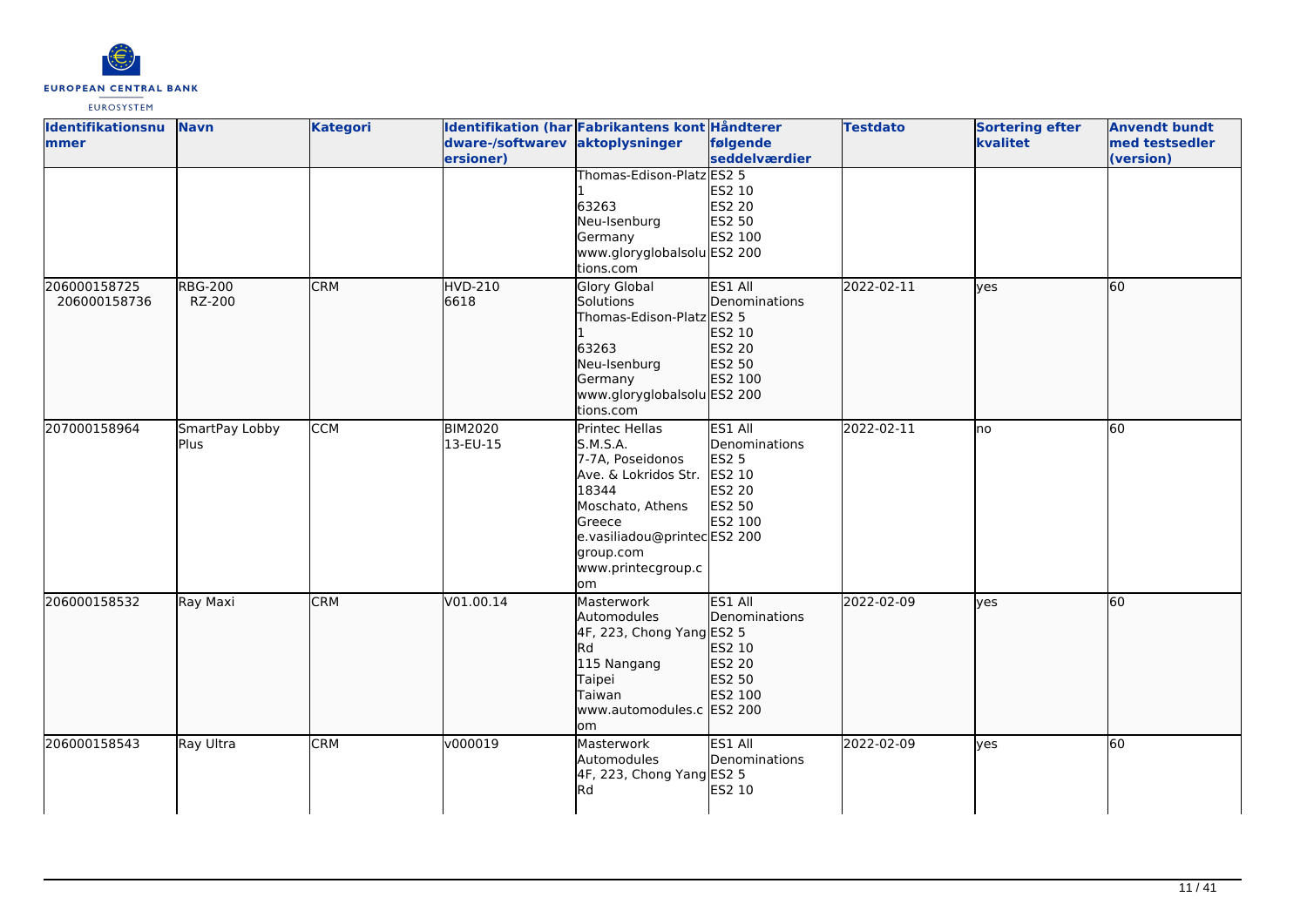

| <b>Identifikationsnu</b><br>lmmer | <b>Navn</b>              | <b>Kategori</b> | dware-/softwarev aktoplysninger<br>ersioner) | Identifikation (har Fabrikantens kont Håndterer                                                                                                                   | følgende<br>seddelværdier                                                                                  | <b>Testdato</b> | <b>Sortering efter</b><br>kvalitet | <b>Anvendt bundt</b><br>med testsedler<br>(version) |
|-----------------------------------|--------------------------|-----------------|----------------------------------------------|-------------------------------------------------------------------------------------------------------------------------------------------------------------------|------------------------------------------------------------------------------------------------------------|-----------------|------------------------------------|-----------------------------------------------------|
|                                   |                          |                 |                                              | 115 Nangang<br>Taipei<br>Taiwan<br>www.automodules.c ES2 200<br>lom                                                                                               | <b>ES2 20</b><br>ES2 50<br>ES2 100                                                                         |                 |                                    |                                                     |
| 206000158576                      | TellerInfinity           | <b>CRM</b>      | <b>SDA II</b><br>Model Package:<br>24        | <b>Glory Global</b><br>Solutions<br>536-87-0978 version Thomas-Edison-Platz ES2 5<br>63263<br>Neu-Isenburg<br>Germany<br>www.gloryglobalsolu ES2 200<br>tions.com | ES1 All<br>Denominations<br>ES2 10<br>ES2 20<br>ES2 50<br>ES2 100                                          | 2022-02-09      | lves                               | 60                                                  |
| 206000158008<br>206000158019      | <b>RBG-200</b><br>RZ-200 | <b>CRM</b>      | <b>HVD-200</b><br>0514                       | Glory Global<br>Solutions<br>Thomas-Edison-Platz ES2 5<br>63263<br>Neu-Isenburg<br>Germany<br>www.gloryglobalsolu ES2 200<br>tions.com                            | ES1 All<br>Denominations<br>ES2 10<br><b>ES2 20</b><br>ES2 50<br>ES2 100                                   | 2022-02-03      | yes                                | 60                                                  |
| 206000158042<br>206000158053      | <b>RBG-200</b><br>RZ-200 | <b>CRM</b>      | <b>HVD-210</b><br>0514                       | Glory Global<br>Solutions<br>Thomas-Edison-Platz ES2 5<br>63263<br>Neu-Isenburg<br>Germany<br>www.gloryglobalsolu ES2 200<br>tions.com                            | ES1 All<br>Denominations<br>ES2 10<br>ES2 20<br>ES2 50<br>ES2 100                                          | 2022-02-03      | lyes                               | 60                                                  |
| 206000111375                      | CM18 (T)plus             | <b>CRM</b>      | RS32H<br>ZGC4.EUG005.05                      | Ratiodata SE<br>Denecken Heide 4<br>30900<br>Weidemark<br>Germany<br>Uwe.Merker@ratiod<br>lata.de<br>www.ratiodata.de                                             | ES1 All<br>Denominations<br><b>ES2 5</b><br>ES2 10<br><b>ES2 20</b><br>ES2 50<br>ES2 100<br><b>ES2 200</b> | 2022-02-02      | ves                                | 60                                                  |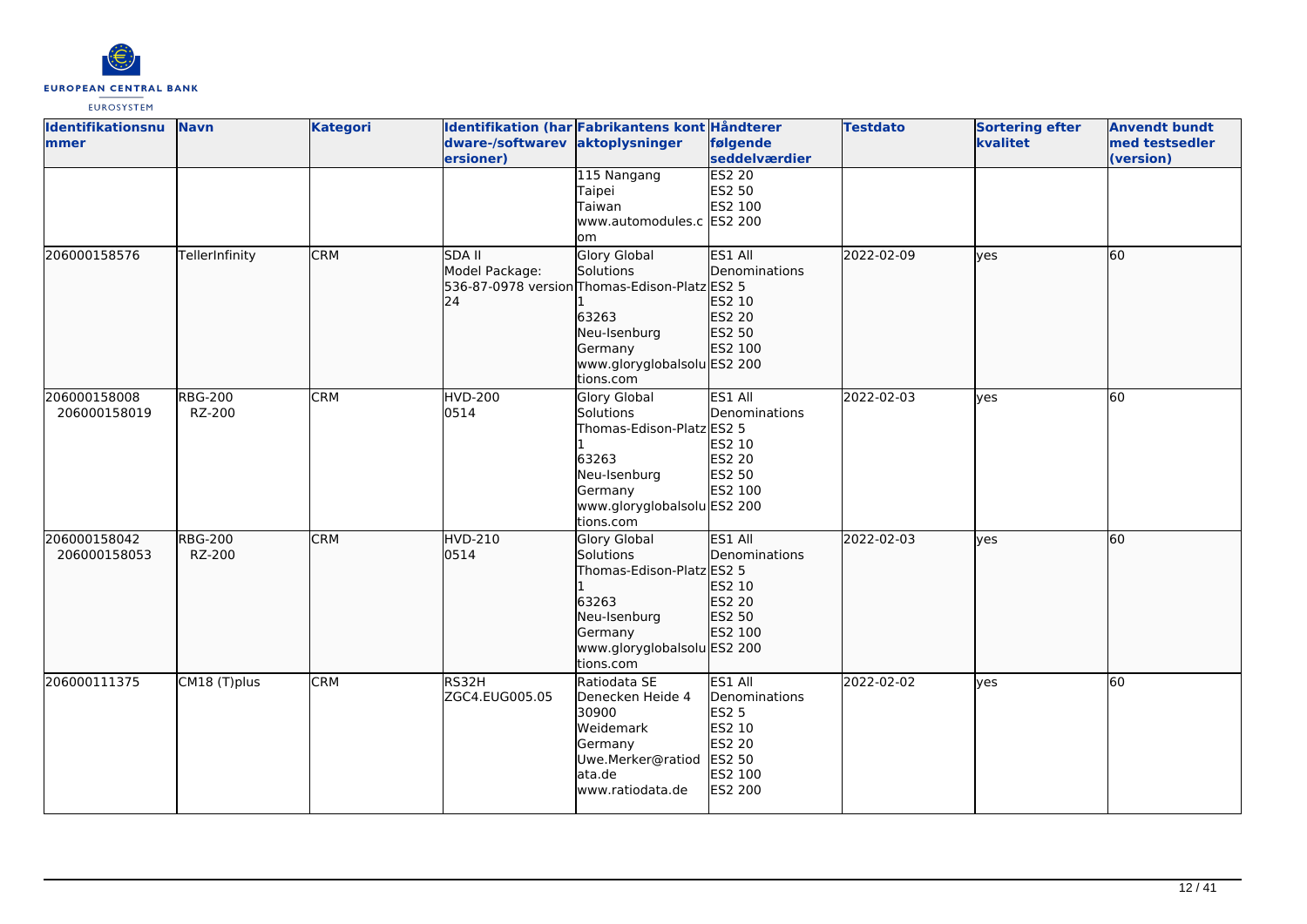

| Identifikationsnu | <b>Navn</b>             | <b>Kategori</b> |                             | Identifikation (har Fabrikantens kont Håndterer |               | <b>Testdato</b> | <b>Sortering efter</b> | <b>Anvendt bundt</b> |
|-------------------|-------------------------|-----------------|-----------------------------|-------------------------------------------------|---------------|-----------------|------------------------|----------------------|
| lmmer             |                         |                 | dware-/softwarev            | aktoplysninger                                  | følgende      |                 | kvalitet               | med testsedler       |
|                   |                         |                 | ersioner)                   |                                                 | seddelværdier |                 |                        | (version)            |
| 210000159050      | <b>BCi-L (Lobby</b>     | <b>CDM</b>      | The CPi bank note           | Consillion Ltd                                  | ES1 All       | 2022-01-31      | lno                    | 60                   |
| 210000159061      | Business Change)        |                 | reader is an                | Unit 510, Eskdale                               | Denominations |                 |                        |                      |
| 210000159072      | K206 Combo              |                 | integrated module           | Road                                            | <b>ES2 5</b>  |                 |                        |                      |
| 210000159083      | machine                 |                 | withim the mach             | Winnersh Triangle                               | ES2 10        |                 |                        |                      |
| 210000159094      | K506 Combo              |                 | FW:286140530 Note Berkshire |                                                 | ES2 20        |                 |                        |                      |
| 210000159107      | <b>Machine</b>          |                 | table: 523244433            | <b>RG41 5TU</b>                                 | ES2 50        |                 |                        |                      |
| 210000159118      | 4320 Cash               |                 | Machine application:        | Wokingham                                       | ES2 100       |                 |                        |                      |
| 210000159129      | Exchange Machine        |                 | Windows Mini CRM            | United Kingdom                                  | ES2 200       |                 |                        |                      |
| 210000159130      | 4330 Cash               |                 |                             | mark.price@consillio                            |               |                 |                        |                      |
| 210000159141      | <b>Exchange Machine</b> |                 |                             | n.com                                           |               |                 |                        |                      |
| 210000159152      | 4380 Cash               |                 |                             | www.consillion.com                              |               |                 |                        |                      |
| 210000159163      | Exchange Machine        |                 |                             |                                                 |               |                 |                        |                      |
| 210000159174      | R206 Cash               |                 |                             |                                                 |               |                 |                        |                      |
| 210000159185      | Exchange Machine        |                 |                             |                                                 |               |                 |                        |                      |
| 210000159196      | R216 Cash               |                 |                             |                                                 |               |                 |                        |                      |
| 210000159209      | <b>Exchange Machine</b> |                 |                             |                                                 |               |                 |                        |                      |
|                   | R208 Cash               |                 |                             |                                                 |               |                 |                        |                      |
|                   | Exchange Machine        |                 |                             |                                                 |               |                 |                        |                      |
|                   | R218 Cash               |                 |                             |                                                 |               |                 |                        |                      |
|                   | Exchange Machine        |                 |                             |                                                 |               |                 |                        |                      |
|                   | R300 Cash               |                 |                             |                                                 |               |                 |                        |                      |
|                   | <b>Exchange Machine</b> |                 |                             |                                                 |               |                 |                        |                      |
|                   | <b>BCi-6 Business</b>   |                 |                             |                                                 |               |                 |                        |                      |
|                   | Change Machine          |                 |                             |                                                 |               |                 |                        |                      |
|                   | <b>BCi-8 Business</b>   |                 |                             |                                                 |               |                 |                        |                      |
|                   | Change Machine          |                 |                             |                                                 |               |                 |                        |                      |
|                   | <b>BCi-L Business</b>   |                 |                             |                                                 |               |                 |                        |                      |
|                   | Change Machine          |                 |                             |                                                 |               |                 |                        |                      |
|                   | XDCi Express            |                 |                             |                                                 |               |                 |                        |                      |
|                   | Deposit and Change      |                 |                             |                                                 |               |                 |                        |                      |
|                   | Machine                 |                 |                             |                                                 |               |                 |                        |                      |
|                   | XDCi-N Express          |                 |                             |                                                 |               |                 |                        |                      |
|                   | Deposit and Change      |                 |                             |                                                 |               |                 |                        |                      |
|                   | Machine                 |                 |                             |                                                 |               |                 |                        |                      |
| 206000140212      | MONIMAX 8600            | <b>CRM</b>      | NH BCU24                    | Hyosung TNS Inc                                 | ES1 All       | 2022-01-25      | <b>ves</b>             | 60                   |
| 206000140223      | MONIMAX 8000A           |                 | V 01.00.16                  | Suseo Bldg., 281,                               | Denominations |                 |                        |                      |
| 206000140234      | MONIMAX 8000TA          |                 |                             | Gwangpyeong-ro,                                 | <b>ES2 5</b>  |                 |                        |                      |
| 206000140245      | MONIMAX 8200            |                 |                             | Gangnam-gu                                      | ES2 10        |                 |                        |                      |
| 206000140256      | MONIMAX 8200T           |                 |                             | 135-884                                         | ES2 20        |                 |                        |                      |
| 206000140267      | MONIMAX 8200CL          |                 |                             | Seoul                                           | ES2 50        |                 |                        |                      |
| 206000140278      | MONIMAX 8200TA          |                 |                             | South Korea                                     | ES2 100       |                 |                        |                      |
|                   |                         |                 |                             |                                                 |               |                 |                        |                      |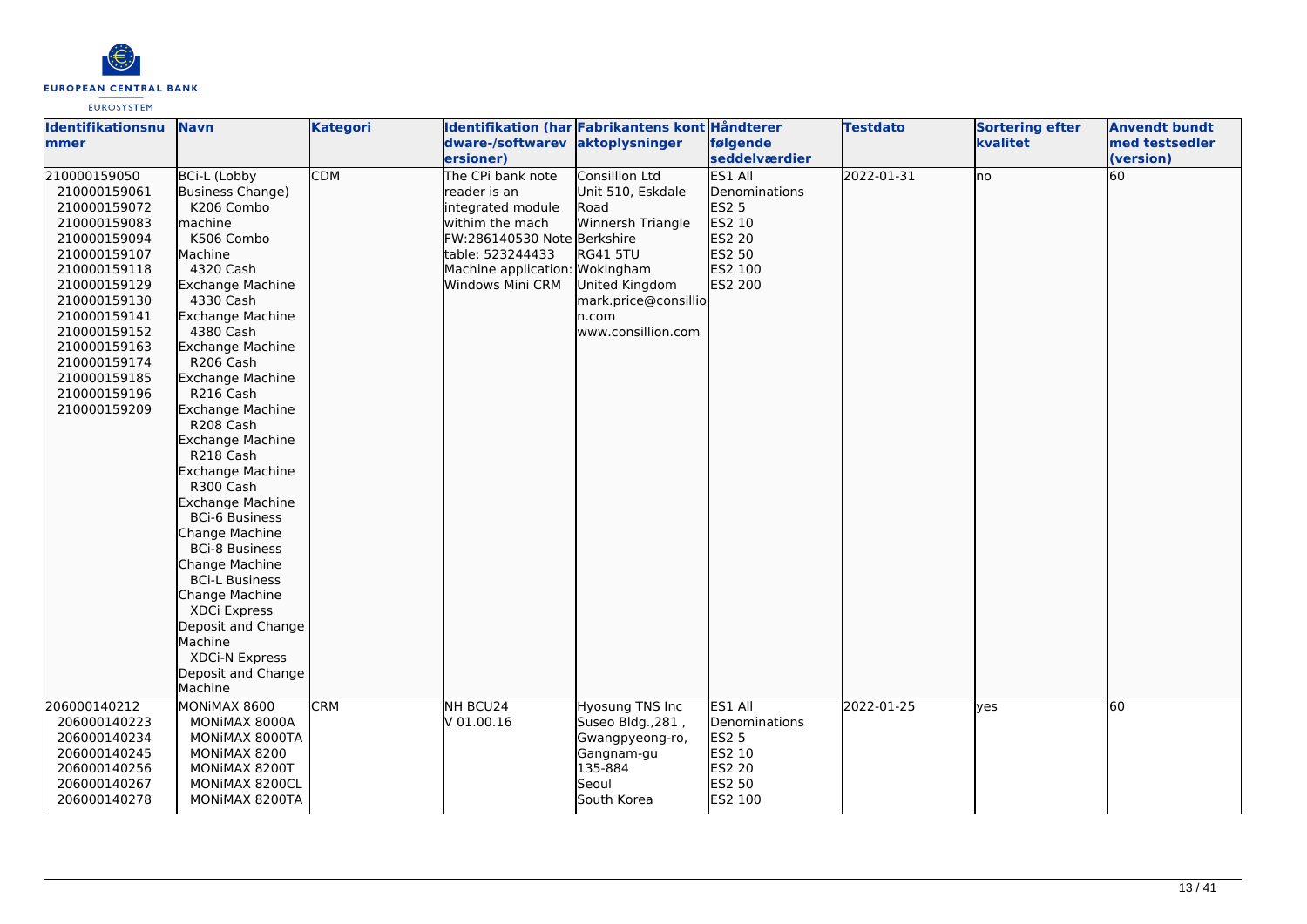

| Identifikationsnu            | <b>Navn</b>                   | <b>Kategori</b> | Identifikation (har Fabrikantens kont Håndterer |                             |               | <b>Testdato</b> | <b>Sortering efter</b> | <b>Anvendt bundt</b> |
|------------------------------|-------------------------------|-----------------|-------------------------------------------------|-----------------------------|---------------|-----------------|------------------------|----------------------|
| mmer                         |                               |                 | dware-/softwarev aktoplysninger                 |                             | følgende      |                 | kvalitet               | med testsedler       |
|                              |                               |                 | ersioner)                                       |                             | seddelværdier |                 |                        | (version)            |
| 206000140289                 | MONIMAX 8600T                 |                 |                                                 | hyunji.jo@hyosung.c ES2 200 |               |                 |                        |                      |
| 206000140290                 | MONIMAX 8600R                 |                 |                                                 | om                          |               |                 |                        |                      |
| 206000140303                 | MONIMAX 8700                  |                 |                                                 | www.hyosung.com             |               |                 |                        |                      |
| 206000140314                 | MONIMAX 8700T                 |                 |                                                 |                             |               |                 |                        |                      |
| 206000140325                 | MONIMAX 8800                  |                 |                                                 |                             |               |                 |                        |                      |
| 206000140336                 | MONIMAX 8800T                 |                 |                                                 |                             |               |                 |                        |                      |
| 206000140347                 | <b>BranchSolution</b>         |                 |                                                 |                             |               |                 |                        |                      |
| 206000158246                 | 8050                          |                 |                                                 |                             |               |                 |                        |                      |
| 206000158257                 | <b>MONIMAX</b>                |                 |                                                 |                             |               |                 |                        |                      |
| 206000158268                 | 8100QTN                       |                 |                                                 |                             |               |                 |                        |                      |
| 206000158279                 | MONIMAX 8200S                 |                 |                                                 |                             |               |                 |                        |                      |
| 206000158280                 | MONIMAX 8200SR                |                 |                                                 |                             |               |                 |                        |                      |
| 206000158291                 | MONIMAX 8200ST                |                 |                                                 |                             |               |                 |                        |                      |
| 206000158304                 | MONIMAX 8200QT                |                 |                                                 |                             |               |                 |                        |                      |
|                              | MONIMAX 8600SR                |                 |                                                 |                             |               |                 |                        |                      |
|                              | MONIMAX 8700TE                |                 |                                                 |                             |               |                 |                        |                      |
| 206000156870                 | CINEO C4060                   | <b>CRM</b>      | MOVE CWAA                                       | Diebold Nixdorf             | ES1 All       | 2022-01-25      | lyes                   | 60                   |
| 206000156881                 | <b>CINEO C4040</b>            |                 | MOVE CWAA EUR 1 Systems GmbH                    |                             | Denominations |                 |                        |                      |
| 206000156892                 | CS 4040                       |                 | 053                                             | Heinz-Nixdorf-Ring 1        | <b>ES2 5</b>  |                 |                        |                      |
| 206000156905                 | <b>CINEO C4080</b>            |                 |                                                 | 33106                       | ES2 10        |                 |                        |                      |
| 206000156916                 | CS 4080                       |                 |                                                 | Paderborn                   | ES2 20        |                 |                        |                      |
| 206000156927                 | <b>CINEO C4560</b>            |                 |                                                 | Germany                     | ES2 50        |                 |                        |                      |
| 206000156938                 | CS 4560                       |                 |                                                 | info.de@dieboldnixd ES2 100 |               |                 |                        |                      |
| 206000156949                 | <b>CINEO C4580</b>            |                 |                                                 | lorf.com                    | ES2 200       |                 |                        |                      |
| 206000156950                 | CS 4580                       |                 |                                                 | www.dieboldnixdorf.         |               |                 |                        |                      |
| 206000156961                 | <b>CINEO C2090</b>            |                 |                                                 | com                         |               |                 |                        |                      |
| 206000156972                 | CS 2090                       |                 |                                                 |                             |               |                 |                        |                      |
| 206000156983<br>206000156994 | <b>CINEO C4090</b><br>CS 4090 |                 |                                                 |                             |               |                 |                        |                      |
| 206000157007                 | <b>CINEO C2080</b>            |                 |                                                 |                             |               |                 |                        |                      |
| 206000157018                 | CS 2080                       |                 |                                                 |                             |               |                 |                        |                      |
| 206000157029                 | CINEO C6040                   |                 |                                                 |                             |               |                 |                        |                      |
| 206000157030                 | CS 6040                       |                 |                                                 |                             |               |                 |                        |                      |
| 206000157041                 | <b>CINEO C6040</b>            |                 |                                                 |                             |               |                 |                        |                      |
| 206000157052                 | Compact                       |                 |                                                 |                             |               |                 |                        |                      |
| 206000157063                 | CS 6040 Compact               |                 |                                                 |                             |               |                 |                        |                      |
| 206000157074                 | <b>CINEO C6030</b>            |                 |                                                 |                             |               |                 |                        |                      |
| 206000157085                 | CS 6030                       |                 |                                                 |                             |               |                 |                        |                      |
| 206000157096                 | <b>CINEO C6050</b>            |                 |                                                 |                             |               |                 |                        |                      |
| 206000157109                 | CS 6050                       |                 |                                                 |                             |               |                 |                        |                      |
|                              | CS 4060                       |                 |                                                 |                             |               |                 |                        |                      |
|                              |                               |                 |                                                 |                             |               |                 |                        |                      |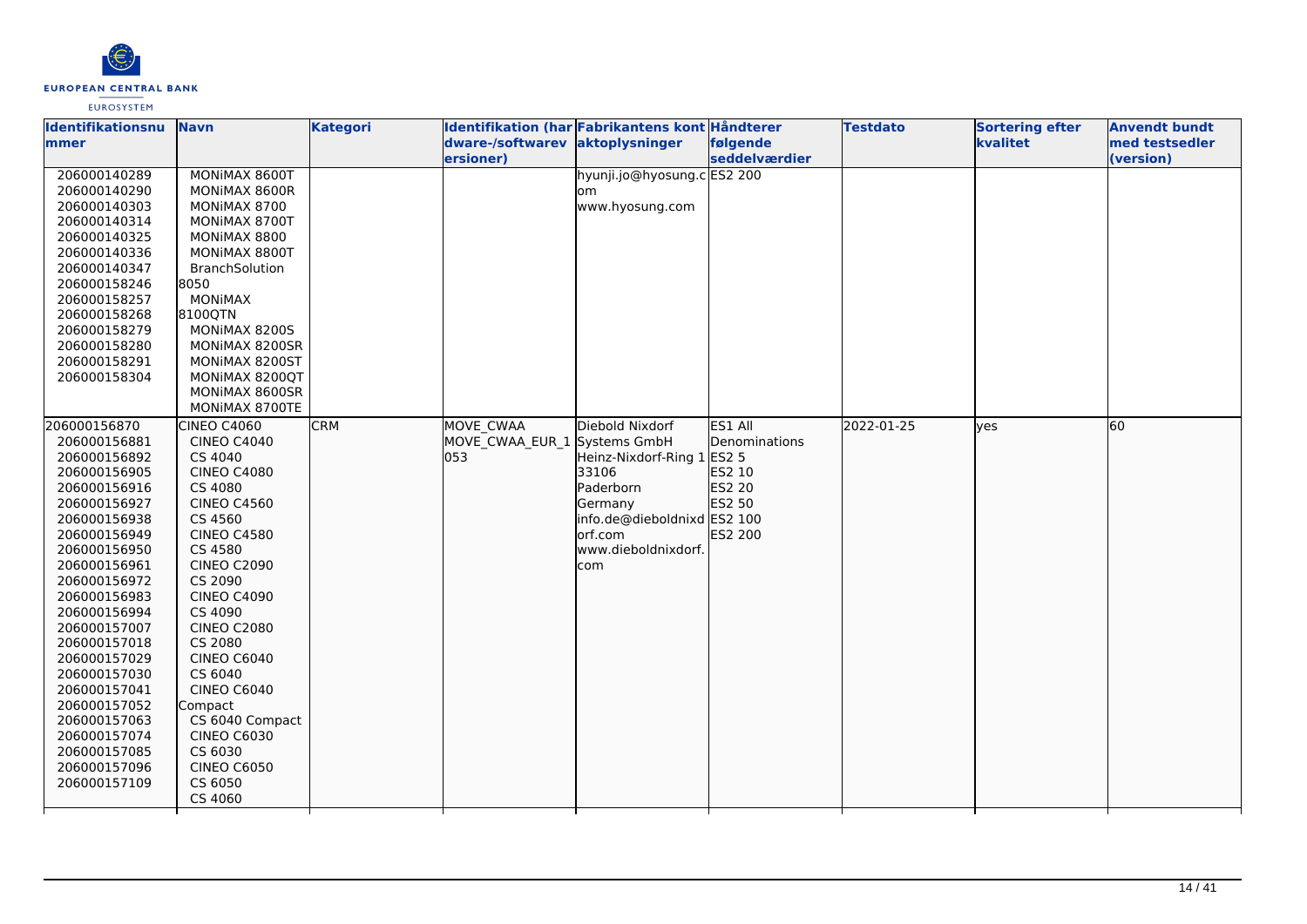

| Identifikationsnu | <b>Navn</b>        | <b>Kategori</b> |                                     | Identifikation (har Fabrikantens kont Håndterer |                  | <b>Testdato</b> | <b>Sortering efter</b> | <b>Anvendt bundt</b> |
|-------------------|--------------------|-----------------|-------------------------------------|-------------------------------------------------|------------------|-----------------|------------------------|----------------------|
| <b>mmer</b>       |                    |                 | dware-/softwarev                    | aktoplysninger                                  | følgende         |                 | kvalitet               | med testsedler       |
|                   |                    |                 | ersioner)                           |                                                 | seddelværdier    |                 |                        | (version)            |
| 206000157110      | <b>CINEO C4060</b> | <b>CRM</b>      | MOVE_CWCA                           | Diebold Nixdorf                                 | <b>ES1 All</b>   | 2022-01-25      | yes                    | 60                   |
| 206000157121      | <b>CINEO C4040</b> |                 | MOVE CWAA EUR 1 Systems GmbH        |                                                 | Denominations    |                 |                        |                      |
| 206000157132      | CS 4040            |                 | 053                                 | Heinz-Nixdorf-Ring 1 ES2 5                      |                  |                 |                        |                      |
| 206000157143      | <b>CINEO C4080</b> |                 |                                     | 33106                                           | ES2 10           |                 |                        |                      |
| 206000157154      | CS 4080            |                 |                                     | Paderborn                                       | <b>ES2 20</b>    |                 |                        |                      |
| 206000157165      | <b>CINEO C4560</b> |                 |                                     | Germany                                         | ES2 50           |                 |                        |                      |
| 206000157176      | CS 4560            |                 |                                     | info.de@dieboldnixd ES2 100                     |                  |                 |                        |                      |
| 206000157187      | <b>CINEO C4580</b> |                 |                                     | orf.com                                         | ES2 200          |                 |                        |                      |
| 206000157198      | CS 4580            |                 |                                     | www.dieboldnixdorf.                             |                  |                 |                        |                      |
| 206000157201      | <b>CINEO C2090</b> |                 |                                     | com                                             |                  |                 |                        |                      |
| 206000157212      | CS 2090            |                 |                                     |                                                 |                  |                 |                        |                      |
| 206000157223      | <b>CINEO C4090</b> |                 |                                     |                                                 |                  |                 |                        |                      |
| 206000157234      | CS 4090            |                 |                                     |                                                 |                  |                 |                        |                      |
| 206000157245      | <b>CINEO C2080</b> |                 |                                     |                                                 |                  |                 |                        |                      |
| 206000157256      | CS 2080            |                 |                                     |                                                 |                  |                 |                        |                      |
| 206000157267      | <b>CINEO C6040</b> |                 |                                     |                                                 |                  |                 |                        |                      |
| 206000157278      | CS 6040            |                 |                                     |                                                 |                  |                 |                        |                      |
| 206000157289      | CINEO C6040        |                 |                                     |                                                 |                  |                 |                        |                      |
| 206000157290      | Compact            |                 |                                     |                                                 |                  |                 |                        |                      |
| 206000157303      | CS 6040 Compact    |                 |                                     |                                                 |                  |                 |                        |                      |
| 206000157314      | <b>CINEO C6030</b> |                 |                                     |                                                 |                  |                 |                        |                      |
| 206000157325      | CS 6030            |                 |                                     |                                                 |                  |                 |                        |                      |
| 206000157336      | <b>CINEO C6050</b> |                 |                                     |                                                 |                  |                 |                        |                      |
| 206000157347      | CS 6050            |                 |                                     |                                                 |                  |                 |                        |                      |
|                   | CS 4060            |                 |                                     |                                                 |                  |                 |                        |                      |
| 208000157555      | Cineo C6010        | <b>COM</b>      | <b>MOVE PWBA</b>                    | Diebold Nixdorf                                 | ES1 All          | 2022-01-25      | ves                    | 60                   |
| 208000157566      | CS 6010            |                 | MOVE PWBA EUR 1                     | Systems GmbH                                    | Denominations    |                 |                        |                      |
|                   |                    |                 | 053                                 | Heinz-Nixdorf-Ring 1 ES2 5                      |                  |                 |                        |                      |
|                   |                    |                 |                                     | 33106<br>Paderborn                              | ES2 10<br>ES2 20 |                 |                        |                      |
|                   |                    |                 |                                     |                                                 | ES2 50           |                 |                        |                      |
|                   |                    |                 |                                     | Germany<br>info.de@dieboldnixd ES2 100          |                  |                 |                        |                      |
|                   |                    |                 |                                     | orf.com                                         | <b>ES2 200</b>   |                 |                        |                      |
|                   |                    |                 |                                     | www.dieboldnixdorf.                             |                  |                 |                        |                      |
|                   |                    |                 |                                     | com                                             |                  |                 |                        |                      |
| 208000157577      | Cineo C6010        | <b>COM</b>      | MOVE PWCC                           | Diebold Nixdorf                                 | ES1 All          | 2022-01-25      | ves                    | $\overline{60}$      |
|                   |                    |                 |                                     |                                                 |                  |                 |                        |                      |
| 208000157588      | CS 6010            |                 | MOVE_PWBA_EUR_1 Systems GmbH<br>053 |                                                 | Denominations    |                 |                        |                      |
|                   |                    |                 |                                     | Heinz-Nixdorf-Ring 1 ES2 5<br>33106             | ES2 10           |                 |                        |                      |
|                   |                    |                 |                                     | Paderborn                                       | <b>ES2 20</b>    |                 |                        |                      |
|                   |                    |                 |                                     |                                                 | ES2 50           |                 |                        |                      |
|                   |                    |                 |                                     | Germany                                         |                  |                 |                        |                      |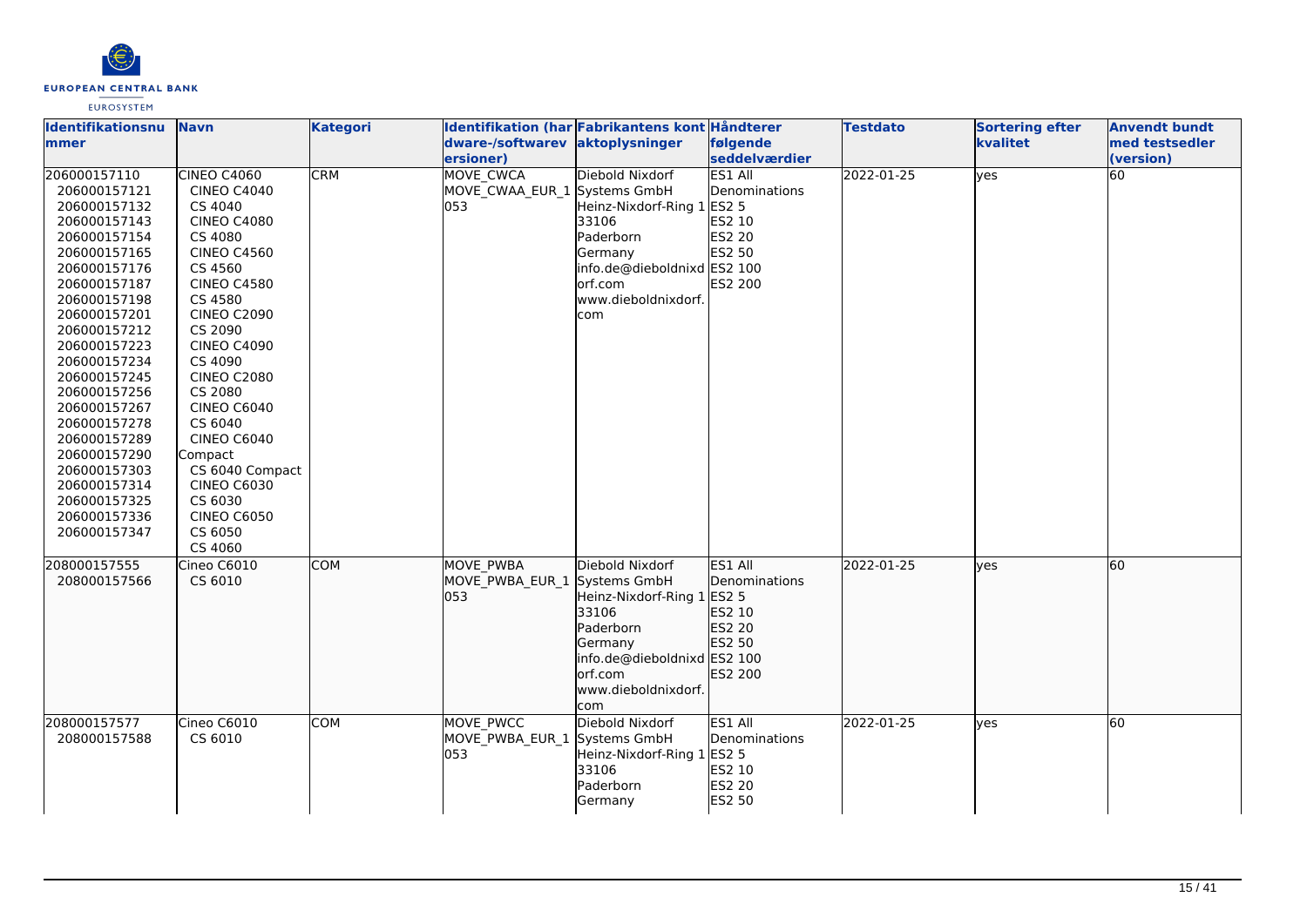

| <b>Identifikationsnu</b><br>mmer | <b>Navn</b>          | <b>Kategori</b> | dware-/softwarev            | Identifikation (har Fabrikantens kont Håndterer<br>aktoplysninger | følgende      | <b>Testdato</b> | <b>Sortering efter</b><br>kvalitet | <b>Anvendt bundt</b><br>med testsedler |
|----------------------------------|----------------------|-----------------|-----------------------------|-------------------------------------------------------------------|---------------|-----------------|------------------------------------|----------------------------------------|
|                                  |                      |                 | ersioner)                   |                                                                   | seddelværdier |                 |                                    | (version)                              |
|                                  |                      |                 |                             | info.de@dieboldnixd ES2 100                                       |               |                 |                                    |                                        |
|                                  |                      |                 |                             | orf.com                                                           | ES2 200       |                 |                                    |                                        |
|                                  |                      |                 |                             | www.dieboldnixdorf.                                               |               |                 |                                    |                                        |
|                                  |                      |                 |                             | com                                                               |               |                 |                                    |                                        |
| 205000158416                     | MONIMAX 7800T        | <b>CIM</b>      | NHBCU30                     | <b>Hyosung TNS Inc</b>                                            | ES1 All       | 2022-01-25      | no                                 | 60                                     |
| 205000158427                     | MONIMAX 7700TE       |                 | V 01.00.01                  | Suseo Bldg., 281,                                                 | Denominations |                 |                                    |                                        |
| 205000158438                     | MONIMAX 7800         |                 |                             | Gwangpyeong-ro,                                                   | ES2 5         |                 |                                    |                                        |
| 205000158449                     | MONIMAX 7800I        |                 |                             | Gangnam-gu                                                        | ES2 10        |                 |                                    |                                        |
| 205000158450                     | MONIMAX 7800IA       |                 |                             | 135-884                                                           | ES2 20        |                 |                                    |                                        |
| 205000158461                     | MONIMAX 7800IR       |                 |                             | Seoul                                                             | ES2 50        |                 |                                    |                                        |
| 205000158472                     | MONIMAX 7800DA       |                 |                             | South Korea                                                       | ES2 100       |                 |                                    |                                        |
| 205000158483                     | MONIMAX 7800DR       |                 |                             | hyunji.jo@hyosung.c ES2 200                                       |               |                 |                                    |                                        |
| 205000158494                     | MONIMAX 7800TA       |                 |                             | om                                                                |               |                 |                                    |                                        |
| 205000158508                     | MONIMAX 7800TR       |                 |                             | www.hyosung.com                                                   |               |                 |                                    |                                        |
| 206000139479                     | MONISAFE 500         | <b>CRM</b>      | NH BCU57M                   | Hyosung TNS Inc                                                   | ES1 All       | 2022-01-24      | yes                                | 60                                     |
| 206000139480                     | MONISAFE 500SE       |                 | V 01.00.14                  | Suseo Bldg., 281,                                                 | Denominations |                 |                                    |                                        |
| 206000139491                     | MONISAFE 500S        |                 |                             | Gwangpyeong-ro,                                                   | ES2 5         |                 |                                    |                                        |
| 206000139505                     | MONISAFE 500H        |                 |                             | Gangnam-gu                                                        | ES2 10        |                 |                                    |                                        |
| 206000139516                     | <b>MONISAFE 500R</b> |                 |                             | 135-884                                                           | ES2 20        |                 |                                    |                                        |
| 206000139527                     | MONISAFE 610S        |                 |                             | Seoul                                                             | ES2 50        |                 |                                    |                                        |
| 206000158144                     | MONISAFE 500A        |                 |                             | South Korea                                                       | ES2 100       |                 |                                    |                                        |
| 206000158155                     | MONISAFE 500STE      |                 |                             | hyunji.jo@hyosung.c ES2 200                                       |               |                 |                                    |                                        |
| 206000158166                     | MONISAFE 620S        |                 |                             | lom                                                               |               |                 |                                    |                                        |
|                                  |                      |                 |                             | www.hyosung.com                                                   |               |                 |                                    |                                        |
| 206000139538                     | MONISAFE 500         | <b>CRM</b>      | NH BCU67                    | Hyosung TNS Inc                                                   | ES1 All       | 2022-01-24      | lyes                               | 60                                     |
| 206000140358                     | MONISAFE 500SE       |                 | V 01.00.14                  | Suseo Bldg., 281,                                                 | Denominations |                 |                                    |                                        |
| 206000140369                     | MONISAFE 500S        |                 |                             | Gwangpyeong-ro,                                                   | ES2 5         |                 |                                    |                                        |
| 206000140370                     | MONISAFE 500H        |                 |                             | Gangnam-gu                                                        | ES2 10        |                 |                                    |                                        |
| 206000140381                     | MONISAFE 500R        |                 |                             | 135-884                                                           | ES2 20        |                 |                                    |                                        |
| 206000140392                     | MONISAFE 610S        |                 |                             | Seoul                                                             | ES2 50        |                 |                                    |                                        |
| 206000158202                     | MONISAFE 500A        |                 |                             | South Korea                                                       | ES2 100       |                 |                                    |                                        |
| 206000158213                     | MONISAFE 500STE      |                 |                             | hyunji.jo@hyosung.c ES2 200                                       |               |                 |                                    |                                        |
| 206000158224                     | MONISAFE 620S        |                 |                             | om                                                                |               |                 |                                    |                                        |
|                                  |                      |                 |                             | www.hyosung.com                                                   |               |                 |                                    |                                        |
| 206000157597                     | DN Series 200        | <b>CRM</b>      | MOVEm CDAA                  | Diebold Nixdorf                                                   | ES1 All       | 2022-01-24      | lyes                               | 60                                     |
| 206000157600                     | CS 4060              |                 | MOVEm CDAA EUR Systems GmbH |                                                                   | Denominations |                 |                                    |                                        |
| 206000157611                     | CS 4560              |                 | 1018                        | Heinz-Nixdorf-Ring 1                                              | <b>ES2 5</b>  |                 |                                    |                                        |
| 206000157622                     | DN Series 250        |                 |                             | 33106                                                             | ES2 10        |                 |                                    |                                        |
| 206000157633                     | DN Series 400        |                 |                             | Paderborn                                                         | ES2 20        |                 |                                    |                                        |
| 206000157644                     | DN Series 405DT      |                 |                             | Germany                                                           | ES2 50        |                 |                                    |                                        |
|                                  |                      |                 |                             |                                                                   |               |                 |                                    |                                        |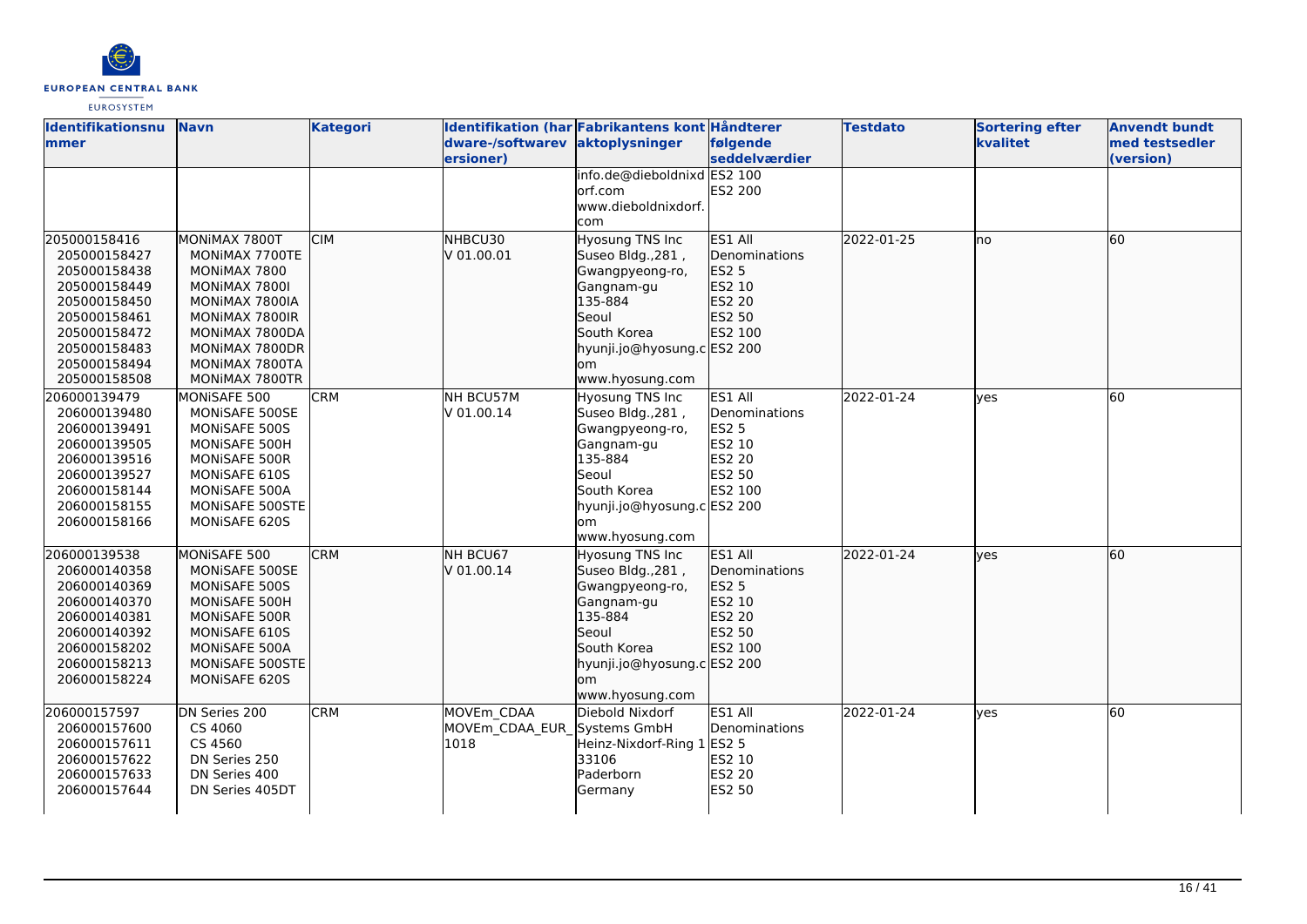

| <b>Identifikationsnu</b> | <b>Navn</b>     | <b>Kategori</b> |                                 | Identifikation (har Fabrikantens kont Håndterer |               | <b>Testdato</b> | <b>Sortering efter</b> | <b>Anvendt bundt</b> |
|--------------------------|-----------------|-----------------|---------------------------------|-------------------------------------------------|---------------|-----------------|------------------------|----------------------|
| mmer                     |                 |                 | dware-/softwarev aktoplysninger |                                                 | følgende      |                 | kvalitet               | med testsedler       |
|                          |                 |                 | ersioner)                       |                                                 | seddelværdier |                 |                        | (version)            |
| 206000157655             | DN Series 450   |                 |                                 | info.de@dieboldnixd ES2 100                     |               |                 |                        |                      |
| 206000157666             | DN Series 470   |                 |                                 | lorf.com                                        | ES2 200       |                 |                        |                      |
| 206000157677             | DN Series 490   |                 |                                 | www.dieboldnixdorf.                             |               |                 |                        |                      |
|                          |                 |                 |                                 | com                                             |               |                 |                        |                      |
| 206000139413             | MONISAFE 500    | <b>CRM</b>      | NH BCU57                        | Hyosung TNS Inc                                 | ES1 All       | 2022-01-21      | ves                    | 60                   |
| 206000139424             | MONISAFE 500SE  |                 | V 01.00.14                      | Suseo Bldg., 281,                               | Denominations |                 |                        |                      |
| 206000139435             | MONISAFE 500S   |                 |                                 | Gwangpyeong-ro,                                 | ES2 5         |                 |                        |                      |
| 206000139446             | MONISAFE 500H   |                 |                                 | Gangnam-gu                                      | ES2 10        |                 |                        |                      |
| 206000139457             | MONISAFE 500R   |                 |                                 | 135-884                                         | ES2 20        |                 |                        |                      |
| 206000139468             | MONISAFE 610S   |                 |                                 | Seoul                                           | ES2 50        |                 |                        |                      |
| 206000158111             | MONISAFE 500A   |                 |                                 | South Korea                                     | ES2 100       |                 |                        |                      |
| 206000158122             | MONISAFE 500STE |                 |                                 | hyunji.jo@hyosung.c ES2 200                     |               |                 |                        |                      |
| 206000158133             | MONISAFE 620S   |                 |                                 | om                                              |               |                 |                        |                      |
|                          |                 |                 |                                 | www.hyosung.com                                 |               |                 |                        |                      |
| 206000139981             | MONIMAX 8600    | <b>CRM</b>      | NH BCU63                        | <b>Hyosung TNS Inc</b>                          | ES1 All       | 2022-01-21      | lyes                   | 60                   |
| 206000139992             | MONIMAX 8000A   |                 | V 01.00.14                      | Suseo Bldg., 281,                               | Denominations |                 |                        |                      |
| 206000140007             | MONIMAX 8000TA  |                 |                                 | Gwangpyeong-ro,                                 | <b>ES2 5</b>  |                 |                        |                      |
| 206000140018             | MONIMAX 8000P   |                 |                                 | Gangnam-gu                                      | ES2 10        |                 |                        |                      |
| 206000140029             | MONIMAX 8000PT  |                 |                                 | 135-884                                         | ES2 20        |                 |                        |                      |
| 206000140030             | MONIMAX 8200    |                 |                                 | Seoul                                           | ES2 50        |                 |                        |                      |
| 206000140041             | MONIMAX 8200T   |                 |                                 | South Korea                                     | ES2 100       |                 |                        |                      |
| 206000140052             | MONIMAX 8200CL  |                 |                                 | hyunji.jo@hyosung.c ES2 200                     |               |                 |                        |                      |
| 206000140063             | MONIMAX 8200TA  |                 |                                 | lom                                             |               |                 |                        |                      |
| 206000140074             | MONIMAX 8300    |                 |                                 | www.hyosung.com                                 |               |                 |                        |                      |
| 206000140085             | MONIMAX 8300T   |                 |                                 |                                                 |               |                 |                        |                      |
| 206000140096             | MONIMAX 8600T   |                 |                                 |                                                 |               |                 |                        |                      |
| 206000140109             | MONIMAX 8600R   |                 |                                 |                                                 |               |                 |                        |                      |
| 206000140110             | MONIMAX 8600S   |                 |                                 |                                                 |               |                 |                        |                      |
| 206000140121             | MONIMAX 8600ST  |                 |                                 |                                                 |               |                 |                        |                      |
| 206000140132             | MONIMAX 8700    |                 |                                 |                                                 |               |                 |                        |                      |
| 206000140143             | MONIMAX 8700T   |                 |                                 |                                                 |               |                 |                        |                      |
| 206000140154             | MONIMAX 8800    |                 |                                 |                                                 |               |                 |                        |                      |
| 206000140165             | MONIMAX 8800T   |                 |                                 |                                                 |               |                 |                        |                      |
| 206000140176             | MONIMAX 8900    |                 |                                 |                                                 |               |                 |                        |                      |
| 206000140187             | MONIMAX 8940    |                 |                                 |                                                 |               |                 |                        |                      |
| 206000140198             | BranchSolution  |                 |                                 |                                                 |               |                 |                        |                      |
| 206000140597             | 8050            |                 |                                 |                                                 |               |                 |                        |                      |
| 206000140600             | <b>MONIMAX</b>  |                 |                                 |                                                 |               |                 |                        |                      |
| 206000140611             | 8100QTN         |                 |                                 |                                                 |               |                 |                        |                      |
| 206000140622             | MONIMAX 8200S   |                 |                                 |                                                 |               |                 |                        |                      |
| 206000140633             | MONIMAX 8200SR  |                 |                                 |                                                 |               |                 |                        |                      |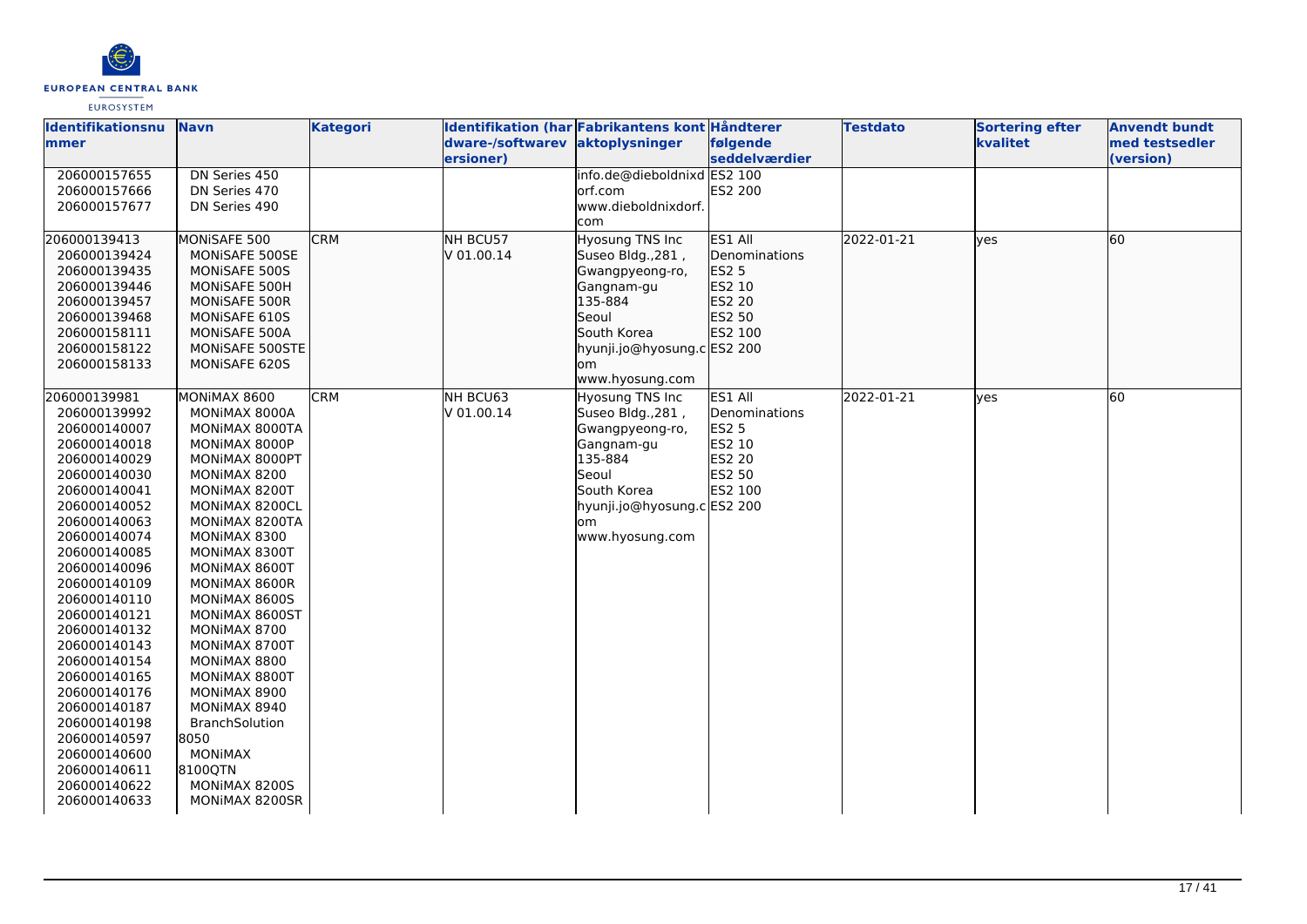

| Identifikationsnu | <b>Navn</b>           | <b>Kategori</b> | Identifikation (har Fabrikantens kont Håndterer |                             |               | <b>Testdato</b> | <b>Sortering efter</b> | <b>Anvendt bundt</b> |
|-------------------|-----------------------|-----------------|-------------------------------------------------|-----------------------------|---------------|-----------------|------------------------|----------------------|
| mmer              |                       |                 | dware-/softwarev aktoplysninger                 |                             | følgende      |                 | kvalitet               | med testsedler       |
|                   |                       |                 | ersioner)                                       |                             | seddelværdier |                 |                        | (version)            |
| 206000140644      | MONIMAX 8200ST        |                 |                                                 |                             |               |                 |                        |                      |
| 206000140655      | MONIMAX 8200QT        |                 |                                                 |                             |               |                 |                        |                      |
| 206000158086      | MONIMAX 8600SR        |                 |                                                 |                             |               |                 |                        |                      |
| 206000158097      | MONIMAX 8700TE        |                 |                                                 |                             |               |                 |                        |                      |
| 206000158100      | <b>MONIMAX</b>        |                 |                                                 |                             |               |                 |                        |                      |
|                   | 82000TN               |                 |                                                 |                             |               |                 |                        |                      |
|                   | MONIMAX 8700S         |                 |                                                 |                             |               |                 |                        |                      |
|                   | MONIMAX 8700ST        |                 |                                                 |                             |               |                 |                        |                      |
| 206000139549      | MONIMAX 8600          | <b>CRM</b>      | NH BCU53M                                       | Hyosung TNS Inc             | ES1 All       | 2022-01-20      | lves                   | 60                   |
| 206000139550      | MONIMAX 8000A         |                 | V 01.00.14                                      | Suseo Bldg., 281,           | Denominations |                 |                        |                      |
| 206000139561      | MONIMAX 8000TA        |                 |                                                 | Gwangpyeong-ro,             | <b>ES2 5</b>  |                 |                        |                      |
| 206000139572      | MONIMAX 8000P         |                 |                                                 | Gangnam-gu                  | ES2 10        |                 |                        |                      |
| 206000139583      | MONIMAX 8000PT        |                 |                                                 | 135-884                     | ES2 20        |                 |                        |                      |
| 206000139594      | MONIMAX 8200          |                 |                                                 | Seoul                       | ES2 50        |                 |                        |                      |
| 206000139607      | MONIMAX 8200T         |                 |                                                 | South Korea                 | ES2 100       |                 |                        |                      |
| 206000139618      | MONIMAX 8200CL        |                 |                                                 | hyunji.jo@hyosung.c ES2 200 |               |                 |                        |                      |
| 206000139629      | MONIMAX 8200TA        |                 |                                                 | lom                         |               |                 |                        |                      |
| 206000139630      | MONIMAX 8300          |                 |                                                 | www.hyosung.com             |               |                 |                        |                      |
| 206000139641      | MONIMAX 8300T         |                 |                                                 |                             |               |                 |                        |                      |
| 206000139652      | MONIMAX 8600T         |                 |                                                 |                             |               |                 |                        |                      |
| 206000139663      | MONIMAX 8600R         |                 |                                                 |                             |               |                 |                        |                      |
| 206000139674      | MONIMAX 8600S         |                 |                                                 |                             |               |                 |                        |                      |
| 206000139685      | MONIMAX 8600ST        |                 |                                                 |                             |               |                 |                        |                      |
| 206000139696      | MONIMAX 8700          |                 |                                                 |                             |               |                 |                        |                      |
| 206000139709      | MONIMAX 8700T         |                 |                                                 |                             |               |                 |                        |                      |
| 206000139710      | MONIMAX 8800          |                 |                                                 |                             |               |                 |                        |                      |
| 206000139721      | MONIMAX 8800T         |                 |                                                 |                             |               |                 |                        |                      |
| 206000139732      | MONIMAX 8900          |                 |                                                 |                             |               |                 |                        |                      |
| 206000139743      | MONIMAX 8940          |                 |                                                 |                             |               |                 |                        |                      |
| 206000139754      | <b>BranchSolution</b> |                 |                                                 |                             |               |                 |                        |                      |
| 206000140450      | 8050                  |                 |                                                 |                             |               |                 |                        |                      |
| 206000140461      | MONIMAX               |                 |                                                 |                             |               |                 |                        |                      |
| 206000140472      | 8100QTN               |                 |                                                 |                             |               |                 |                        |                      |
| 206000140483      | MONIMAX 8200S         |                 |                                                 |                             |               |                 |                        |                      |
| 206000140494      | MONIMAX 8200SR        |                 |                                                 |                             |               |                 |                        |                      |
| 206000140508      | MONIMAX 8200ST        |                 |                                                 |                             |               |                 |                        |                      |
| 206000140519      | MONIMAX 8200QT        |                 |                                                 |                             |               |                 |                        |                      |
| 206000157973      | MONIMAX 8600SR        |                 |                                                 |                             |               |                 |                        |                      |
| 206000157984      | MONIMAX 8700TE        |                 |                                                 |                             |               |                 |                        |                      |
| 206000157995      | <b>MONIMAX</b>        |                 |                                                 |                             |               |                 |                        |                      |
|                   | 8200QTN               |                 |                                                 |                             |               |                 |                        |                      |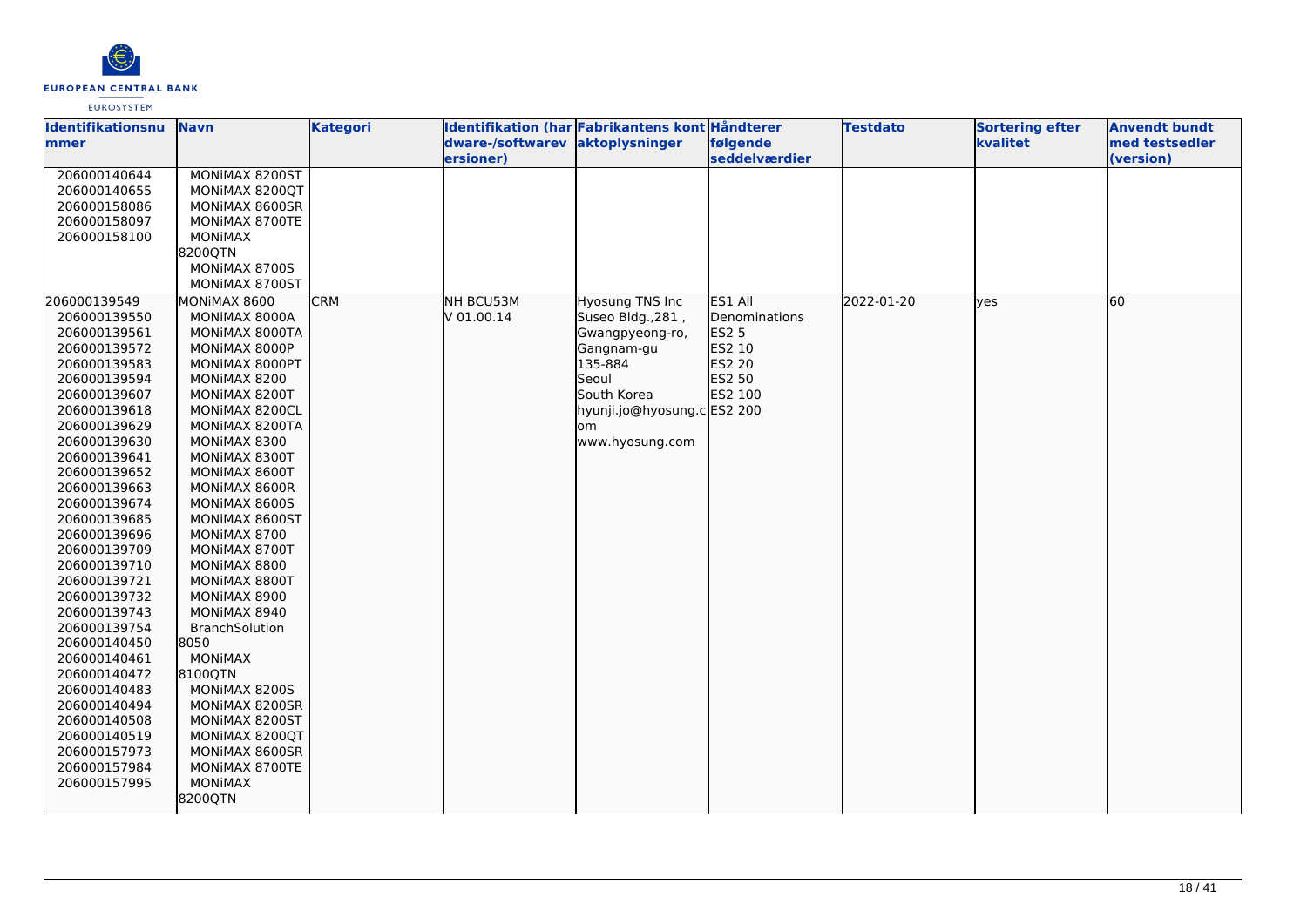

| Identifikationsnu | <b>Navn</b>    | <b>Kategori</b> |                                 | Identifikation (har Fabrikantens kont Håndterer |               | <b>Testdato</b> | <b>Sortering efter</b> | <b>Anvendt bundt</b> |
|-------------------|----------------|-----------------|---------------------------------|-------------------------------------------------|---------------|-----------------|------------------------|----------------------|
| mmer              |                |                 | dware-/softwarev aktoplysninger |                                                 | følgende      |                 | kvalitet               | med testsedler       |
|                   |                |                 | ersioner)                       |                                                 | seddelværdier |                 |                        | (version)            |
|                   | MONIMAX 8700S  |                 |                                 |                                                 |               |                 |                        |                      |
|                   | MONIMAX 8700ST |                 |                                 |                                                 |               |                 |                        |                      |
| 206000139765      | MONIMAX 8600   | <b>CRM</b>      | NH BCU53                        | Hyosung TNS Inc                                 | ES1 All       | 2022-01-20      | yes                    | 60                   |
| 206000139776      | MONIMAX 8000A  |                 | V 01.00.14                      | Suseo Bldg., 281,                               | Denominations |                 |                        |                      |
| 206000139787      | MONIMAX 8000TA |                 |                                 | Gwangpyeong-ro,                                 | <b>ES2 5</b>  |                 |                        |                      |
| 206000139812      | MONIMAX 8200   |                 |                                 | Gangnam-gu                                      | ES2 10        |                 |                        |                      |
| 206000139823      | MONIMAX 8200T  |                 |                                 | 135-884                                         | <b>ES2 20</b> |                 |                        |                      |
| 206000139834      | MONIMAX 8200CL |                 |                                 | Seoul                                           | ES2 50        |                 |                        |                      |
| 206000139845      | MONIMAX 8200TA |                 |                                 | South Korea                                     | ES2 100       |                 |                        |                      |
| 206000139878      | MONIMAX 8600T  |                 |                                 | hyunji.jo@hyosung.cES2 200                      |               |                 |                        |                      |
| 206000139889      | MONIMAX 8600R  |                 |                                 | om                                              |               |                 |                        |                      |
| 206000139914      | MONIMAX 8700   |                 |                                 | www.hyosung.com                                 |               |                 |                        |                      |
| 206000139925      | MONIMAX 8700T  |                 |                                 |                                                 |               |                 |                        |                      |
| 206000139936      | MONIMAX 8800   |                 |                                 |                                                 |               |                 |                        |                      |
| 206000139947      | MONIMAX 8800T  |                 |                                 |                                                 |               |                 |                        |                      |
| 206000139970      | BranchSolution |                 |                                 |                                                 |               |                 |                        |                      |
| 206000140520      | 8050           |                 |                                 |                                                 |               |                 |                        |                      |
| 206000140531      | <b>MONIMAX</b> |                 |                                 |                                                 |               |                 |                        |                      |
| 206000140542      | 8100QTN        |                 |                                 |                                                 |               |                 |                        |                      |
| 206000140553      | MONIMAX 8200S  |                 |                                 |                                                 |               |                 |                        |                      |
| 206000140564      | MONIMAX 8200SR |                 |                                 |                                                 |               |                 |                        |                      |
| 206000140575      | MONIMAX 8200ST |                 |                                 |                                                 |               |                 |                        |                      |
| 206000140586      | MONIMAX 8200QT |                 |                                 |                                                 |               |                 |                        |                      |
| 206000157940      | MONIMAX 8600SR |                 |                                 |                                                 |               |                 |                        |                      |
| 206000157951      | MONIMAX 8700TE |                 |                                 |                                                 |               |                 |                        |                      |
| 206000157962      | MONIMAX        |                 |                                 |                                                 |               |                 |                        |                      |
| 206000158587      | 8200QTN        |                 |                                 |                                                 |               |                 |                        |                      |
| 206000158598      | MONIMAX 8700S  |                 |                                 |                                                 |               |                 |                        |                      |
| 206000158601      | MONIMAX 8700ST |                 |                                 |                                                 |               |                 |                        |                      |
| 206000158612      | MONIMAX 8000P  |                 |                                 |                                                 |               |                 |                        |                      |
| 206000158634      | MONIMAX 8000PT |                 |                                 |                                                 |               |                 |                        |                      |
| 206000158645      | MONIMAX 8300   |                 |                                 |                                                 |               |                 |                        |                      |
| 206000158656      | MONIMAX 8300T  |                 |                                 |                                                 |               |                 |                        |                      |
| 206000158667      | MONIMAX 8600S  |                 |                                 |                                                 |               |                 |                        |                      |
|                   | MONIMAX 8600ST |                 |                                 |                                                 |               |                 |                        |                      |
|                   | MONIMAX 8900   |                 |                                 |                                                 |               |                 |                        |                      |
|                   | MONIMAX 8940   |                 |                                 |                                                 |               |                 |                        |                      |
| 206000156507      | CI-50 RBW-15X  | <b>CRM</b>      | HVE-2XX                         | Glory Global                                    | ES1 All       | 2021-12-17      | lyes                   | 60                   |
| 206000156518      | CI-10B_RBW-100 |                 | 1005                            | Solutions                                       | Denominations |                 |                        |                      |
| 206000156529      | CI-5B RBW-50   |                 |                                 | Thomas-Edison-Platz ES2 5                       |               |                 |                        |                      |
|                   |                |                 |                                 |                                                 | ES2 10        |                 |                        |                      |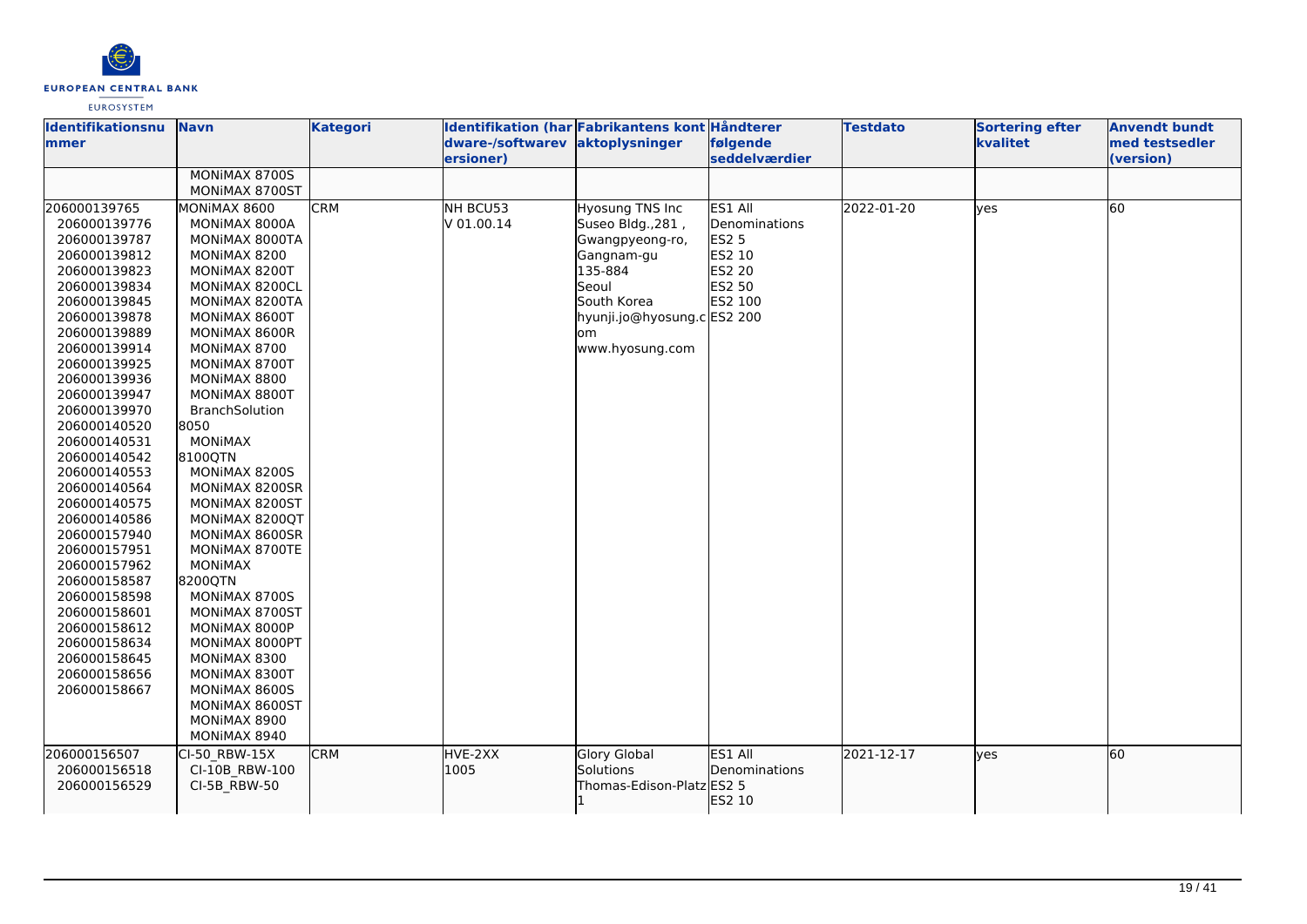

| <b>Identifikationsnu</b><br>mmer                                                                                                             | <b>Navn</b>                                                                                                                                 | <b>Kategori</b> | dware-/softwarev aktoplysninger<br>ersioner)      | Identifikation (har Fabrikantens kont Håndterer                                                                                                         | følgende<br>seddelværdier                                                                           | <b>Testdato</b> | <b>Sortering efter</b><br>kvalitet | <b>Anvendt bundt</b><br>med testsedler<br>(version) |
|----------------------------------------------------------------------------------------------------------------------------------------------|---------------------------------------------------------------------------------------------------------------------------------------------|-----------------|---------------------------------------------------|---------------------------------------------------------------------------------------------------------------------------------------------------------|-----------------------------------------------------------------------------------------------------|-----------------|------------------------------------|-----------------------------------------------------|
|                                                                                                                                              |                                                                                                                                             |                 |                                                   | 63263<br>Neu-Isenburg<br>Germany<br>www.gloryglobalsolu ES2 200<br>tions.com                                                                            | <b>ES2 20</b><br>ES2 50<br>ES2 100                                                                  |                 |                                    |                                                     |
| 206000156277<br>206000156288                                                                                                                 | SafeCash R7<br>SafeCash R8                                                                                                                  | <b>CRM</b>      | HOTS BV-ZBV Type<br>l5a<br>BVZ22EUT 000020        | Gunnebo Cash<br>Automation AB<br>Stora Åvägen 1<br>SE-436 34<br>Askim<br>Sweden<br>www.gunnebo.com                                                      | ES1 All<br>Denominations<br><b>ES2 5</b><br>ES2 10<br>ES2 20<br>ES2 50<br>ES2 100<br><b>ES2 200</b> | 2021-12-13      | <b>l</b> ves                       | 60                                                  |
| 206000156299<br>206000156324<br>206000156335                                                                                                 | SafeCash R6<br>SafeCash R4<br>SafeCash R5                                                                                                   | <b>CRM</b>      | HOTS BV-ZBV Type<br>l5a<br>BVZ22EUT 000020        | Gunnebo Cash<br>Automation AB<br>Stora Åvägen 1<br>SE-436 34<br>Askim<br>Sweden<br>www.gunnebo.com                                                      | ES1 All<br>Denominations<br>ES2 <sub>5</sub><br>ES2 10<br>ES2 20<br>ES2 50<br>ES2 100<br>ES2 200    | 2021-12-13      | lyes                               | 60                                                  |
| 206000143306<br>206000143317<br>206000143328<br>206000143339<br>206000143340<br>206000143351<br>206000143362<br>206000143373<br>206000143431 | DN Series 200<br>CS 4060<br>CS 4560<br>DN Series 250<br>DN Series 400<br>DN Series 405DT<br>DN Series 450<br>DN Series 470<br>DN Series 490 | <b>CRM</b>      | MOVEm CDAA<br>MOVEm CDAA EUR Systems GmbH<br>1014 | Diebold Nixdorf<br>Heinz-Nixdorf-Ring 1 ES2 5<br>33106<br>Paderborn<br>Germany<br>info.de@dieboldnixd ES2 100<br>lorf.com<br>www.dieboldnixdorf.<br>com | ES1 All<br>Denominations<br>ES2 10<br>ES2 20<br>ES2 50<br><b>ES2 200</b>                            | 2021-12-08      | <b>l</b> ves                       | 60                                                  |
| 206000156084<br>206000156095                                                                                                                 | <b>RBG-200</b><br>RZ-200                                                                                                                    | <b>CRM</b>      | <b>HVD-200</b><br>6617                            | Glory Global<br>Solutions<br>Thomas-Edison-Platz ES2 5<br>63263<br>Neu-Isenburg<br>Germany                                                              | ES1 All<br><b>Denominations</b><br>ES2 10<br>ES2 20<br>ES2 50<br>ES2 100                            | 2021-12-08      | <b>l</b> ves                       | 60                                                  |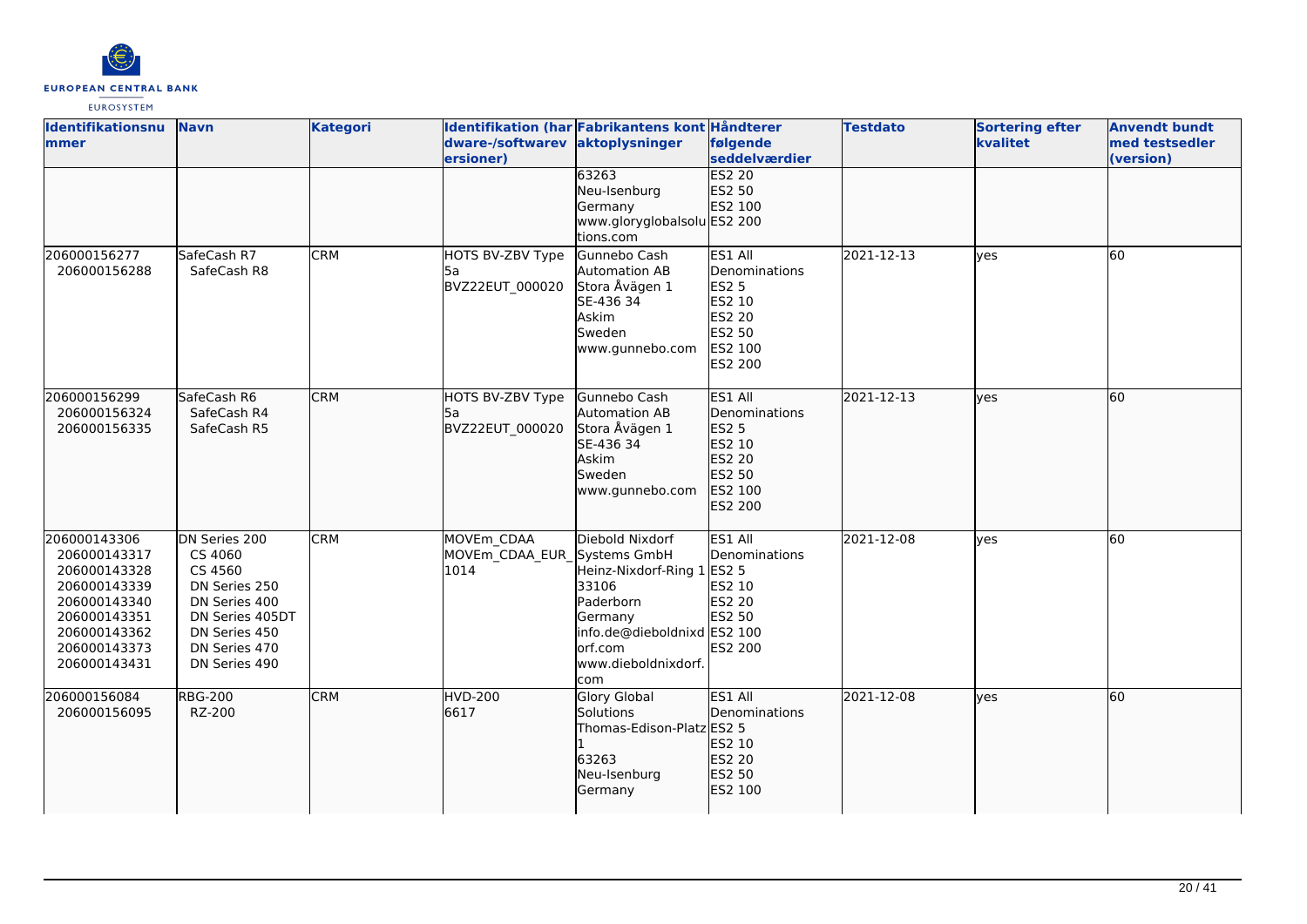

| <b>Identifikationsnu</b><br>mmer                                                                                                                                                                                                                                                                                             | <b>Navn</b>                                                                                                                                                                                                                                                                                                                                            | <b>Kategori</b> | dware-/softwarev aktoplysninger<br>ersioner) | Identifikation (har Fabrikantens kont Håndterer                                                                                                                         | følgende<br>seddelværdier                                                | <b>Testdato</b> | <b>Sortering efter</b><br>kvalitet | <b>Anvendt bundt</b><br>med testsedler<br>(version) |
|------------------------------------------------------------------------------------------------------------------------------------------------------------------------------------------------------------------------------------------------------------------------------------------------------------------------------|--------------------------------------------------------------------------------------------------------------------------------------------------------------------------------------------------------------------------------------------------------------------------------------------------------------------------------------------------------|-----------------|----------------------------------------------|-------------------------------------------------------------------------------------------------------------------------------------------------------------------------|--------------------------------------------------------------------------|-----------------|------------------------------------|-----------------------------------------------------|
|                                                                                                                                                                                                                                                                                                                              |                                                                                                                                                                                                                                                                                                                                                        |                 |                                              | www.gloryglobalsolu ES2 200<br>tions.com                                                                                                                                |                                                                          |                 |                                    |                                                     |
| 206000156108<br>206000156119                                                                                                                                                                                                                                                                                                 | <b>RBG-200</b><br>RZ-200                                                                                                                                                                                                                                                                                                                               | <b>CRM</b>      | <b>HVD-210</b><br>6617                       | <b>Glory Global</b><br><b>Solutions</b><br>Thomas-Edison-Platz ES2 5<br>63263<br>Neu-Isenburg<br>Germany<br>www.gloryglobalsolu ES2 200<br>tions.com                    | ES1 All<br>Denominations<br>ES2 10<br><b>ES2 20</b><br>ES2 50<br>ES2 100 | 2021-12-08      | ves                                | 60                                                  |
| 207000156143<br>207000156154<br>207000156165<br>207000156176<br>207000156187                                                                                                                                                                                                                                                 | Opteva 740<br>Opteva 760<br>Opteva 750<br>Opteva 720 Front<br>_oad<br>Opteva 720 Rear<br>Load                                                                                                                                                                                                                                                          | <b>CCM</b>      | BAU<br>3360T0302631                          | Diebold Nixdorf<br>Systems GmbH<br>Heinz-Nixdorf-Ring 1 ES2 5<br>33106<br>Paderborn<br>Germany<br>info.de@dieboldnixd ES2 100<br>orf.com<br>www.dieboldnixdorf.<br>com  | ES1 All<br>Denominations<br>ES2 10<br>ES2 20<br>ES2 50<br>ES2 200        | 2021-12-08      | no                                 | 60                                                  |
| 207000155814<br>207000155825<br>207000155836<br>207000155847<br>207000155858<br>207000155869<br>207000155870<br>207000155881<br>207000155892<br>207000155905<br>207000155916<br>207000155927<br>207000155938<br>207000155949<br>207000155950<br>207000155961<br>207000155972<br>207000155983<br>207000155994<br>207000156007 | CINEO C2070<br>CS 2070<br>ProCash 3000<br>ProCash 2100xe<br>PC 2100<br>ProCash 2150xe<br>ProCash 2250xe<br>ProCash 2350xe<br>ProCash 3100xe<br>ProCash 4100<br>ProCash 8100<br>ProCash 8150<br><b>CINEO C2080</b><br><b>CINEO C2560</b><br>CINEO C2560DU<br><b>CINEO C2590</b><br><b>CINEO C4080</b><br><b>CINEO C2090</b><br>CINEO C2560PG<br>CS 2080 | <b>CCM</b>      | Line XSA<br>XSAAEUR0234                      | Diebold Nixdorf<br>Systems GmbH<br>Heinz-Nixdorf-Ring 1 ES2 5<br>33106<br>Paderborn<br>Germany<br>info.de@dieboldnixd ES2 100<br>lorf.com<br>www.dieboldnixdorf.<br>com | ES1 All<br>Denominations<br>ES2 10<br>ES2 20<br>ES2 50<br>ES2 200        | 2021-12-02      | no                                 | 60                                                  |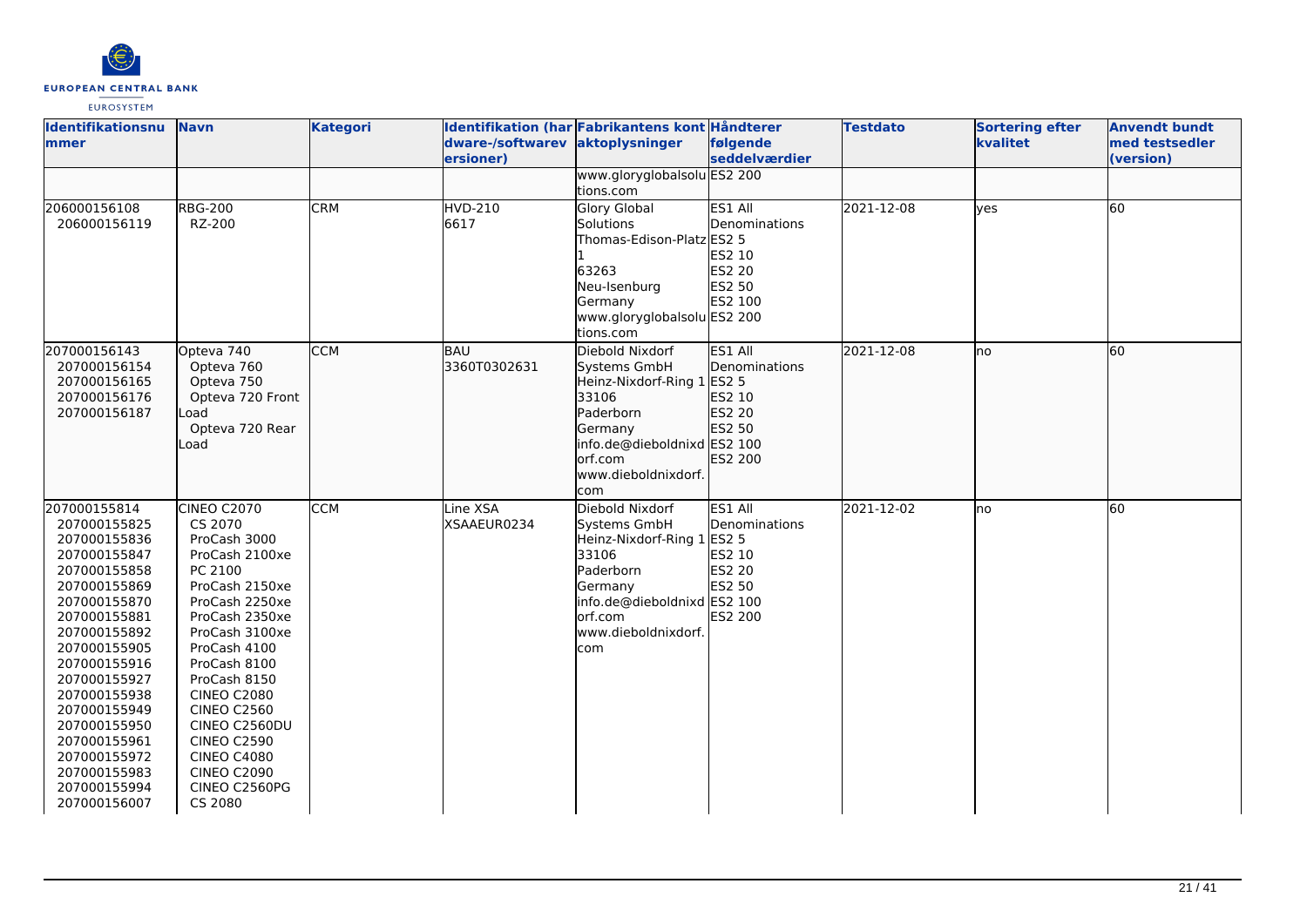

| <b>Identifikationsnu</b><br>mmer                                                                             | <b>Navn</b>                                                                                                | <b>Kategori</b> | dware-/softwarev<br>ersioner)                                  | Identifikation (har Fabrikantens kont Håndterer<br>aktoplysninger                                                                             | følgende<br>seddelværdier                                                                           | <b>Testdato</b> | <b>Sortering efter</b><br>kvalitet | <b>Anvendt bundt</b><br>med testsedler<br>(version) |
|--------------------------------------------------------------------------------------------------------------|------------------------------------------------------------------------------------------------------------|-----------------|----------------------------------------------------------------|-----------------------------------------------------------------------------------------------------------------------------------------------|-----------------------------------------------------------------------------------------------------|-----------------|------------------------------------|-----------------------------------------------------|
| 207000156018<br>207000156029<br>207000156030<br>207000156041<br>207000156052<br>207000156063<br>207000156074 | $\overline{CS}$ 2560<br><b>CS 2560DU</b><br>CS 2590<br>CS 4080<br>CS 2090<br><b>CS 2560PG</b><br>Punt Groc |                 |                                                                |                                                                                                                                               |                                                                                                     |                 |                                    |                                                     |
| 206000155528<br>206000155539                                                                                 | SelfServ 62<br>SelfServ 64                                                                                 | <b>CRM</b>      | SR BV<br>EU0113                                                | <b>NCR Financial</b><br>Solutions Group Ltd<br>3 Fulton Road<br>DD2 4SW Tayside<br>Dundee<br>United Kingdom<br>www.ncr.com                    | ES1 All<br>Denominations<br><b>ES2 5</b><br>ES2 10<br>ES2 20<br>ES2 50<br>ES2 100<br>ES2 200        | 2021-11-25      | lves                               | 60                                                  |
| 206000144385<br>206000144396                                                                                 | <b>RBG-200</b><br>RZ-200                                                                                   | <b>CRM</b>      | <b>HVD-200</b><br>6616                                         | <b>Glory Global</b><br>Solutions<br>Thomas-Edison-Platz ES2 5<br>63263<br>Neu-Isenburg<br>Germany<br>www.gloryglobalsolu ES2 200<br>tions.com | ES1 All<br>Denominations<br>ES2 10<br><b>ES2 20</b><br>ES2 50<br>ES2 100                            | 2021-11-17      | lyes                               | 60                                                  |
| 206000154721<br>206000154732                                                                                 | Oki ATM-Recycler<br>G8 (GZ9500F)<br>Oki ATM-Recycler<br>G8 (GZ9500R)                                       | <b>CRM</b>      | OKI RG8-BRM 2.xx<br>OKI RG8-Recognition Co, Ltd<br>(Euro) 5.02 | Oki Electric Industry<br>3-1 Futabacho,<br>Takasaki<br>370-8585<br>Gumma<br>Japan<br>www.oki.com                                              | ES1 All<br>Denominations<br><b>ES2 5</b><br>ES2 10<br><b>ES2 20</b><br>ES2 50<br>ES2 100<br>ES2 200 | 2021-11-09      | lves                               | 60                                                  |
| 206000154743<br>206000154754                                                                                 | Oki ATM-Recycler<br>G7 (GZ9241F)<br>Oki ATM-Recycler<br>G7 (GZ9241R)                                       | <b>CRM</b>      | OKI RG7-BRM 8.xx<br>OKI RG7-Recognition Co, Ltd<br>(Euro) 9.02 | Oki Electric Industry<br>3-1 Futabacho,<br>Takasaki<br>370-8585<br>Gumma                                                                      | ES1 All<br>Denominations<br><b>ES2 5</b><br>ES2 10<br>ES2 20<br><b>ES2 50</b>                       | 2021-11-09      | ves                                | 60                                                  |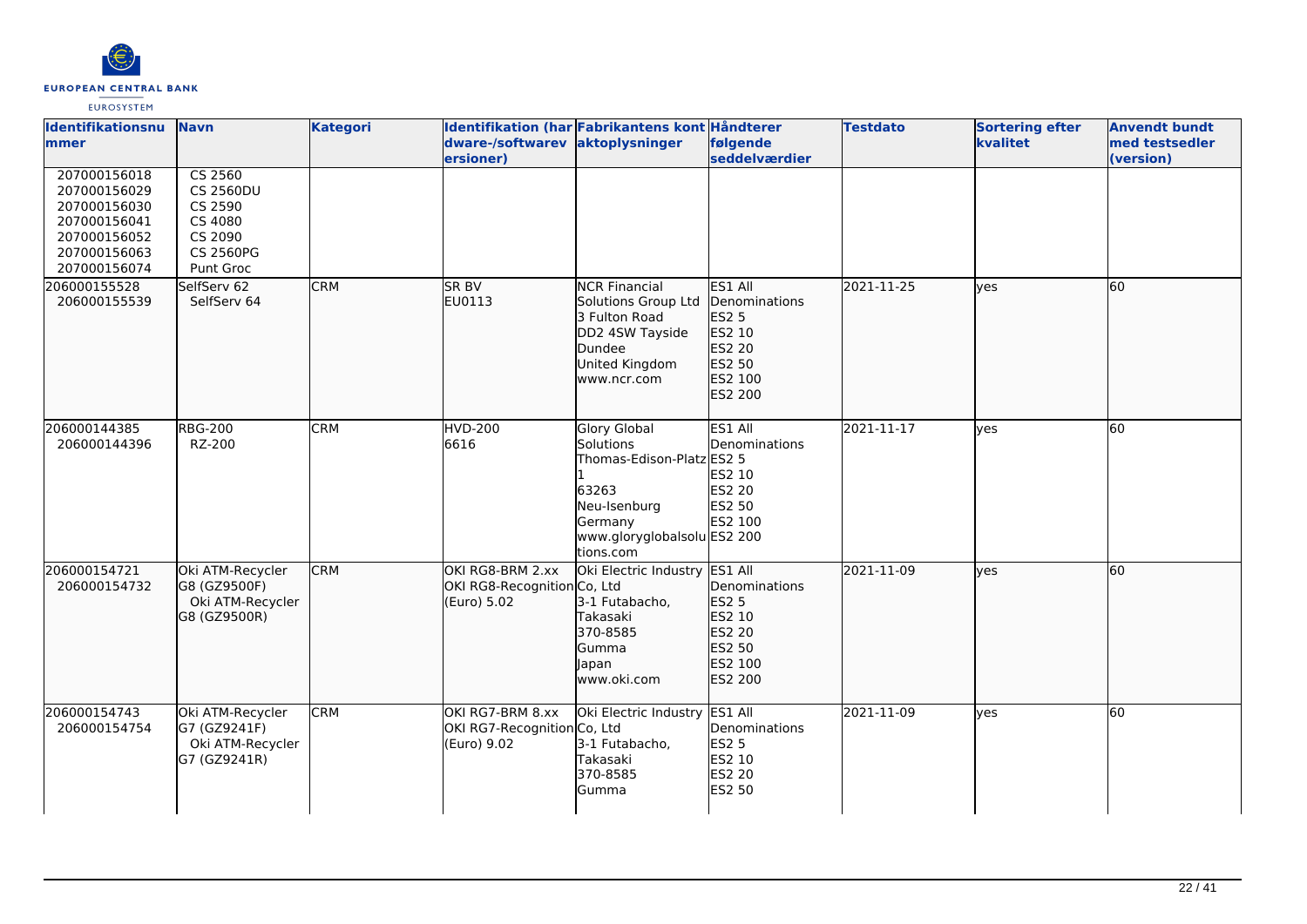

| <b>Identifikationsnu</b><br>mmer                                                             | <b>Navn</b>                                                                            | <b>Kategori</b> | dware-/softwarev aktoplysninger<br>ersioner)                           | Identifikation (har Fabrikantens kont Håndterer                                                                                     | følgende<br>seddelværdier                                                                    | <b>Testdato</b> | <b>Sortering efter</b><br>kvalitet | <b>Anvendt bundt</b><br>med testsedler<br>(version) |
|----------------------------------------------------------------------------------------------|----------------------------------------------------------------------------------------|-----------------|------------------------------------------------------------------------|-------------------------------------------------------------------------------------------------------------------------------------|----------------------------------------------------------------------------------------------|-----------------|------------------------------------|-----------------------------------------------------|
|                                                                                              |                                                                                        |                 |                                                                        | lapan<br>www.oki.com                                                                                                                | <b>ES2 100</b><br>ES2 200                                                                    |                 |                                    |                                                     |
| 206000154663<br>206000154674<br>206000154685<br>206000154696<br>206000154709<br>206000154710 | KePlus R10<br>KePlus RT10<br>KePlus F10<br>KePlus FT10<br>KePlus FX10<br>KePlus RX10   | <b>CRM</b>      | BV HW: HCS Zero BV KEBA Handover<br>Type 5<br>BV SW:<br>BVZ2207T000012 | <b>Automation GmbH</b><br>Reindlstrasse 51<br>A-4041<br>Linz<br>Austria<br>kh@keba.com<br>www.keba.com                              | ES1 All<br>Denominations<br><b>ES2 5</b><br>ES2 10<br>ES2 20<br>ES2 50<br>ES2 100<br>ES2 200 | 2021-11-08      | lyes                               | 60                                                  |
| 206000155061<br>206000155072<br>206000155083                                                 | Series 100 ATM<br>Model 20<br>Series 100 ATM<br>Model 21<br>Series 100 ATM<br>Model 22 | <b>CRM</b>      | GBRU<br><b>GBNA with BV100E</b><br>EU7591                              | Fujitsu Frontech<br>Limited<br>1766 Yanokuchi,<br>Inagi-shi<br>206-855<br>Tokyo<br>Japan<br>www.frontech.fujitsu ES2 200<br>.com/en | ES1 All<br>Denominations<br><b>ES2 5</b><br>ES2 10<br>ES2 20<br>ES2 50<br>ES2 100            | 2021-11-05      | <b>l</b> ves                       | 60                                                  |
| 206000155094<br>206000155174<br>206000155185                                                 | Serie 8000, Model<br>8148<br>Serie 8000, Model<br>8048R<br>Serie 8000, Model<br>8028R  | <b>CRM</b>      | <b>GBRU</b><br><b>GBNA with BV100E</b><br>EU7591                       | Denso Ten España,<br>S.A.<br>Cesar Vallejo nº 16<br>29004<br>Malaga<br>Spain<br>www.ftesa.es                                        | ES1 All<br>Denominations<br><b>ES2 5</b><br>ES2 10<br>ES2 20<br>ES2 50<br>ES2 100<br>ES2 200 | 2021-11-05      | lves                               | 60                                                  |
| 207000155380<br>207000155391<br>207000155404                                                 | Series 100 ATM<br>Model 20<br>Series 100 ATM<br>Model 21<br>Series 100 ATM<br>Model 22 | <b>CCM</b>      | G60 with BV10<br>EU32AA                                                | Fujitsu Frontech<br>Limited<br>1766 Yanokuchi,<br>Inagi-shi<br>206-855<br>Tokyo<br>lapan<br>www.frontech.fujitsu ES2 200<br>.com/en | ES1 All<br>Denominations<br><b>ES2 5</b><br>ES2 10<br>ES2 20<br>ES2 50<br>ES2 100            | 2021-11-04      | no                                 | 60                                                  |
| 206000155141                                                                                 | Series 100 ATM                                                                         | <b>CRM</b>      | GBRU                                                                   | Fujitsu Frontech                                                                                                                    | ES1 All                                                                                      | 2021-11-03      | <b>l</b> ves                       | 60                                                  |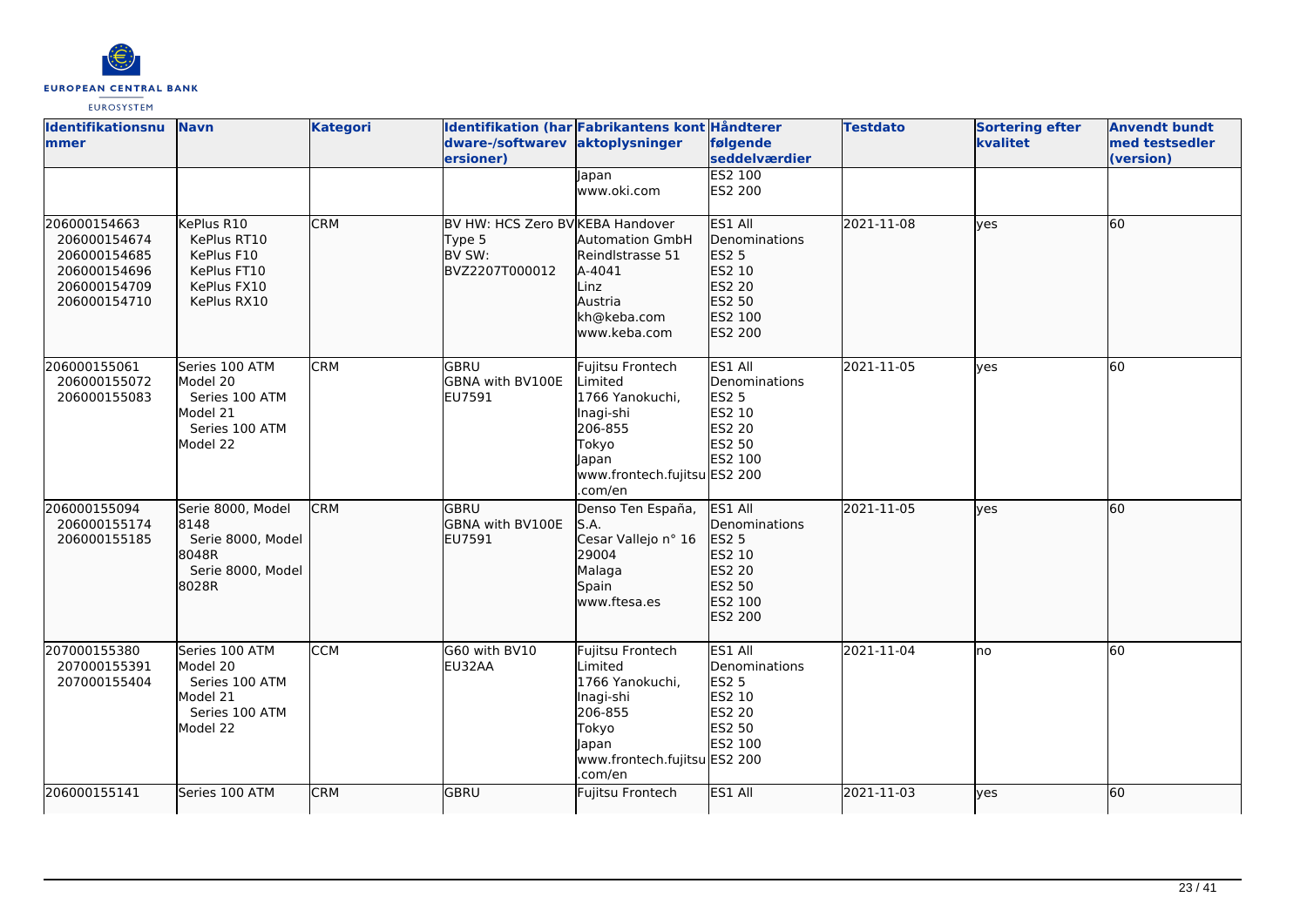

| <b>Identifikationsnu</b><br>mmer             | <b>Navn</b>                                                                            | <b>Kategori</b> | dware-/softwarev<br>ersioner)                  | Identifikation (har Fabrikantens kont Håndterer<br>aktoplysninger                                                                   | følgende<br>seddelværdier                                                                           | <b>Testdato</b> | <b>Sortering efter</b><br>kvalitet | <b>Anvendt bundt</b><br>med testsedler<br>(version) |
|----------------------------------------------|----------------------------------------------------------------------------------------|-----------------|------------------------------------------------|-------------------------------------------------------------------------------------------------------------------------------------|-----------------------------------------------------------------------------------------------------|-----------------|------------------------------------|-----------------------------------------------------|
| 206000155152<br>206000155163                 | Model 20<br>Series 100 ATM<br>Model 21<br>Series 100 ATM<br>Model 22                   |                 | <b>GBNA with BV100</b><br>EU7591               | Limited<br>1766 Yanokuchi,<br>Inagi-shi<br>206-855<br>Tokyo<br>Japan<br>www.frontech.fujitsu ES2 200<br>.com/en                     | <b>Denominations</b><br><b>ES2 5</b><br>ES2 10<br>ES2 20<br>ES2 50<br>ES2 100                       |                 |                                    |                                                     |
| 206000155196<br>206000155209<br>206000155210 | Serie 8000, Model<br>8148<br>Serie 8000, Model<br>8048R<br>Serie 8000, Model<br>8028R  | <b>CRM</b>      | lgbru<br>GBNA with BV100<br>EU7591             | Denso Ten España,<br>S.A.<br>Cesar Vallejo nº 16<br>29004<br>Malaga<br>Spain<br>www.ftesa.es                                        | ES1 All<br>Denominations<br><b>ES2 5</b><br>ES2 10<br><b>ES2 20</b><br>ES2 50<br>ES2 100<br>ES2 200 | 2021-11-03      | ves                                | 60                                                  |
| 206000154970<br>206000154981<br>206000154992 | Series 100 ATM<br>Model 20<br>Series 100 ATM<br>Model 21<br>Series 100 ATM<br>Model 22 | <b>CRM</b>      | GBRU<br><b>GBNA</b> with GBVM<br>EU7591        | Fujitsu Frontech<br>Limited<br>1766 Yanokuchi,<br>Inagi-shi<br>206-855<br>Tokyo<br>lapan<br>www.frontech.fujitsu ES2 200<br>.com/en | ES1 All<br>Denominations<br><b>ES2 5</b><br>ES2 10<br>ES2 20<br>ES2 50<br>ES2 100                   | 2021-11-02      | lves                               | 60                                                  |
| 206000155005<br>206000155016<br>206000155027 | Serie 8000, Model<br>8148<br>Serie 8000, Model<br>8048R<br>Serie 8000, Model<br>8028R  | <b>CRM</b>      | <b>GBRU</b><br><b>GBNA with GBVM</b><br>EU7591 | Denso Ten España,<br>S.A.<br>Cesar Vallejo nº 16<br>29004<br>Malaga<br>Spain<br>www.ftesa.es                                        | ES1 All<br>Denominations<br><b>ES2 5</b><br>ES2 10<br>ES2 20<br>ES2 50<br>ES2 100<br><b>ES2 200</b> | 2021-11-02      | lyes                               | 60                                                  |
| 205000154263<br>205000154274                 | SS4N-400<br>OLIS-4400                                                                  | <b>CIM</b>      | SCNXL83<br>523244433                           | Printec Hellas<br>S.M.S.A.<br>7-7A, Poseidonos<br>Ave. & Lokridos Str.<br>18344                                                     | ES1 All<br>Denominations<br>ES2 5<br>ES2 10<br>ES2 20                                               | 2021-10-22      | no                                 | 60                                                  |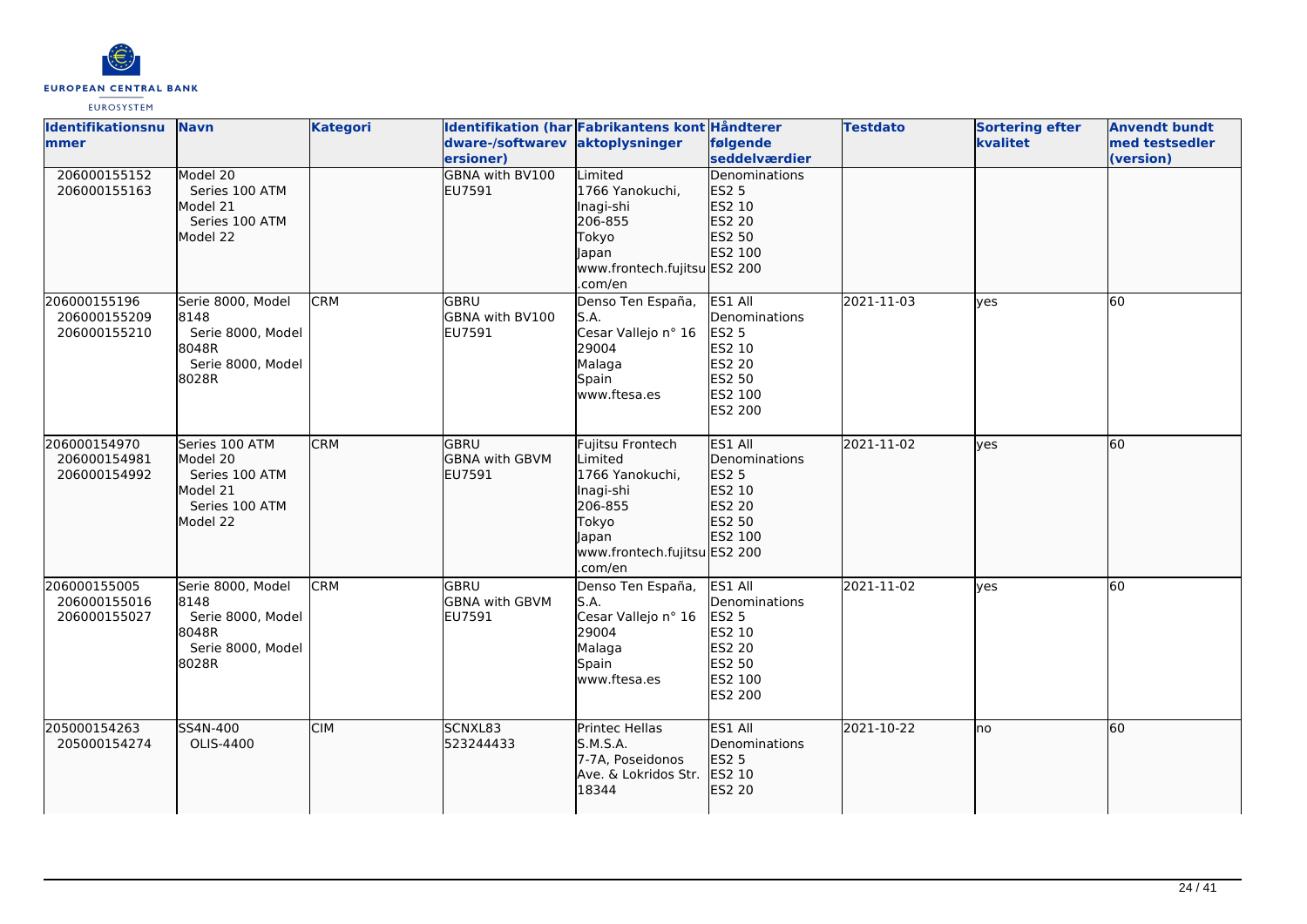

| <b>Identifikationsnu</b><br>mmer                             | <b>Navn</b>                                                        | <b>Kategori</b> | dware-/softwarev aktoplysninger<br>ersioner)            | Identifikation (har Fabrikantens kont Håndterer                                                                                                                                               | følgende<br>seddelværdier                                                                | <b>Testdato</b> | <b>Sortering efter</b><br>kvalitet | <b>Anvendt bundt</b><br>med testsedler<br>(version) |
|--------------------------------------------------------------|--------------------------------------------------------------------|-----------------|---------------------------------------------------------|-----------------------------------------------------------------------------------------------------------------------------------------------------------------------------------------------|------------------------------------------------------------------------------------------|-----------------|------------------------------------|-----------------------------------------------------|
|                                                              |                                                                    |                 |                                                         | Moschato, Athens<br>Greece<br>e.vasiliadou@printecES2 200<br>group.com<br>www.printecgroup.c<br>om                                                                                            | <b>ES2 50</b><br>ES2 100                                                                 |                 |                                    |                                                     |
| 205000154081                                                 | GDB-100                                                            | <b>CIM</b>      | HVD-310<br>Model package: 119 Solutions                 | <b>Glory Global</b><br>Thomas-Edison-Platz ES2 5<br>63263<br>Neu-Isenburg<br>Germany<br>www.gloryglobalsolu ES2 200<br>tions.com                                                              | ES1 All<br>Denominations<br>ES2 10<br><b>ES2 20</b><br>ES2 50<br>ES2 100                 | 2021-10-21      | lno                                | 60                                                  |
| 205000154229<br>205000154230<br>205000154241<br>205000154252 | SS4N-300<br>SS4N-100<br>OLIS-Mini<br>OLIS-2400                     | <b>CIM</b>      | SCNL83<br>523244433                                     | <b>Printec Hellas</b><br>S.M.S.A.<br>7-7A, Poseidonos<br>Ave. & Lokridos Str.<br>18344<br>Moschato, Athens<br>Greece<br>e.vasiliadou@printecES2 200<br>group.com<br>www.printecgroup.c<br>lom | ES1 All<br>Denominations<br>ES2 5<br>ES2 10<br>ES2 20<br>ES2 50<br>ES2 100               | 2021-10-20      | lno                                | 60                                                  |
| 208000153050<br>208000153061                                 | Cineo C6010<br>CS 6010                                             | <b>COM</b>      | <b>MOVE PWBA</b><br>MOVE PWBA EUR 1 Systems GmbH<br>050 | Diebold Nixdorf<br>Heinz-Nixdorf-Ring 1<br>33106<br>Paderborn<br>Germany<br>info.de@dieboldnixd ES2 100<br>orf.com<br>www.dieboldnixdorf.<br>com                                              | ES1 All<br>Denominations<br><b>ES2 5</b><br>ES2 10<br>ES2 20<br>ES2 50<br><b>ES2 200</b> | 2021-09-23      | lves                               | 60                                                  |
| 206000152581<br>206000152592<br>206000152605<br>206000152616 | CINEO C4060<br><b>CINEO C4040</b><br>CS 4040<br><b>CINEO C4080</b> | <b>CRM</b>      | MOVE CWAA<br>MOVE CWAA EUR 1 Systems GmbH<br>050        | Diebold Nixdorf<br>Heinz-Nixdorf-Ring 1<br>33106                                                                                                                                              | ES1 All<br>Denominations<br><b>ES2 5</b><br>ES2 10                                       | 2021-09-22      | lves                               | 60                                                  |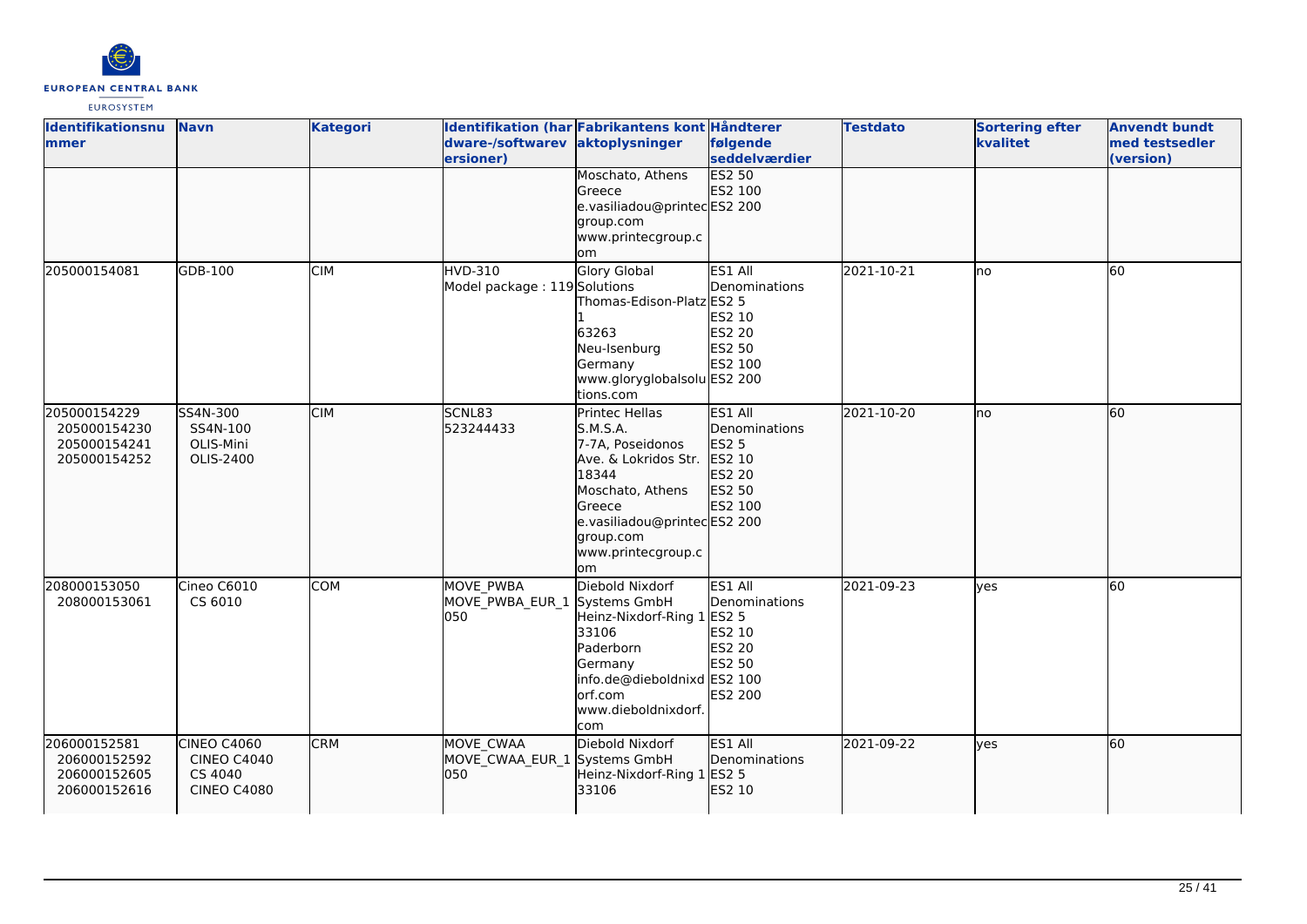

### **Identifikationsnu mmer Navn Kategori Identifikation (har Fabrikantens kont Håndterer dware-/softwarev aktoplysninger ersioner) følgende seddelværdier Testdato Sortering efter kvalitet** 206000152627 206000152638 206000152649 206000152650 206000152661 206000152672 206000152683 206000152694 206000152707 206000152718 206000152729 206000152730 206000152741 206000152752 206000152763 206000152774 206000152785 206000152796 206000152809 206000152810 CS 4080 CINEO C4560 CS 4560 CINEO C4580 CS 4580 CINEO C2090 CS 2090 CINEO C4090 CS 4090 CINEO C2080 CS 2080 CINEO C6040 CS 6040 CINEO C6040 Compact CS 6040 Compact CINEO C6030 CS 6030 CINEO C6050 CS 6050 CS 4060 Paderborn Germany info.de@dieboldnixd ES2 100 lorf.com www.dieboldnixdorf. com **ES2 20** ES2 50 ES2 200 Cineo C6010 CS 6010 COM MOVE\_PWCC MOVE\_PWBA\_EUR\_1 050 Diebold Nixdorf Systems GmbH Heinz-Nixdorf-Ring 1 33106 Paderborn Germany info.de@dieboldnixd ES1 All Denominations ES2 5 ES2 10 ES2 20 ES2 50 ES2 100

| 208000153481<br>208000153492 | Cineo C6010<br>CS 6010            | <b>COM</b> | MOVE PWCC<br>MOVE_PWBA_EUR_1 Systems GmbH<br>050 | Diebold Nixdorf<br>Heinz-Nixdorf-Ring 1 ES2 5<br>l33106<br>lPaderborn<br><b>IGermany</b><br>info.de@dieboldnixd ES2 100<br>lorf.com<br>lwww.dieboldnixdorf. | ES1 All<br>Denominations<br>IES2 10<br><b>IES2 20</b><br>ES2 50<br><b>ES2 200</b> | 2021-09-22 | lves | <b>60</b> |
|------------------------------|-----------------------------------|------------|--------------------------------------------------|-------------------------------------------------------------------------------------------------------------------------------------------------------------|-----------------------------------------------------------------------------------|------------|------|-----------|
|                              |                                   |            |                                                  |                                                                                                                                                             |                                                                                   |            |      |           |
|                              |                                   |            |                                                  | com                                                                                                                                                         |                                                                                   |            |      |           |
| 206000152217<br>206000152228 | <b>CINEO C4060</b><br>CINEO C4040 | <b>CRM</b> | MOVE CWCA<br>MOVE CWAA EUR 1 Systems GmbH        | Diebold Nixdorf                                                                                                                                             | ES1 All<br><b>IDenominations</b>                                                  | 2021-09-21 | lves | 60        |
| 206000152239                 | CS 4040                           |            | 050                                              |                                                                                                                                                             |                                                                                   |            |      |           |
|                              |                                   |            |                                                  | Heinz-Nixdorf-Ring 1 ES2 5                                                                                                                                  |                                                                                   |            |      |           |
| 206000152240                 | <b>CINEO C4080</b>                |            |                                                  | 33106                                                                                                                                                       | <b>IES2 10</b>                                                                    |            |      |           |
| 206000152251                 | CS 4080                           |            |                                                  | lPaderborn                                                                                                                                                  | <b>IES2 20</b>                                                                    |            |      |           |
| 206000152262                 | CINEO C4560                       |            |                                                  | Germany                                                                                                                                                     | <b>IES2 50</b>                                                                    |            |      |           |
| 206000152273                 | CS 4560                           |            |                                                  | linfo.de@dieboldnixd ES2 100                                                                                                                                |                                                                                   |            |      |           |
| 206000152284                 | <b>CINEO C4580</b>                |            |                                                  | lorf.com                                                                                                                                                    | <b>IES2 200</b>                                                                   |            |      |           |
| 206000152295                 | CS 4580                           |            |                                                  | www.dieboldnixdorf.                                                                                                                                         |                                                                                   |            |      |           |
| 206000152308                 | <b>CINEO C2090</b>                |            |                                                  | com                                                                                                                                                         |                                                                                   |            |      |           |

**Anvendt bundt med testsedler (version)**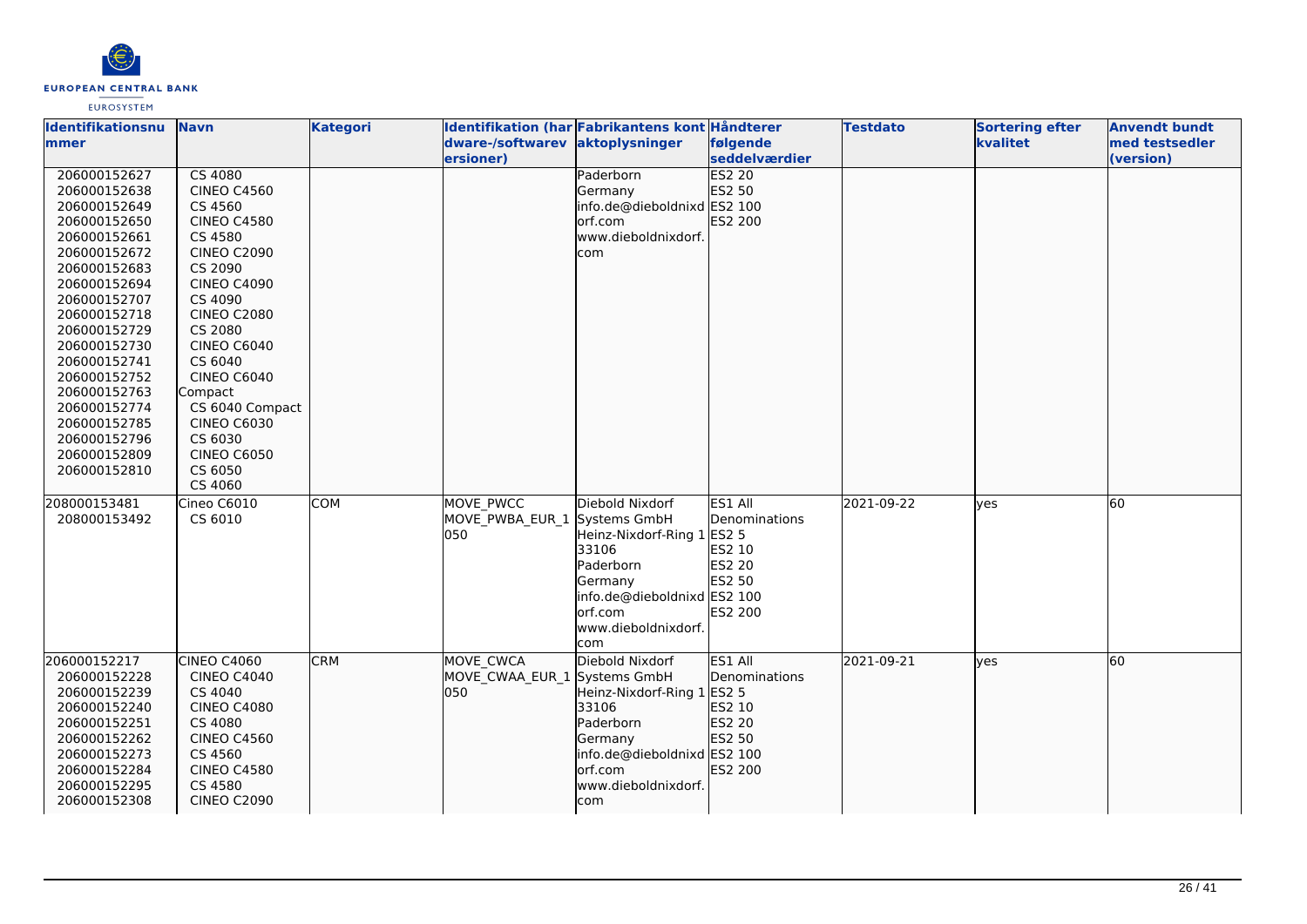

| Identifikationsnu<br>mmer                                                                                                                                                                                                    | <b>Navn</b>                                                                                                                                                                                                                      | <b>Kategori</b> | dware-/softwarev<br>ersioner)                            | Identifikation (har Fabrikantens kont Håndterer<br>aktoplysninger                                                     | følgende<br>seddelværdier                                                                                         | <b>Testdato</b> | <b>Sortering efter</b><br>kvalitet | <b>Anvendt bundt</b><br>med testsedler<br>(version) |
|------------------------------------------------------------------------------------------------------------------------------------------------------------------------------------------------------------------------------|----------------------------------------------------------------------------------------------------------------------------------------------------------------------------------------------------------------------------------|-----------------|----------------------------------------------------------|-----------------------------------------------------------------------------------------------------------------------|-------------------------------------------------------------------------------------------------------------------|-----------------|------------------------------------|-----------------------------------------------------|
| 206000152319<br>206000152320<br>206000152331<br>206000152342<br>206000152353<br>206000152364<br>206000152375<br>206000152386<br>206000152397<br>206000152400<br>206000152411<br>206000152422<br>206000152433<br>206000152444 | CS 2090<br><b>CINEO C4090</b><br>CS 4090<br><b>CINEO C2080</b><br>CS 2080<br><b>CINEO C6040</b><br>CS 6040<br><b>CINEO C6040</b><br>Compact<br>CS 6040 Compact<br><b>CINEO C6030</b><br>CS 6030<br><b>CINEO C6050</b><br>CS 6050 |                 |                                                          |                                                                                                                       |                                                                                                                   |                 |                                    |                                                     |
| 205000152089                                                                                                                                                                                                                 | CS 4060<br>Suzohapp CDS9<br><b>HCM</b>                                                                                                                                                                                           | <b>CIM</b>      | HOTS BV5A<br>BVZ22EUT V000020 NL. B.V. / Suzohapp        | Suzo international<br>Rijnzathe 12<br>3454PV<br>De Meern<br><b>Netherlands</b><br>info@suzohapp.nl<br>eu.suzohapp.com | ES1 All<br>Denominations<br><b>ES2 5</b><br>ES2 10<br><b>ES2 20</b><br>ES2 50<br>ES2 100<br><b>ES2 200</b>        | 2021-09-20      | Ino                                | 60                                                  |
| 206000152137<br>206000152148<br>206000152159<br>206000152160                                                                                                                                                                 | Scancoin RCS500<br><b>RCS 900</b><br>HCM N11<br>HCM N12                                                                                                                                                                          | <b>CRM</b>      | <b>HOTS BV5A</b><br>BVZ22EUT V000020 NL. B.V. / Suzohapp | Suzo international<br>Rijnzathe 12<br>3454PV<br>De Meern<br>Netherlands<br>info@suzohapp.nl<br>eu.suzohapp.com        | ES1 All<br>Denominations<br>ES2 5<br>ES2 10<br><b>ES2 20</b><br>ES2 50<br>ES2 100<br>ES2 200                      | 2021-09-20      | lyes                               | 60                                                  |
| 206000135556<br>206000135567<br>206000135578<br>206000135589<br>206000135590<br>206000135603<br>206000135614<br>206000135625                                                                                                 | <b>SDM504S</b><br><b>SDM501S</b><br><b>SDM504C</b><br><b>SDM501C</b><br>SDM503<br>SDM503R<br>SDM503RC<br>SDM503RS                                                                                                                | <b>CRM</b>      | <b>BV5000</b><br>BVCM115-EUR11700 Via di Mezzo 2/4       | Cima S.p.A.<br>41037<br>Mirandola (MO)<br><b>Italy</b><br>info@cimaspa.it<br>www.cimaspa.it                           | ES1 All<br><b>Denominations</b><br><b>ES2 5</b><br>ES2 10<br><b>ES2 20</b><br>ES2 50<br>ES2 100<br><b>ES2 200</b> | 2021-09-14      | yes                                | 60                                                  |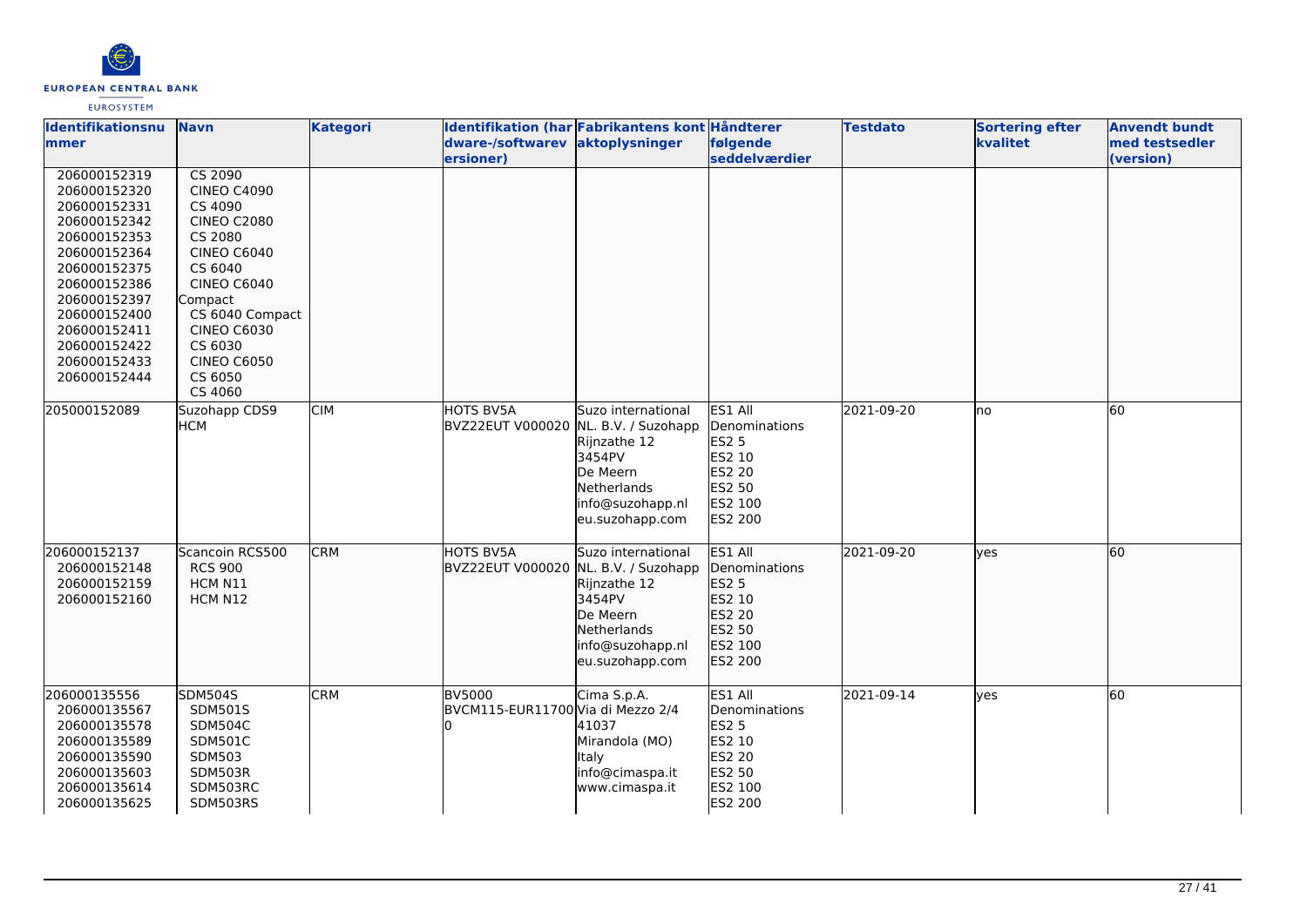

### **Identifikationsnu mmer Navn Kategori Identifikation (har Fabrikantens kont Håndterer dware-/softwarev ersioner) aktoplysninger følgende seddelværdier Testdato Sortering efter kvalitet Anvendt bundt med testsedler (version)**  206000135636 206000135647 206000135658 206000135669 206000135670 206000135681 206000135692 206000135705 206000135716 206000135727 206000135738 206000135749 SDM503RH 8800S 8800C 8400S 8400C CASHERE SDM502C SDM502S SDM503C SDM503S SDM505S SDM505C 206000151329 206000151330 206000151341 206000151352 206000151363 206000151374 206000151385 206000151396 206000151409 206000151410 206000151421 206000151432 206000151443 206000151454 206000151465 206000151476 206000151487 206000151498 206000151502 206000151513 SDM504S SDM501S SDM504C SDM501C SDM503 SDM503R SDM503RC SDM503RS SDM503RH 8800S 8800C 8400S 8400C CASHERE SDM502C SDM502S SDM503C SDM503S SDM505S SDM505C **CRM** BV5000 BVCM116-EUR11800 Via di Mezzo 2/4 0 Cima S.p.A. 41037 Mirandola (MO) Italy info@cimaspa.it www.cimaspa.it ES1 All Denominations  $FS2<sub>5</sub>$ ES2 10 ES2 20 **ES2 50** ES2 100 ES2 200 2021-09-14 ves 60 206000151728 206000151739 206000151740 206000151751 206000151762 206000151773 206000151784 206000151795 206000151808 AST7000NT-R5 AST7000NT AST7000-FT AST7000-FT ER AST7016 AST7008W AST7008WB AST7008C AST7008CB CRM BV5000 BVCM116-EUR11800 Via di Mezzo 2/4 0 Cima S.p.A. 41037 Mirandola (MO) Italy info@cimaspa.it www.cimaspa.it ES1 All Denominations  $FS2<sub>5</sub>$ ES2 10 ES2 20 ES2 50 ES2 100 ES2 200 2021-09-14 ves 60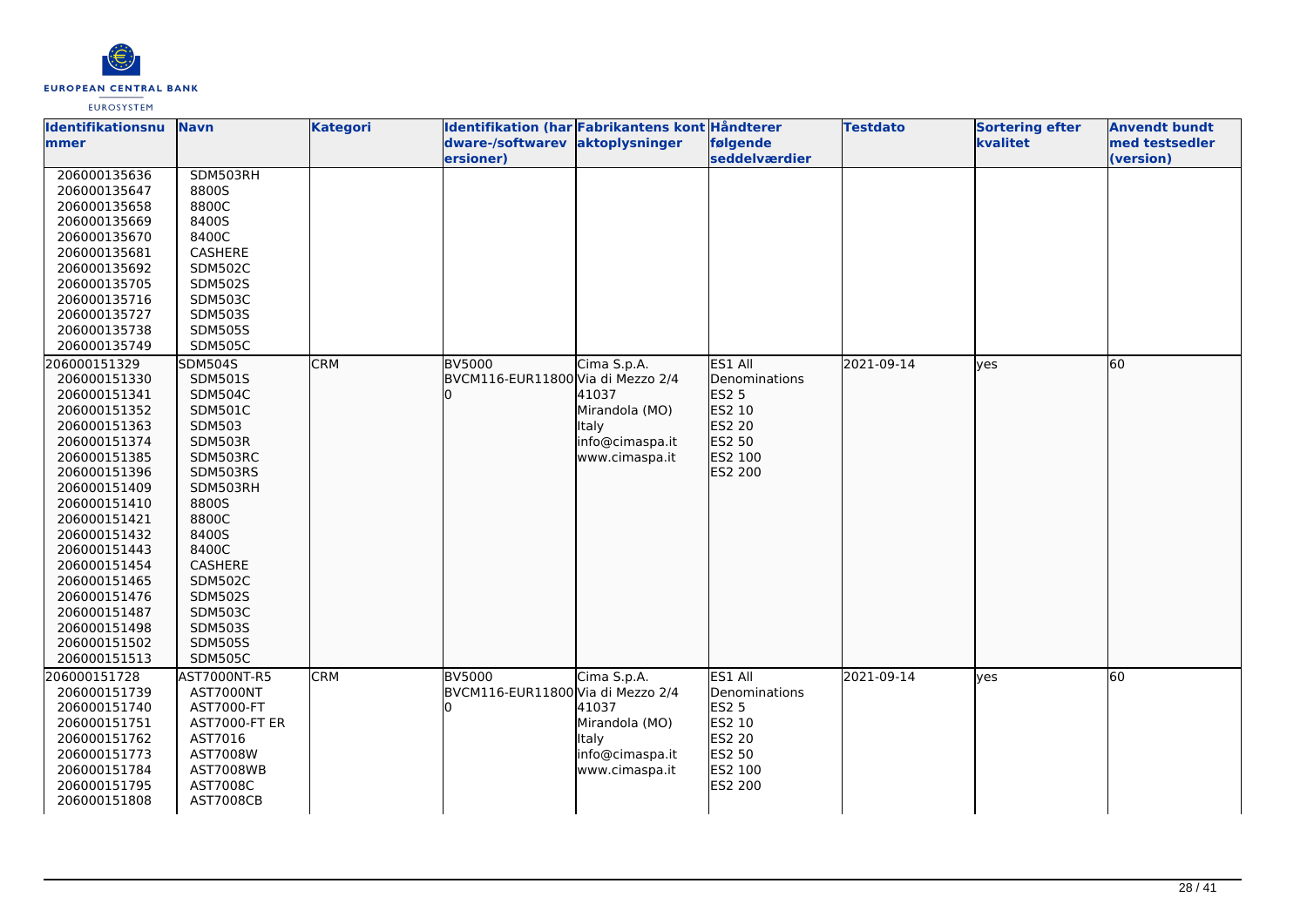

| <b>Identifikationsnu</b>     | <b>Navn</b>                 | <b>Kategori</b> | Identifikation (har Fabrikantens kont Håndterer |                            |                       | <b>Testdato</b> | <b>Sortering efter</b> | <b>Anvendt bundt</b> |
|------------------------------|-----------------------------|-----------------|-------------------------------------------------|----------------------------|-----------------------|-----------------|------------------------|----------------------|
| <b>mmer</b>                  |                             |                 | dware-/softwarev aktoplysninger                 |                            | følgende              |                 | kvalitet               | med testsedler       |
|                              |                             |                 | ersioner)                                       |                            | seddelværdier         |                 |                        | (version)            |
| 206000151819                 | <b>AST7008H</b>             |                 |                                                 |                            |                       |                 |                        |                      |
| 206000151820                 | AST7008HB                   |                 |                                                 |                            |                       |                 |                        |                      |
| 206000151831                 | AST7008S                    |                 |                                                 |                            |                       |                 |                        |                      |
| 206000150475                 | DT-7000H68V                 | <b>CRM</b>      | UNV-010                                         | <b>GRG Banking</b>         | ES1 All               | 2021-08-30      | lyes                   | 60                   |
| 206000150486                 | DT-7000H68N                 |                 | V28004A012                                      | Equipment Co Ltd           | <b>IDenominations</b> |                 |                        |                      |
| 206000150497                 | DT-7000H68NL                |                 |                                                 | 9 Kelin Road Science ES2 5 |                       |                 |                        |                      |
| 206000150501                 | DT-7000H68NLR               |                 |                                                 | City                       | ES2 10                |                 |                        |                      |
| 206000150512                 | DT-7000H68NX                |                 |                                                 | 510663                     | ES2 20                |                 |                        |                      |
| 206000150523                 | Virtual Teller Mach         |                 |                                                 | Guangzhou, District ES2 50 |                       |                 |                        |                      |
| 206000150534                 | ine(VTM)/Videokasse         |                 |                                                 | Luogang                    | ES2 100               |                 |                        |                      |
| 206000150545                 | DT-7000P5800                |                 |                                                 | China                      | ES2 200               |                 |                        |                      |
| 206000150556                 | DT-7000P5800L               |                 |                                                 | www.grgbanking.co          |                       |                 |                        |                      |
| 206000150567                 | DT-7000P5800E               |                 |                                                 | m                          |                       |                 |                        |                      |
| 206000150578                 | DT-7000P5500L               |                 |                                                 |                            |                       |                 |                        |                      |
| 206000150589                 | DT-7000P5500                |                 |                                                 |                            |                       |                 |                        |                      |
| 206000150590                 | DT-7000P5500S               |                 |                                                 |                            |                       |                 |                        |                      |
| 206000150603                 | DT-7000P5500SL              |                 |                                                 |                            |                       |                 |                        |                      |
| 206000150614                 | DT-7000160-COMB             |                 |                                                 |                            |                       |                 |                        |                      |
| 206000150625                 |                             |                 |                                                 |                            |                       |                 |                        |                      |
| 206000150636                 | DT-7000160XL                |                 |                                                 |                            |                       |                 |                        |                      |
| 206000150647                 | DT-7000160X                 |                 |                                                 |                            |                       |                 |                        |                      |
| 206000150658                 | DT-7000160NL<br>DT-7000160A |                 |                                                 |                            |                       |                 |                        |                      |
| 206000150669<br>206000150670 | DT-7000160B                 |                 |                                                 |                            |                       |                 |                        |                      |
| 206000150681                 | DT-7000166                  |                 |                                                 |                            |                       |                 |                        |                      |
| 206000150692                 | DT-7000H68VL                |                 |                                                 |                            |                       |                 |                        |                      |
| 206000150705                 | DT-7000TCR71                |                 |                                                 |                            |                       |                 |                        |                      |
| 206000150716                 | DT-7000H68VLR               |                 |                                                 |                            |                       |                 |                        |                      |
|                              | DT-7000i58                  |                 |                                                 |                            |                       |                 |                        |                      |
|                              | DT-7000i58T                 |                 |                                                 |                            |                       |                 |                        |                      |
| 205000150429                 | <b>KUAN</b>                 | <b>CIM</b>      | EUR 002.016                                     | Masterwork                 | ES1 All               | 2021-08-24      | lno                    | 60                   |
|                              |                             |                 |                                                 | Automodules                | Denominations         |                 |                        |                      |
|                              |                             |                 |                                                 | 4F, 223, Chong Yang ES2 5  |                       |                 |                        |                      |
|                              |                             |                 |                                                 | Rd                         | ES2 10                |                 |                        |                      |
|                              |                             |                 |                                                 | 115 Nangang                | ES2 20                |                 |                        |                      |
|                              |                             |                 |                                                 | Taipei                     | ES2 50                |                 |                        |                      |
|                              |                             |                 |                                                 | Taiwan                     | ES2 100               |                 |                        |                      |
|                              |                             |                 |                                                 | www.automodules.c ES2 200  |                       |                 |                        |                      |
|                              |                             |                 |                                                 | om                         |                       |                 |                        |                      |
| 210000150233                 | CoinRoll 123                | <b>CDM</b>      | SIRIUS V3.4                                     | HESS Cash Systems ES1 All  |                       | 2021-08-10      | lno                    | 60                   |
|                              |                             |                 |                                                 | GmbH                       | Denominations         |                 |                        |                      |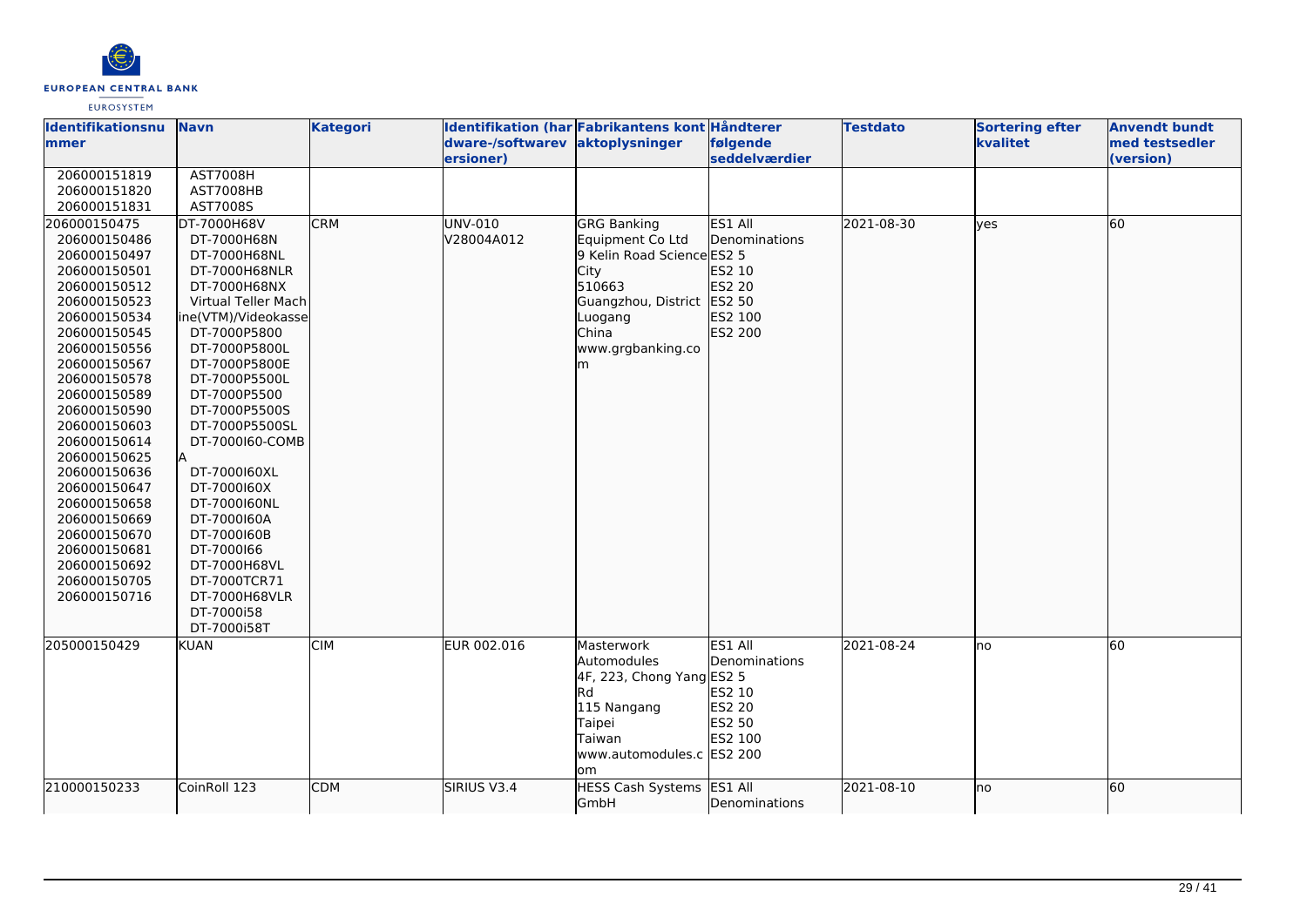

| <b>Identifikationsnu</b>     | <b>Navn</b>             | <b>Kategori</b> |                  | Identifikation (har Fabrikantens kont Håndterer |               | <b>Testdato</b> | <b>Sortering efter</b> | <b>Anvendt bundt</b> |
|------------------------------|-------------------------|-----------------|------------------|-------------------------------------------------|---------------|-----------------|------------------------|----------------------|
| <b>Immer</b>                 |                         |                 | dware-/softwarev | aktoplysninger                                  | følgende      |                 | kvalitet               | med testsedler       |
|                              |                         |                 | ersioner)        |                                                 | seddelværdier |                 |                        | (version)            |
|                              |                         |                 |                  | Robert-Bosch-                                   | ES25          |                 |                        |                      |
|                              |                         |                 |                  | Strasse 30                                      | ES2 10        |                 |                        |                      |
|                              |                         |                 |                  | 71106                                           | ES2 20        |                 |                        |                      |
|                              |                         |                 |                  | Magstadt                                        | ES2 50        |                 |                        |                      |
|                              |                         |                 |                  | Germany                                         | ES2 100       |                 |                        |                      |
|                              |                         |                 |                  | lioachim.becker@heslES2 200                     |               |                 |                        |                      |
|                              |                         |                 |                  | s.de                                            |               |                 |                        |                      |
|                              |                         |                 |                  | www.hess.de                                     |               |                 |                        |                      |
| 206000149552                 | ProCash 4000            | <b>CRM</b>      | LINE XLA-O       | Diebold Nixdorf                                 | ES1 All       | 2021-08-04      | <b>ves</b>             | 60                   |
| 206000149563                 | ProCash 4000xs          |                 | XLAAEUR0249      | Systems GmbH                                    | Denominations |                 |                        |                      |
| 206000149574                 | ProCash 4100            |                 |                  | Heinz-Nixdorf-Ring 1 ES2 5                      |               |                 |                        |                      |
|                              |                         |                 |                  | 33106                                           | ES2 10        |                 |                        |                      |
|                              |                         |                 |                  | Paderborn                                       | ES2 20        |                 |                        |                      |
|                              |                         |                 |                  | Germany                                         | ES2 50        |                 |                        |                      |
|                              |                         |                 |                  | info.de@dieboldnixd ES2 100                     |               |                 |                        |                      |
|                              |                         |                 |                  | lorf.com                                        | ES2 200       |                 |                        |                      |
|                              |                         |                 |                  | www.dieboldnixdorf.                             |               |                 |                        |                      |
|                              |                         |                 |                  | com                                             |               |                 |                        |                      |
| 206000149585                 | Opteva 328EF            | <b>CRM</b>      | BVZ10            | Diebold Nixdorf                                 | ES1 All       | 2021-08-03      | lves                   | 60                   |
| 206000149596                 | Diebold 3030            |                 | BVZ22EUT000020   | Systems GmbH                                    | Denominations |                 |                        |                      |
| 206000149609                 | Opteva 328EF/D          |                 |                  | Heinz-Nixdorf-Ring 1 ES2 5                      |               |                 |                        |                      |
| 206000149610                 | Opteva 328EF/C          |                 |                  | 33106                                           | ES2 10        |                 |                        |                      |
| 206000149621                 | Opteva 328EF/S          |                 |                  | Paderborn                                       | ES2 20        |                 |                        |                      |
| 206000149632                 | Opteva 328              |                 |                  | Germany                                         | ES2 50        |                 |                        |                      |
| 206000149643                 | Opteva 324              |                 |                  | info.de@dieboldnixd ES2 100                     |               |                 |                        |                      |
| 206000149654                 | Opteva 368              |                 |                  | lorf.com                                        | ES2 200       |                 |                        |                      |
| 206000149665                 | Opteva 378              |                 |                  | www.dieboldnixdorf.                             |               |                 |                        |                      |
| 206000149676                 | Opteva 828              |                 |                  | com                                             |               |                 |                        |                      |
| 206000149687                 | CS 828                  |                 |                  |                                                 |               |                 |                        |                      |
| 206000149698                 | Opteva 860              |                 |                  |                                                 |               |                 |                        |                      |
| 206000149701                 | Opteva 868              |                 |                  |                                                 |               |                 |                        |                      |
| 206000149712                 | CS 868                  |                 |                  |                                                 |               |                 |                        |                      |
| 206000149723                 | Opteva 820              |                 |                  |                                                 |               |                 |                        |                      |
| 206000149734                 | Diebold 9900            |                 |                  |                                                 |               |                 |                        |                      |
| 206000149745<br>206000149756 | CS 9900<br>Diebold 3700 |                 |                  |                                                 |               |                 |                        |                      |
| 206000149767                 | CS 3700                 |                 |                  |                                                 |               |                 |                        |                      |
| 206000149778                 | Diebold 3750            |                 |                  |                                                 |               |                 |                        |                      |
| 206000149789                 | CS 3750                 |                 |                  |                                                 |               |                 |                        |                      |
| 206000149790                 | Diebold 3550            |                 |                  |                                                 |               |                 |                        |                      |
| 206000149803                 | CS 3550                 |                 |                  |                                                 |               |                 |                        |                      |
|                              |                         |                 |                  |                                                 |               |                 |                        |                      |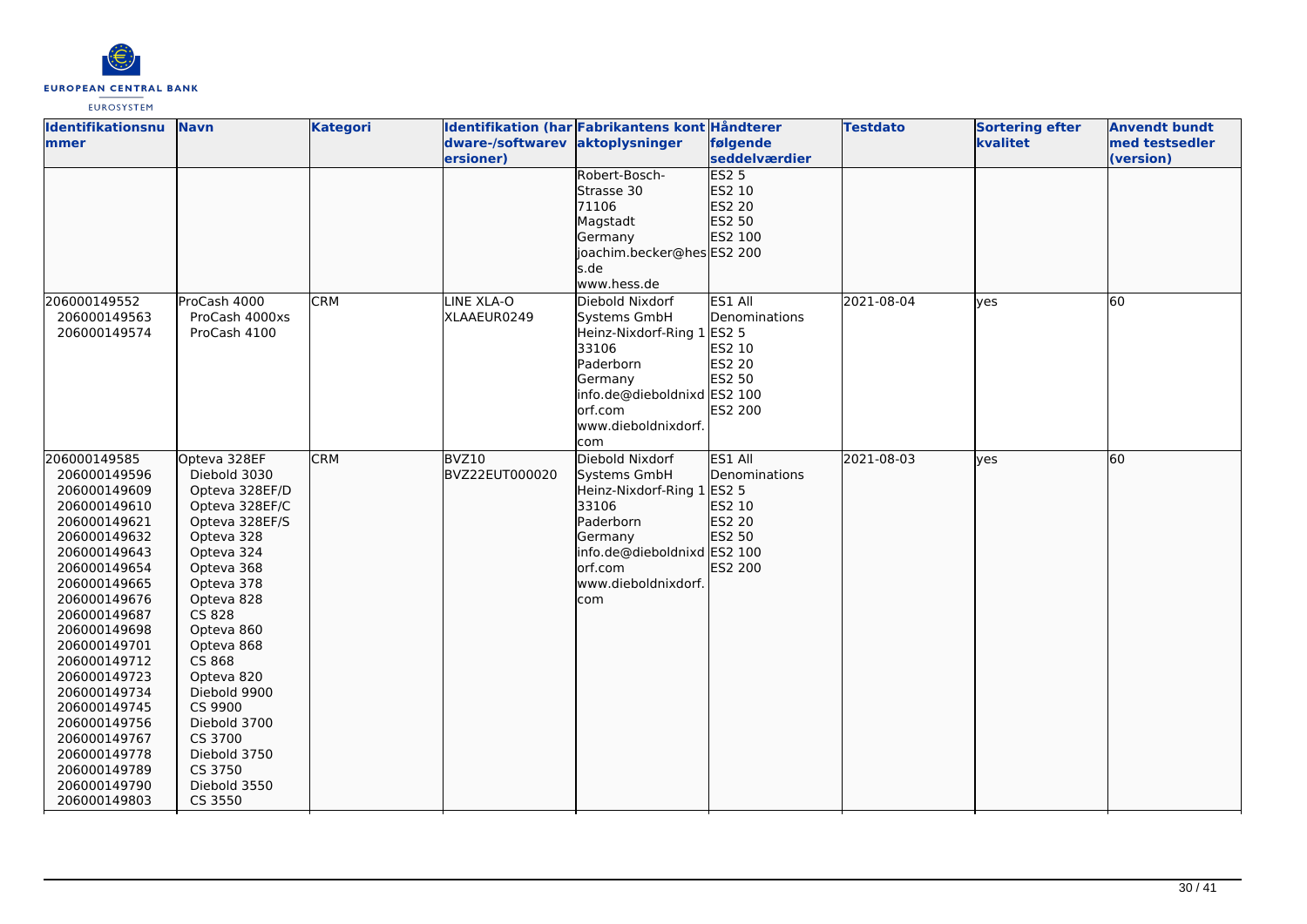

| Identifikationsnu<br><b>mmer</b>                                                             | <b>Navn</b>                                                                          | <b>Kategori</b> | dware-/softwarev<br>ersioner)                                          | Identifikation (har Fabrikantens kont Håndterer<br>aktoplysninger                                                               | følgende<br><b>seddelværdier</b>                                                                           | <b>Testdato</b> | <b>Sortering efter</b><br>kvalitet | <b>Anvendt bundt</b><br>med testsedler<br>(version) |
|----------------------------------------------------------------------------------------------|--------------------------------------------------------------------------------------|-----------------|------------------------------------------------------------------------|---------------------------------------------------------------------------------------------------------------------------------|------------------------------------------------------------------------------------------------------------|-----------------|------------------------------------|-----------------------------------------------------|
| 205000149926                                                                                 | <b>APS Compact NL</b>                                                                | <b>CIM</b>      | CI Note Line<br>UNX4-210-13-EU-16 12 METAXA K.                         | Unixfor S.A.<br>17455<br><b>ALIMOS - ATHENS</b><br>Greece<br>unixfor@unixfor.gr<br>www.unixfor.com                              | ES1 All<br>Denominations<br><b>ES2 5</b><br>ES2 10<br><b>ES2 20</b><br><b>ES2 50</b><br>ES2 100<br>ES2 200 | 2021-07-29      | lno                                | 60                                                  |
| 205000149915                                                                                 | <b>APS Compact</b>                                                                   | <b>CIM</b>      | CR90<br><b>BIM2020</b><br>UNX4-110-13-EU-16 17455                      | Unixfor S.A.<br>12 METAXA K.<br>ALIMOS - ATHENS<br>Greece<br>unixfor@unixfor.gr<br>www.unixfor.com                              | ES1 All<br>Denominations<br><b>ES2 5</b><br>ES2 10<br>ES2 20<br>ES2 50<br>ES2 100<br>ES2 200               | 2021-07-27      | no                                 | 60                                                  |
| 206000133861<br>206000133872<br>206000133883<br>206000133894<br>206000133907<br>206000133918 | KePlus R10<br>KePlus RT10<br>KePlus F10<br>KePlus FT10<br>KePlus FX10<br>KePlus RX10 | <b>CRM</b>      | BV HW: HOTS Zero<br>BV Type 5<br>BV SW:<br>BVZ2207T000011              | <b>KEBA Handover</b><br><b>Automation GmbH</b><br>Reindlstrasse 51<br>A-4041<br>Linz<br>Austria<br>kh@keba.com<br>www.keba.com  | ES1 All<br>Denominations<br><b>ES2 5</b><br>ES2 10<br><b>ES2 20</b><br>ES2 50<br>ES2 100<br>ES2 200        | 2021-07-26      | ves                                | 60                                                  |
| 206000149357<br>206000149391<br>206000149404<br>206000149415                                 | KePlus R6se<br>KePlus X6se<br>KePlus R6<br>KePlus X6                                 | <b>CRM</b>      | <b>BV HW:HCS ZERO</b><br>BV Type 5<br><b>IBV SW:</b><br>BVZ22EUT000020 | <b>KEBA Handover</b><br><b>Automation GmbH</b><br>Reindlstrasse 51<br>A-4041<br>Linz<br>Austria<br>kh@keba.com<br>lwww.keba.com | ES1 All<br><b>IDenominations</b><br>ES2 5<br>ES2 10<br>ES2 20<br>ES2 50<br>ES2 100<br>ES2 200              | 2021-07-26      | yes                                | 60                                                  |
| 206000157848<br>206000157859<br>206000157860<br>206000157871                                 | KePlus R6se<br>KePlus X6se<br>KePlus R6<br>KePlus X6                                 | <b>CRM</b>      | BV HW:HOTS ZERO<br>BV Type 5<br>BV SW:<br>BVZ22EUT000020               | <b>KEBA Handover</b><br><b>Automation GmbH</b><br>Reindlstrasse 51<br>A-4041                                                    | ES1 All<br>Denominations<br><b>ES2 5</b><br><b>ES2 10</b>                                                  | 2021-07-26      | ves                                | 60                                                  |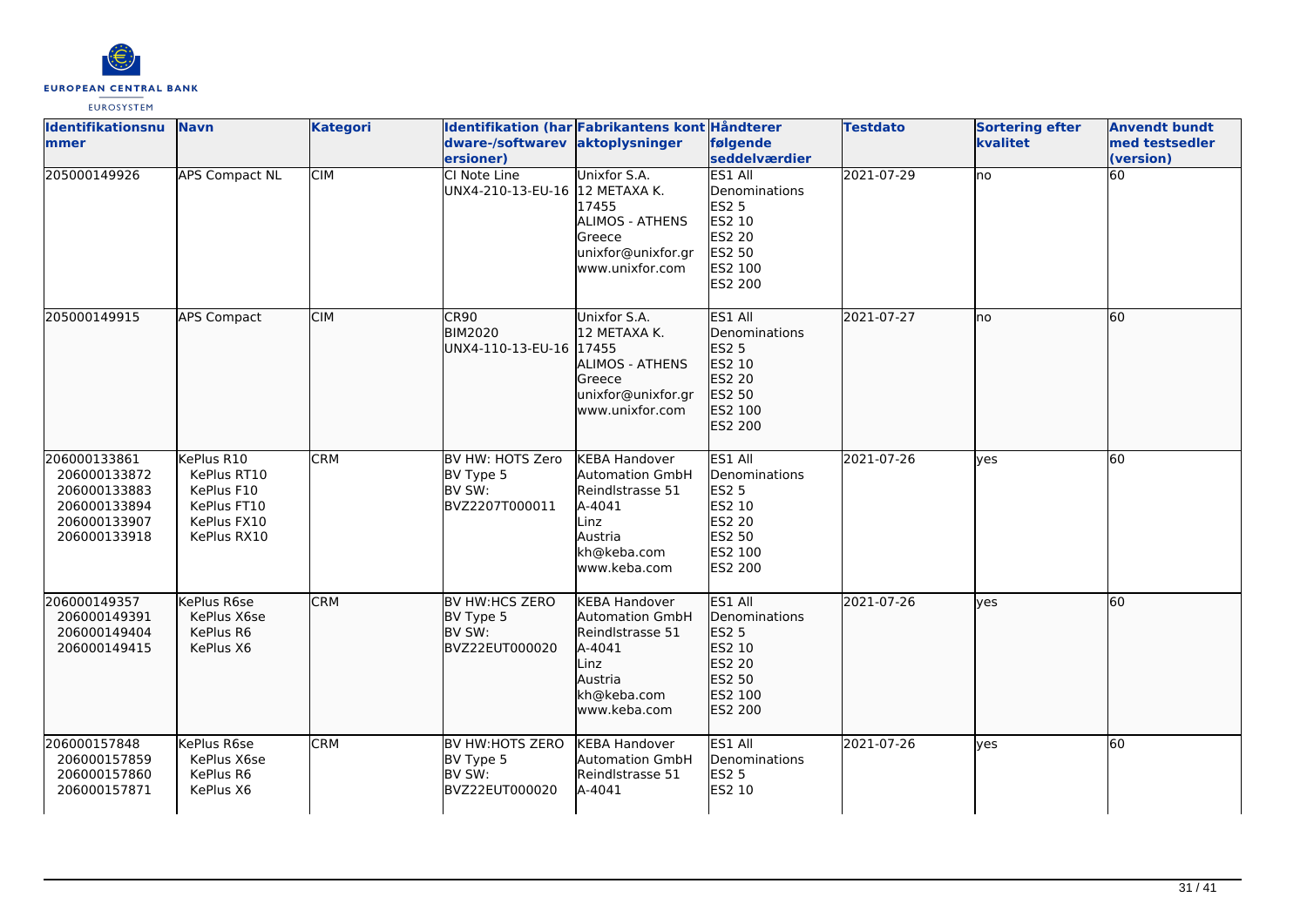

| Identifikationsnu<br><b>mmer</b>                                                                                                                             | <b>Navn</b>                                                                                                                                        | <b>Kategori</b> | dware-/softwarev aktoplysninger<br>ersioner)   | Identifikation (har Fabrikantens kont Håndterer                                                                                                                                        | følgende<br>seddelværdier                                                                | <b>Testdato</b> | <b>Sortering efter</b><br>kvalitet | <b>Anvendt bundt</b><br>med testsedler<br>(version) |
|--------------------------------------------------------------------------------------------------------------------------------------------------------------|----------------------------------------------------------------------------------------------------------------------------------------------------|-----------------|------------------------------------------------|----------------------------------------------------------------------------------------------------------------------------------------------------------------------------------------|------------------------------------------------------------------------------------------|-----------------|------------------------------------|-----------------------------------------------------|
|                                                                                                                                                              |                                                                                                                                                    |                 |                                                | Linz<br>Austria<br>kh@keba.com<br>www.keba.com                                                                                                                                         | <b>ES2 20</b><br>ES2 50<br>ES2 100<br>ES2 200                                            |                 |                                    |                                                     |
| 206000148777                                                                                                                                                 | CI Note Line Recycle CRM                                                                                                                           |                 | 13-EU-16                                       | CI Note Line Recycle CI Tech Components ES1 All<br><b>JAG</b><br>Oberburgstrasse 10 ES2 5<br>3400<br>Burgdorf<br>Switzerland<br>info@citech.com<br>www.citech.com                      | Denominations<br>ES2 10<br>ES2 20<br>ES2 50<br>ES2 100<br>ES2 200                        | 2021-07-21      | lyes                               | 60                                                  |
| 205000148890                                                                                                                                                 | SmartPay Lobby                                                                                                                                     | <b>CIM</b>      | <b>BIM2020</b><br>Cash Module v1.6<br>13-EU-15 | Printec Hellas<br>S.M.S.A.<br>7-7A, Poseidonos<br>Ave. & Lokridos Str.<br>18344<br>Moschato, Athens<br>Greece<br>e.vasiliadou@printecES2 200<br>group.com<br>www.printecgroup.c<br>lom | ES1 All<br>Denominations<br><b>ES2 5</b><br>ES2 10<br><b>ES2 20</b><br>ES2 50<br>ES2 100 | 2021-07-21      | no                                 | 60                                                  |
| 207000148471<br>207000148482<br>207000148493<br>207000148507<br>207000148518<br>207000148529<br>207000148530<br>207000148541<br>207000148552<br>207000148563 | SelfServ 34<br>SelfServ 31<br>SelfServ 32<br>SelfServ 36<br>SelfServ 38<br>SelfServ 91<br>SelfServ 81<br>SelfServ 82<br>SelfServ 84<br>SelfServ 88 | <b>CCM</b>      | DVM-STD-EUR<br>Version 01.07.00                | <b>NCR Financial</b><br>Solutions Group Ltd<br>3 Fulton Road<br>DD2 4SW Tayside<br>Dundee<br>United Kingdom<br>www.ncr.com                                                             | ES1 All<br>Denominations<br>ES2 5<br>ES2 10<br>ES2 20<br>ES2 50<br>ES2 100<br>ES2 200    | 2021-07-20      | lno                                | 60                                                  |
| 206000148254<br>206000148265                                                                                                                                 | SelfServ 83<br>SelfServ 87                                                                                                                         | <b>CRM</b>      | BRM with HVD300<br>EUR00000544                 | <b>NCR Financial</b><br>Solutions Group Ltd<br>3 Fulton Road<br>DD2 4SW Tayside<br>Dundee                                                                                              | ES1 All<br>Denominations<br><b>ES2 5</b><br>ES2 10<br><b>ES2 20</b>                      | 2021-07-14      | yes                                | 60                                                  |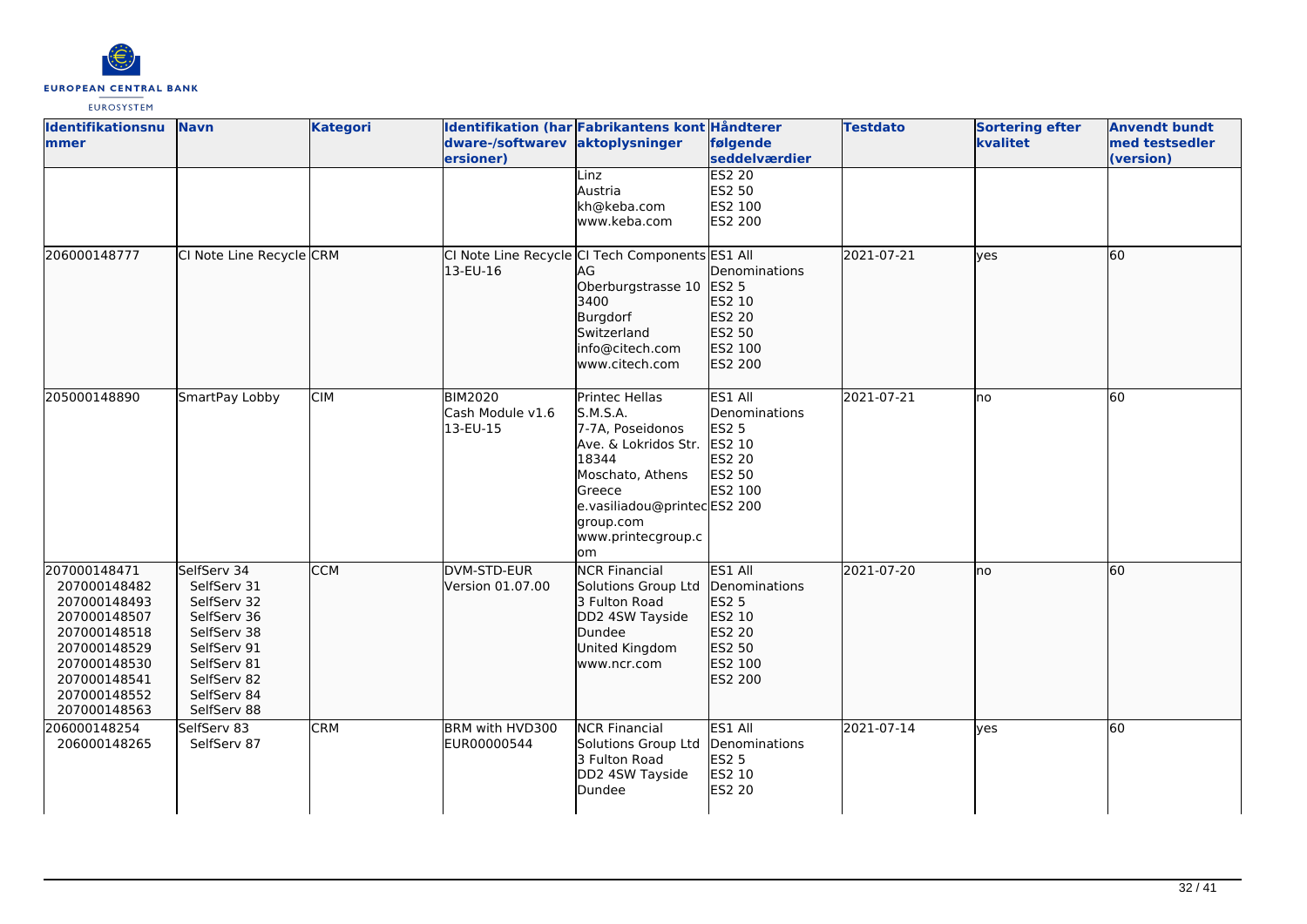

| <b>Identifikationsnu</b><br>mmer                             | <b>Navn</b>                                             | <b>Kategori</b> | dware-/softwarev aktoplysninger<br>ersioner)             | Identifikation (har Fabrikantens kont Håndterer                                                                                                                                       | følgende<br>seddelværdier                                                                    | <b>Testdato</b> | <b>Sortering efter</b><br>kvalitet | <b>Anvendt bundt</b><br>med testsedler<br>(version) |
|--------------------------------------------------------------|---------------------------------------------------------|-----------------|----------------------------------------------------------|---------------------------------------------------------------------------------------------------------------------------------------------------------------------------------------|----------------------------------------------------------------------------------------------|-----------------|------------------------------------|-----------------------------------------------------|
|                                                              |                                                         |                 |                                                          | <b>United Kingdom</b><br>www.ncr.com                                                                                                                                                  | <b>ES2 50</b><br>ES2 100<br><b>ES2 200</b>                                                   |                 |                                    |                                                     |
| 205000148413                                                 | SmartPay Lobby<br>New                                   | <b>CIM</b>      | CI-2110C<br>Cash Module v1.6<br>13-EU-14                 | Printec Hellas<br>S.M.S.A.<br>7-7A, Poseidonos<br>Ave. & Lokridos Str.<br>18344<br>Moschato, Athens<br>Greece<br>e.vasiliadou@printecES2 200<br>group.com<br>www.printecgroup.c<br>om | ES1 All<br>Denominations<br>ES2 5<br>ES2 10<br>ES2 20<br>ES2 50<br>ES2 100                   | 2021-07-13      | lno                                | 60                                                  |
| 205000132621                                                 | Suzohapp CDS9<br><b>HCM</b>                             | <b>CIM</b>      | HOTS BV5A<br>BVZ22EUT V000018                            | Suzo international<br>NL. B.V. / Suzohapp<br>Rijnzathe 12<br>3454PV<br>De Meern<br>Netherlands<br>info@suzohapp.nl<br>eu.suzohapp.com                                                 | ES1 All<br>Denominations<br>ES2 5<br>ES2 10<br><b>ES2 20</b><br>ES2 50<br>ES2 100<br>ES2 200 | 2021-07-06      | Ino                                | 60                                                  |
| 206000132633<br>206000134383<br>206000134394<br>206000134407 | Scancoin RCS500<br><b>RCS 900</b><br>HCM N11<br>HCM N12 | <b>CRM</b>      | <b>HOTS BV5A</b><br>BVZ22EUT V000018 NL. B.V. / Suzohapp | Suzo international<br>Rijnzathe 12<br>3454PV<br>De Meern<br>Netherlands<br>info@suzohapp.nl<br>eu.suzohapp.com                                                                        | ES1 All<br>Denominations<br><b>ES2 5</b><br>ES2 10<br>ES2 20<br>ES2 50<br>ES2 100<br>ES2 200 | 2021-07-06      | lves                               | 60                                                  |
| 205000147684                                                 | CSH-410                                                 | <b>CIM</b>      | <b>BIM2020</b><br>Cash Module v1.6<br>13-EU-14           | INNOVA BILISIM<br>COZUMLERI A.S<br><b>ITU Ayazaga</b><br>Kampusu Teknokent ES2 10<br>Ari 4 Binasi<br>34469<br>Maslak, Istanbul                                                        | ES1 All<br>Denominations<br><b>ES2 5</b><br>ES2 20<br><b>ES2 50</b><br>ES2 100               | 2021-07-06      | no                                 | 60                                                  |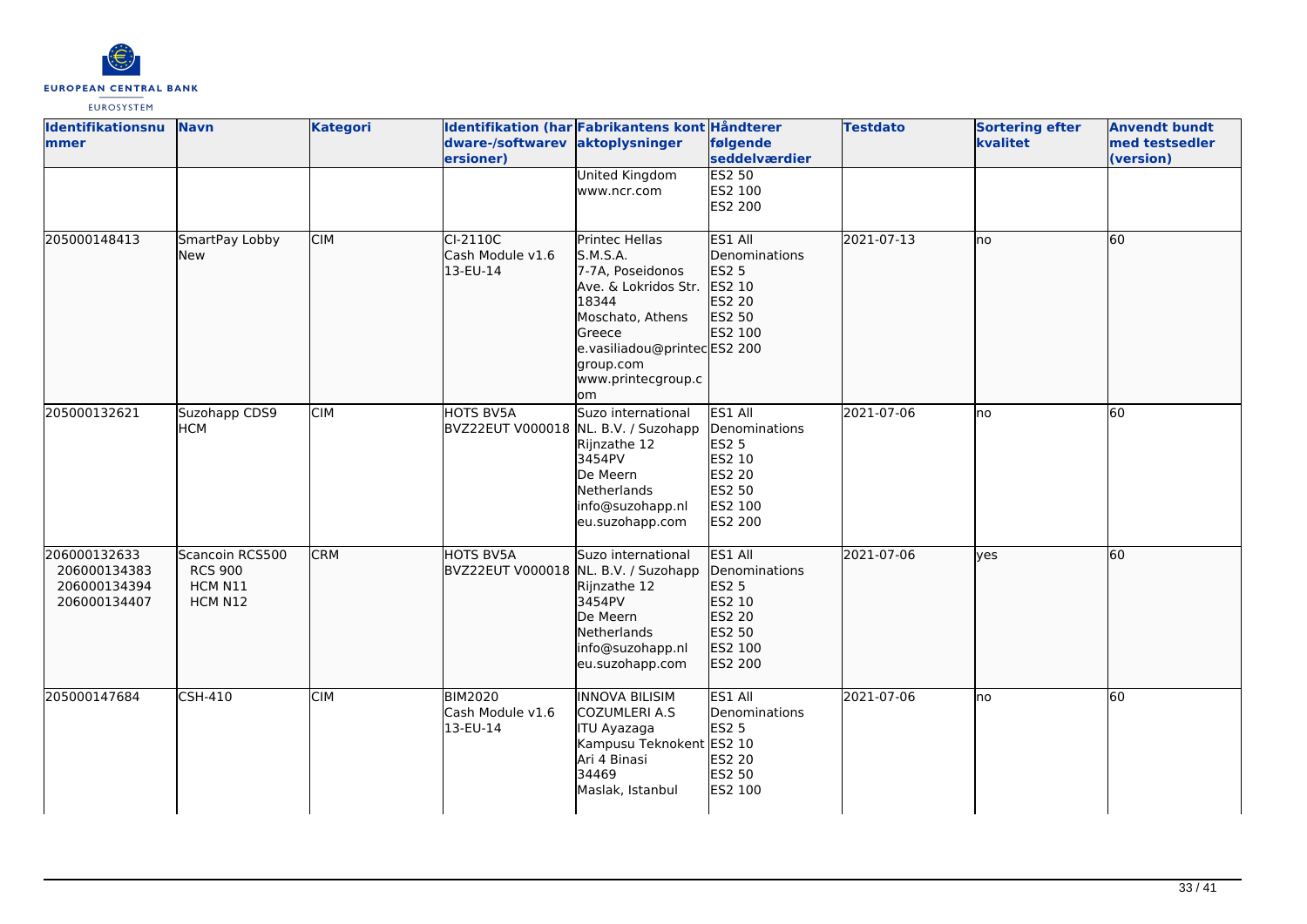

| Identifikationsnu<br><b>mmer</b>                                                                                                                                                                                                                                                                                                                                             | <b>Navn</b>                                                                                                                                                                                                                                                                                                                                                                                           | <b>Kategori</b> | dware-/softwarev aktoplysninger<br>ersioner) | Identifikation (har Fabrikantens kont Håndterer                                                                                                                  | følgende<br>seddelværdier                                                                       | <b>Testdato</b> | <b>Sortering efter</b><br>kvalitet | <b>Anvendt bundt</b><br>med testsedler<br>(version) |
|------------------------------------------------------------------------------------------------------------------------------------------------------------------------------------------------------------------------------------------------------------------------------------------------------------------------------------------------------------------------------|-------------------------------------------------------------------------------------------------------------------------------------------------------------------------------------------------------------------------------------------------------------------------------------------------------------------------------------------------------------------------------------------------------|-----------------|----------------------------------------------|------------------------------------------------------------------------------------------------------------------------------------------------------------------|-------------------------------------------------------------------------------------------------|-----------------|------------------------------------|-----------------------------------------------------|
|                                                                                                                                                                                                                                                                                                                                                                              |                                                                                                                                                                                                                                                                                                                                                                                                       |                 |                                              | Turkey<br>atomus@innova.co<br>lm.tr<br>www.innova.com.tr                                                                                                         | <b>ES2 200</b>                                                                                  |                 |                                    |                                                     |
| 208000146777                                                                                                                                                                                                                                                                                                                                                                 | ARGO G60                                                                                                                                                                                                                                                                                                                                                                                              | <b>COM</b>      | <b>BV10</b><br><b>EU32</b>                   | TRITON Systems of<br>Delaware, LLC<br>21405 B Street<br>MS 39560<br>Long Beach<br><b>USA</b><br>sales@triton.com<br>www.tritonatm.com                            | ES1 All<br>Denominations<br>ES2 5<br>ES2 10<br>ES2 20<br>ES2 50<br>ES2 100<br>ES2 200           | 2021-06-24      | lves                               | 60                                                  |
| 206000140871<br>206000140882<br>206000140893<br>206000140906<br>206000140917<br>206000140928<br>206000140939<br>206000140940<br>206000140951<br>206000140962<br>206000140973<br>206000140984<br>206000140995<br>206000141008<br>206000142748<br>206000142759<br>206000142760<br>206000142771<br>206000142782<br>206000142793<br>206000142806<br>206000142817<br>206000142828 | Diebold Opteva<br>328EF<br>Diebold 3030<br>Diebold Opteva<br>328EF/D<br>Diebold Opteva<br>328EF/C<br>Diebold Opteva<br>328 EF/S<br>Diebold Opteva<br>328<br>Diebold Opteva<br>324<br>Diebold Opteva<br>368<br>Diebold Opteva<br>378<br>Diebold Opteva<br>828<br>Diebold CS 828<br>Diebold Opteva<br>868<br>Diebold CS 868<br>Diebold Opteva<br>820<br>Diebold 3550<br>Diebold CS 3550<br>Diebold 3700 | <b>CRM</b>      | BVZ10<br>BVZ22EUT000019                      | Diebold Nixdorf<br>Systems GmbH<br>Heinz-Nixdorf-Ring 1<br>33106<br>Paderborn<br>Germany<br>info.de@dieboldnixd ES2 100<br>orf.com<br>www.dieboldnixdorf.<br>com | ES1 All<br>Denominations<br><b>ES2 5</b><br>ES2 10<br><b>ES2 20</b><br>ES2 50<br><b>ES2 200</b> | 2021-06-21      | yes                                | 60                                                  |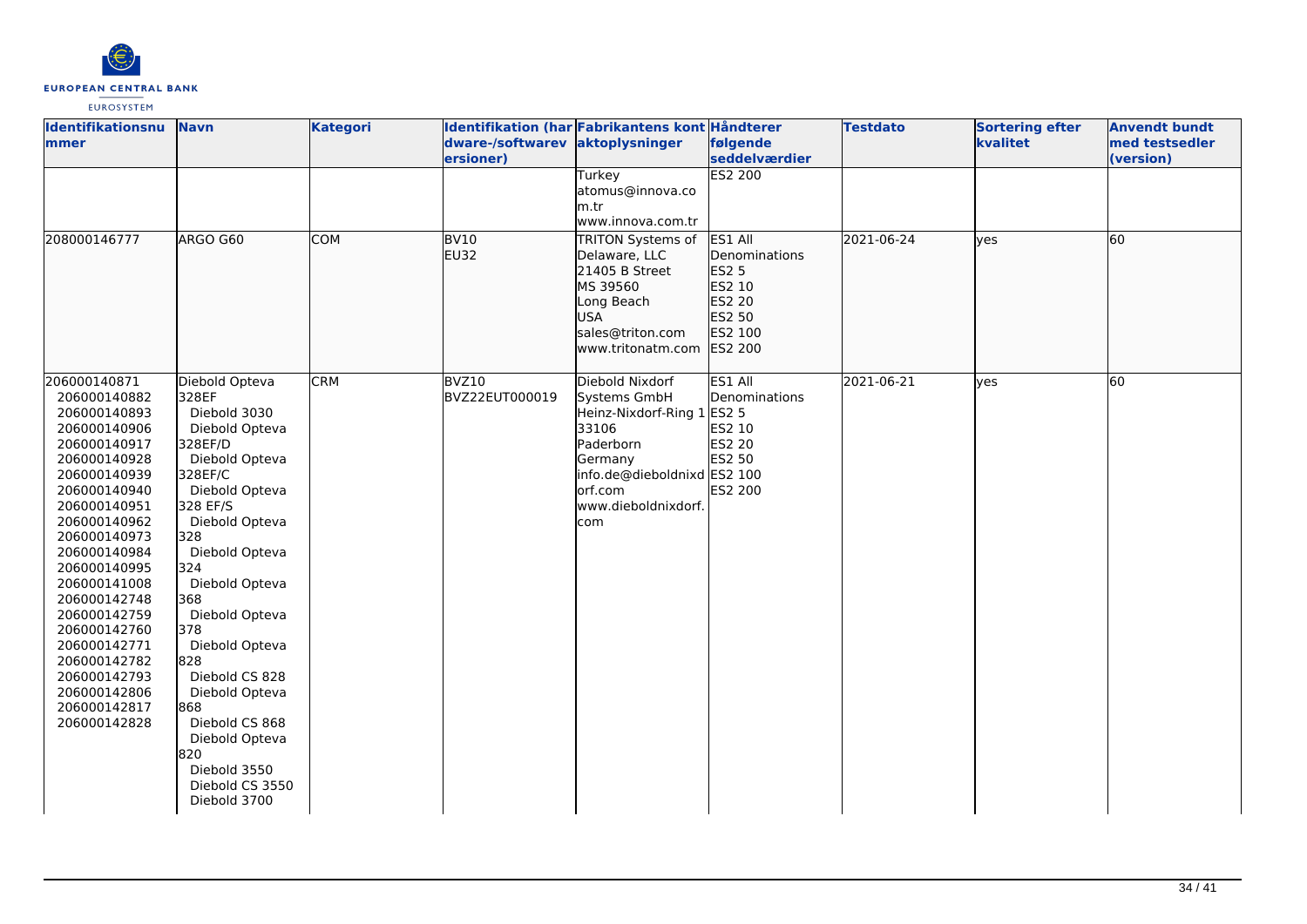

| Identifikationsnu<br>mmer    | <b>Navn</b>                                                                                                    | <b>Kategori</b> | dware-/softwarev aktoplysninger<br>ersioner)     | Identifikation (har Fabrikantens kont Håndterer                                                                                                        | følgende<br>seddelværdier                                                                                    | <b>Testdato</b> | <b>Sortering efter</b><br>kvalitet | <b>Anvendt bundt</b><br>med testsedler<br>(version) |
|------------------------------|----------------------------------------------------------------------------------------------------------------|-----------------|--------------------------------------------------|--------------------------------------------------------------------------------------------------------------------------------------------------------|--------------------------------------------------------------------------------------------------------------|-----------------|------------------------------------|-----------------------------------------------------|
|                              | Diebold CS 3700<br>Diebold 3750<br>Diebold CS 3750<br>Diebold 9900<br>Diebold CS 9900<br>Diebold Opteva<br>860 |                 |                                                  |                                                                                                                                                        |                                                                                                              |                 |                                    |                                                     |
| 206000146058<br>206000146069 | SR1000<br>SR2000                                                                                               | <b>CRM</b>      | BV <sub>3</sub><br>GAUL2104270E                  | Sigma S.p.A.<br>Via Po 14<br>63017<br>Altidona (FM)<br><b>Italy</b><br>www.sigmaspa.com                                                                | ES1 All<br>Denominations<br>ES2 5<br>ES2 10<br>ES2 20<br>ES2 50<br>ES2 100<br>ES2 200                        | 2021-06-21      | lyes                               | 60                                                  |
| 208000146631                 | ARGO G60                                                                                                       | <b>COM</b>      | BV10<br><b>EU27</b>                              | TRITON Systems of<br>Delaware, LLC<br>21405 B Street<br>MS 39560<br>Long Beach<br><b>USA</b><br>sales@triton.com<br>www.tritonatm.com                  | <b>ES15</b><br>ES1 10<br><b>ES1 20</b><br><b>ES1 50</b><br><b>ES2 5</b><br>ES2 10<br><b>ES2 20</b><br>ES2 50 | 2021-06-16      | <b>ves</b>                         | 60                                                  |
| 208000146389<br>208000146390 | Cineo C6010<br>CS 6010                                                                                         | <b>COM</b>      | MOVE PWBA<br>MOVE_PWBA_EUR_1 Systems GmbH<br>047 | Diebold Nixdorf<br>Heinz-Nixdorf-Ring 1 ES2 5<br>33106<br>Paderborn<br>Germany<br>info.de@dieboldnixd ES2 100<br>orf.com<br>www.dieboldnixdorf.<br>com | ES1 All<br>Denominations<br>ES2 10<br>ES2 20<br>ES2 50<br>ES2 200                                            | 2021-06-09      | lves                               | 60                                                  |
| 208000146403<br>208000146414 | Cineo C6010<br>CS 6010                                                                                         | <b>COM</b>      | MOVE PWCC<br>MOVE_PWBA_EUR_1<br>047              | Diebold Nixdorf<br>Systems GmbH<br>Heinz-Nixdorf-Ring 1 ES2 5<br>33106<br>Paderborn                                                                    | ES1 All<br>Denominations<br>ES2 10<br><b>ES2 20</b>                                                          | 2021-06-09      | yes                                | 60                                                  |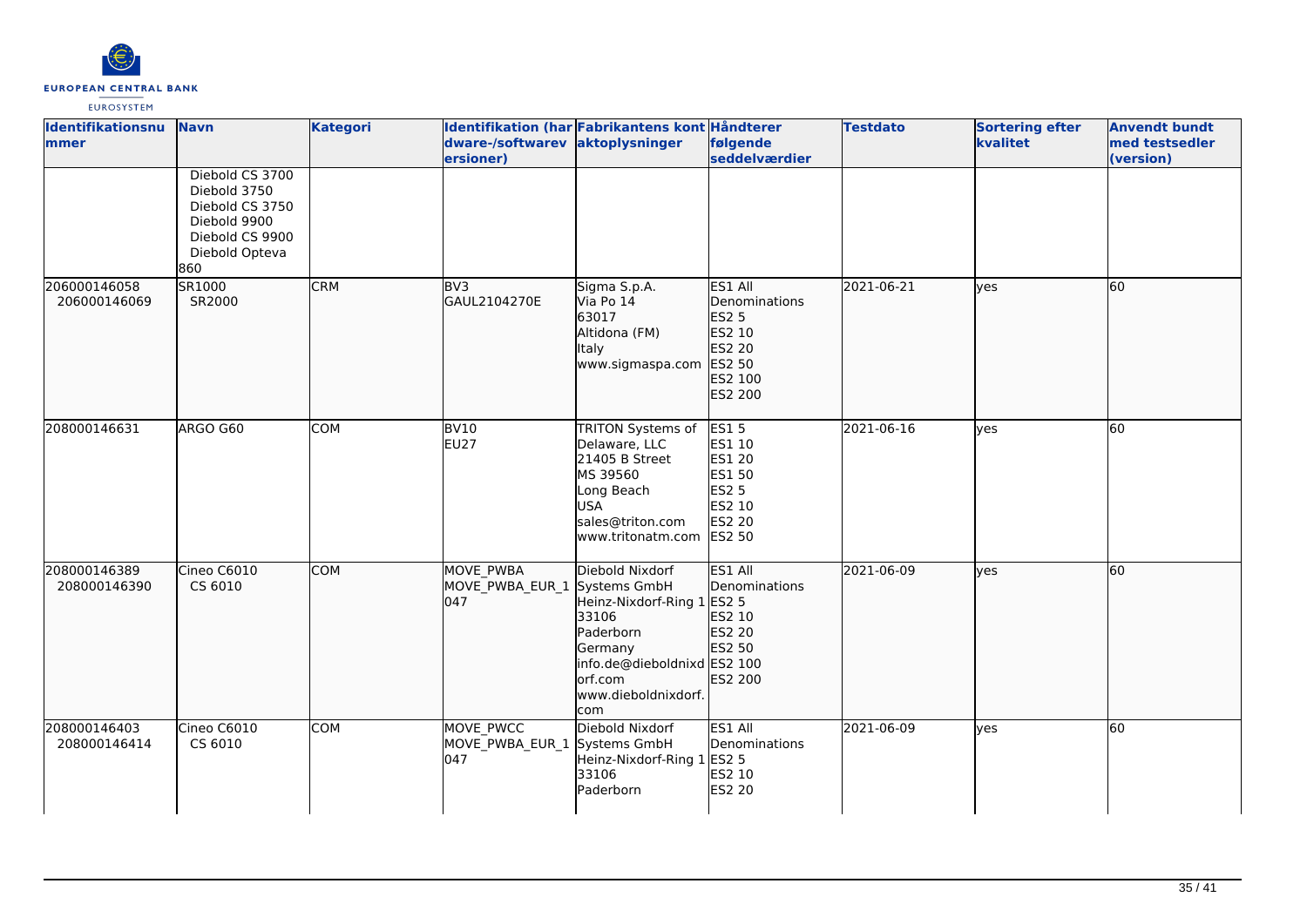

| Identifikationsnu<br>mmer                                                                                                                                                                    | <b>Navn</b>                                                                                                                                                                                                 | <b>Kategori</b> | Identifikation (har Fabrikantens kont Håndterer<br>dware-/softwarev aktoplysninger |                                                                                                                                                         | følgende                                                                              | <b>Testdato</b> | <b>Sortering efter</b><br>kvalitet | <b>Anvendt bundt</b><br>med testsedler |
|----------------------------------------------------------------------------------------------------------------------------------------------------------------------------------------------|-------------------------------------------------------------------------------------------------------------------------------------------------------------------------------------------------------------|-----------------|------------------------------------------------------------------------------------|---------------------------------------------------------------------------------------------------------------------------------------------------------|---------------------------------------------------------------------------------------|-----------------|------------------------------------|----------------------------------------|
|                                                                                                                                                                                              |                                                                                                                                                                                                             |                 | ersioner)                                                                          | Germany<br>info.de@dieboldnixd ES2 100<br>lorf.com<br>www.dieboldnixdorf.                                                                               | <b>seddelværdier</b><br><b>ES2 50</b><br>ES2 200                                      |                 |                                    | (version)                              |
| 206000146070<br>206000146081<br>206000146092<br>206000146105<br>206000146116<br>206000146127<br>206000146138<br>206000146149<br>206000146150<br>206000146161<br>206000146172<br>206000146183 | SelfServ 32<br>Personas 74 M-<br>Series<br>Personas 76 M-<br>lSeries<br>SelfServ 31<br>SelfServ 34<br>SelfServ 36<br>SelfServ 38<br>SelfServ 81<br>SelfServ 82<br>SelfServ 84<br>SelfServ 88<br>SelfServ 91 | <b>CRM</b>      | <b>GBRU</b><br>GBNA with GBVE-II<br>EU0901                                         | com<br><b>NCR Financial</b><br>Solutions Group Ltd<br>3 Fulton Road<br>DD2 4SW Tayside<br>Dundee<br>United Kingdom<br>www.ncr.com                       | ES1 All<br>Denominations<br>ES2 5<br>ES2 10<br>ES2 20<br>ES2 50<br>ES2 100<br>ES2 200 | 2021-06-08      | lves                               | 60                                     |
| 206000146252<br>206000146263<br>206000146274<br>206000146285<br>206000146296<br>206000146309<br>206000146310<br>206000146321<br>206000146332                                                 | DN Series 200<br>CS 4060<br>CS 4560<br>DN Series 250<br>DN Series 400<br>DN Series 405DT<br>DN Series 450<br>DN Series 470<br>DN Series 490                                                                 | <b>CRM</b>      | MOVEm CDAA<br>MOVEm CDAA EUR Systems GmbH<br>1015                                  | Diebold Nixdorf<br>Heinz-Nixdorf-Ring 1 ES2 5<br>33106<br>Paderborn<br>Germany<br>info.de@dieboldnixd ES2 100<br>lorf.com<br>www.dieboldnixdorf.<br>com | ES1 All<br>Denominations<br>ES2 10<br>ES2 20<br>ES2 50<br><b>ES2 200</b>              | 2021-06-08      | <b>l</b> ves                       | 60                                     |
| 206000145912<br>206000145923<br>206000145934<br>206000145945<br>206000145956<br>206000145967<br>206000145978<br>206000145989<br>206000145990<br>206000146003<br>206000146014<br>206000146025 | SelfServ 32<br>Personas 74 M-<br><b>Series</b><br>Personas 76 M-<br>Series<br>SelfServ 31<br>SelfServ 34<br>SelfServ 36<br>SelfServ 38<br>SelfServ 81<br>SelfServ 82<br>SelfServ 84                         | <b>CRM</b>      | <b>GBRU</b><br>GBNA with GBVE<br>EU0901                                            | <b>NCR Financial</b><br>Solutions Group Ltd<br>3 Fulton Road<br>DD2 4SW Tayside<br>Dundee<br>United Kingdom<br>www.ncr.com                              | ES1 All<br>Denominations<br>ES2 5<br>ES2 10<br>ES2 20<br>ES2 50<br>ES2 100<br>ES2 200 | 2021-06-07      | lves                               | 60                                     |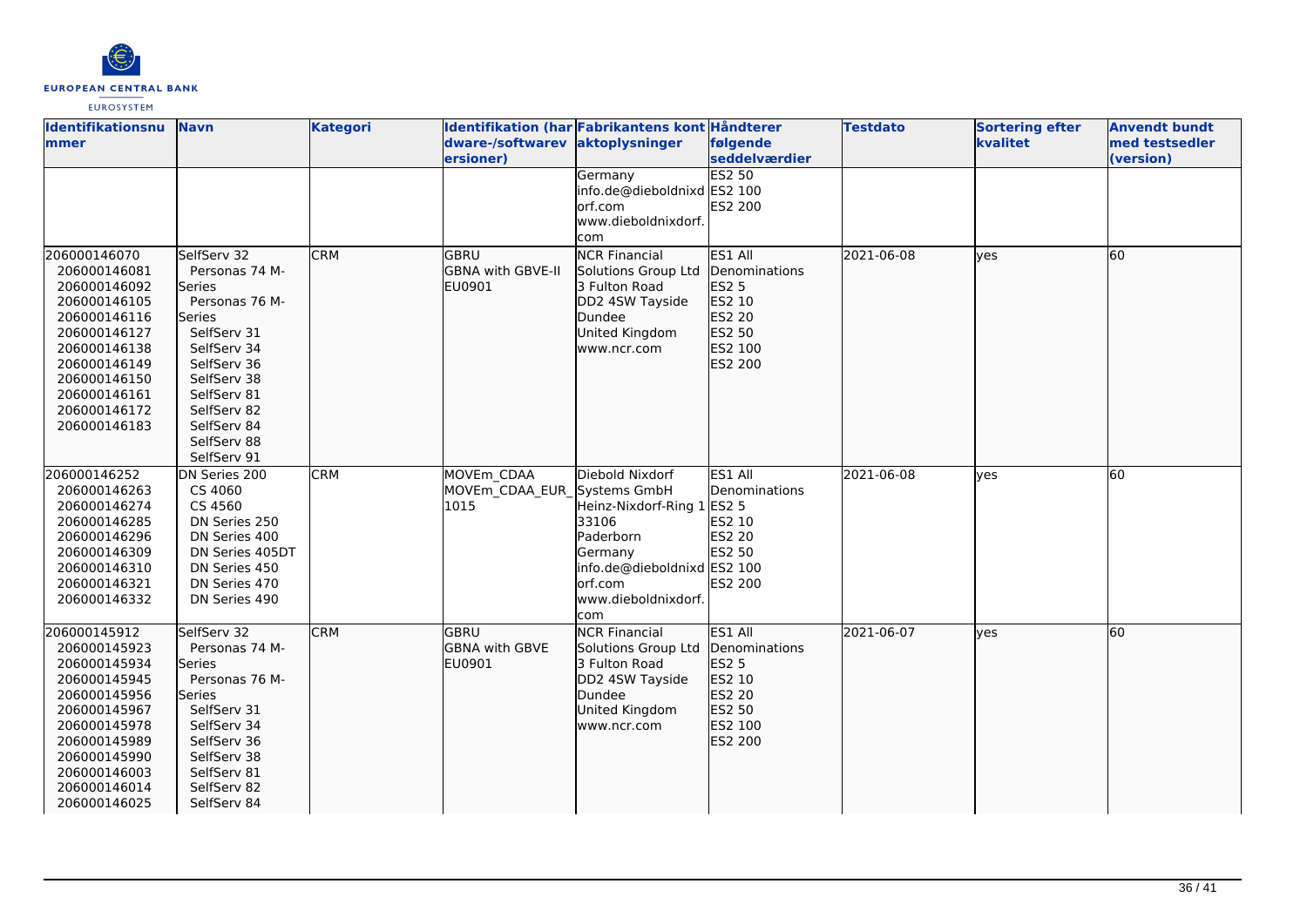

| Identifikationsnu<br><b>mmer</b>             | <b>Navn</b>                         | <b>Kategori</b> | dware-/softwarev<br>ersioner)                            | Identifikation (har Fabrikantens kont Håndterer<br>aktoplysninger                                                                                    | følgende<br>seddelværdier                                                                    | <b>Testdato</b> | <b>Sortering efter</b><br>kvalitet | <b>Anvendt bundt</b><br>med testsedler<br>(version) |
|----------------------------------------------|-------------------------------------|-----------------|----------------------------------------------------------|------------------------------------------------------------------------------------------------------------------------------------------------------|----------------------------------------------------------------------------------------------|-----------------|------------------------------------|-----------------------------------------------------|
|                                              | SelfServ 88<br>SelfServ 91          |                 |                                                          |                                                                                                                                                      |                                                                                              |                 |                                    |                                                     |
| 206000145729<br>206000145730                 | <b>RBG-200</b><br>RZ-200            | <b>CRM</b>      | <b>HVD-200</b><br>0509                                   | <b>Glory Global</b><br>Solutions<br>Thomas-Edison-Platz ES2 5<br>63263<br>Neu-Isenburg<br>Germany<br>www.gloryglobalsolu ES2 200<br>tions.com        | ES1 All<br>Denominations<br>ES2 10<br><b>ES2 20</b><br>ES2 50<br>ES2 100                     | 2021-05-31      | ves                                | 60                                                  |
| 205000129842<br>205000129853                 | Cash Star 5111<br>Cash Star 5110    | <b>CIM</b>      | CashFlow SC series<br>SCNL83<br>523246432_SCN83_<br>EUR1 | Glory Global<br>Solutions<br>Thomas-Edison-Platz ES2 5<br>63263<br>Neu-Isenburg<br>Germany<br>www.gloryglobalsolu ES2 200<br>tions.com               | ES1 All<br>Denominations<br>ES2 10<br>ES2 20<br>ES2 50<br>ES2 100                            | 2021-05-28      | ho                                 | 60                                                  |
| 206000145331                                 | MRX-CIS                             | <b>CRM</b>      | <b>MRX</b><br>V027 0019APR21<br>ME0001 H005F             | <b>JCM Europe GmbH</b><br>Mündelheimer Weg<br>60<br>40472<br>Düsseldorf<br>Germany<br>info@jcmglobal.eu<br>www.jcmglobal.eu                          | ES1 All<br>Denominations<br><b>ES2 5</b><br>ES2 10<br>ES2 20<br>ES2 50<br>ES2 100<br>ES2 200 | 2021-05-28      | yes                                | 60                                                  |
| 206000145126<br>206000145137<br>206000150431 | <b>RBG-200</b><br>RZ-200<br>$G-200$ | <b>CRM</b>      | <b>HVD-210</b><br>0612                                   | <b>Glory Global</b><br><b>Solutions</b><br>Thomas-Edison-Platz ES2 5<br>63263<br>Neu-Isenburg<br>Germany<br>www.gloryglobalsolu ES2 200<br>tions.com | ES1 All<br>Denominations<br>ES2 10<br>ES2 20<br>ES2 50<br>ES2 100                            | 2021-05-21      | <b>l</b> ves                       | 60                                                  |
| 206000145240<br>206000145251                 | <b>RBG-200</b><br>RZ-200            | <b>CRM</b>      | <b>HVD-200</b><br>0612                                   | <b>Glory Global</b><br><b>Solutions</b>                                                                                                              | ES1 All<br>Denominations                                                                     | 2021-05-21      | lyes                               | 60                                                  |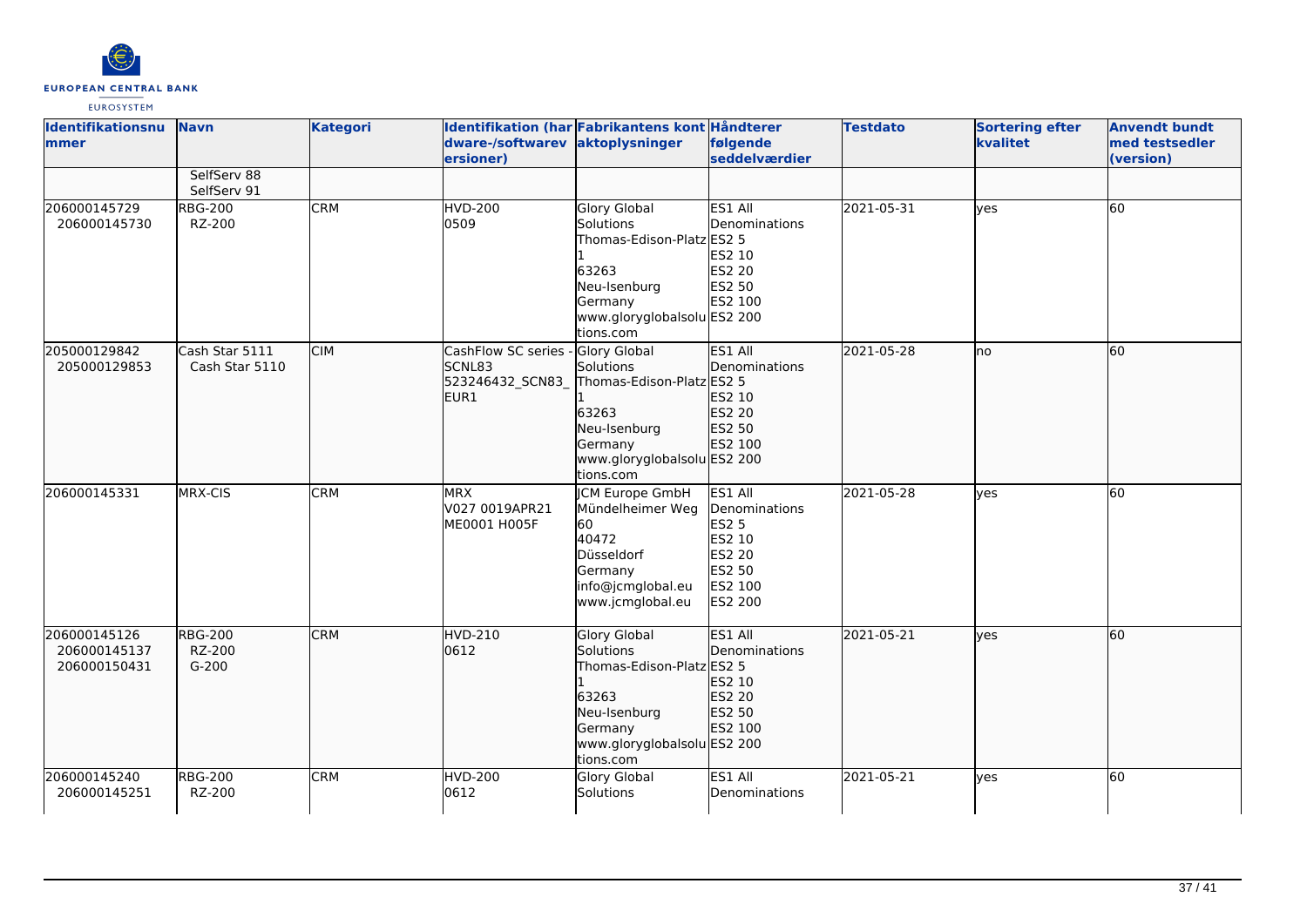

| <b>Identifikationsnu</b> | <b>Navn</b>         | <b>Kategori</b> |                              | Identifikation (har Fabrikantens kont Håndterer |               | <b>Testdato</b> | <b>Sortering efter</b> | <b>Anvendt bundt</b> |
|--------------------------|---------------------|-----------------|------------------------------|-------------------------------------------------|---------------|-----------------|------------------------|----------------------|
| <b>Immer</b>             |                     |                 | dware-/softwarev             | aktoplysninger                                  | følgende      |                 | kvalitet               | med testsedler       |
|                          |                     |                 | ersioner)                    |                                                 | seddelværdier |                 |                        | (version)            |
|                          |                     |                 |                              | Thomas-Edison-Platz ES2 5                       |               |                 |                        |                      |
|                          |                     |                 |                              |                                                 | ES2 10        |                 |                        |                      |
|                          |                     |                 |                              | 63263                                           | <b>ES2 20</b> |                 |                        |                      |
|                          |                     |                 |                              | Neu-Isenburg                                    | ES2 50        |                 |                        |                      |
|                          |                     |                 |                              | Germany                                         | ES2 100       |                 |                        |                      |
|                          |                     |                 |                              | www.gloryglobalsolu ES2 200                     |               |                 |                        |                      |
|                          |                     |                 |                              | tions.com                                       |               |                 |                        |                      |
| 206000131881             | DT-7000H68NL        | <b>CRM</b>      | SNV-001                      | <b>GRG Banking</b>                              | ES1 All       | 2021-05-19      | ves                    | 60                   |
| 206000131892             | DT-7000H68N         |                 | V22004A0A7                   | Equipment Co Ltd                                | Denominations |                 |                        |                      |
| 206000131905             | DT-7000H68NLR       |                 |                              | 9 Kelin Road Science ES2 5                      |               |                 |                        |                      |
| 206000131916             | DT-7000H68NX        |                 |                              | City                                            | ES2 10        |                 |                        |                      |
| 206000131927             | DT-7000P5800        |                 |                              | 510663                                          | ES2 20        |                 |                        |                      |
| 206000131938             | DT-7000P5800L       |                 |                              | Guangzhou, District ES2 50                      |               |                 |                        |                      |
| 206000131949             | DT-7000160-COMB     |                 |                              | Luogang                                         | ES2 100       |                 |                        |                      |
| 206000131950             |                     |                 |                              | China                                           | ES2 200       |                 |                        |                      |
| 206000145488             | Virtual Teller Mach |                 |                              | www.grgbanking.co                               |               |                 |                        |                      |
| 206000145499             | ine(VTM)/Videokasse |                 |                              | m                                               |               |                 |                        |                      |
| 206000145503             | DT-7000160A         |                 |                              |                                                 |               |                 |                        |                      |
| 206000145514             | DT-7000160B         |                 |                              |                                                 |               |                 |                        |                      |
| 206000145525             | DT-7000160NL        |                 |                              |                                                 |               |                 |                        |                      |
| 206000145536             | DT-7000160X         |                 |                              |                                                 |               |                 |                        |                      |
| 206000145547             | DT-7000160XL        |                 |                              |                                                 |               |                 |                        |                      |
| 206000145558             | DT-7000164A         |                 |                              |                                                 |               |                 |                        |                      |
| 206000145569             | DT-7000164B         |                 |                              |                                                 |               |                 |                        |                      |
| 206000145570             | DT-7000164C         |                 |                              |                                                 |               |                 |                        |                      |
| 206000145581             | DT-7000166          |                 |                              |                                                 |               |                 |                        |                      |
| 206000145592             | DT-7000P5800E       |                 |                              |                                                 |               |                 |                        |                      |
|                          | DT-7000P5800L       |                 |                              |                                                 |               |                 |                        |                      |
|                          | DT-7000P5800        |                 |                              |                                                 |               |                 |                        |                      |
| 206000144409             | <b>RBG-200</b>      | <b>CRM</b>      | <b>HVD-210</b>               | Glory Global                                    | ES1 All       | 2021-05-19      | <b>ves</b>             | 60                   |
| 206000144410             | RZ-200              |                 | 6616                         | Solutions                                       | Denominations |                 |                        |                      |
|                          |                     |                 |                              | Thomas-Edison-Platz ES2 5                       |               |                 |                        |                      |
|                          |                     |                 |                              |                                                 | ES2 10        |                 |                        |                      |
|                          |                     |                 |                              | 63263                                           | ES2 20        |                 |                        |                      |
|                          |                     |                 |                              | Neu-Isenburg                                    | ES2 50        |                 |                        |                      |
|                          |                     |                 |                              | Germany                                         | ES2 100       |                 |                        |                      |
|                          |                     |                 |                              | www.gloryglobalsolu ES2 200                     |               |                 |                        |                      |
|                          |                     |                 |                              | tions.com                                       |               |                 |                        |                      |
| 206000144784             | CINEO C4060         | <b>CRM</b>      | MOVE CWCA                    | Diebold Nixdorf                                 | ES1 All       | 2021-05-18      | lyes                   | 60                   |
| 206000144795             | <b>CINEO C4040</b>  |                 | MOVE_CWAA_EUR_1 Systems GmbH |                                                 | Denominations |                 |                        |                      |
| 206000144808             | CS 4040             |                 | 047                          | Heinz-Nixdorf-Ring 1 ES2 5                      |               |                 |                        |                      |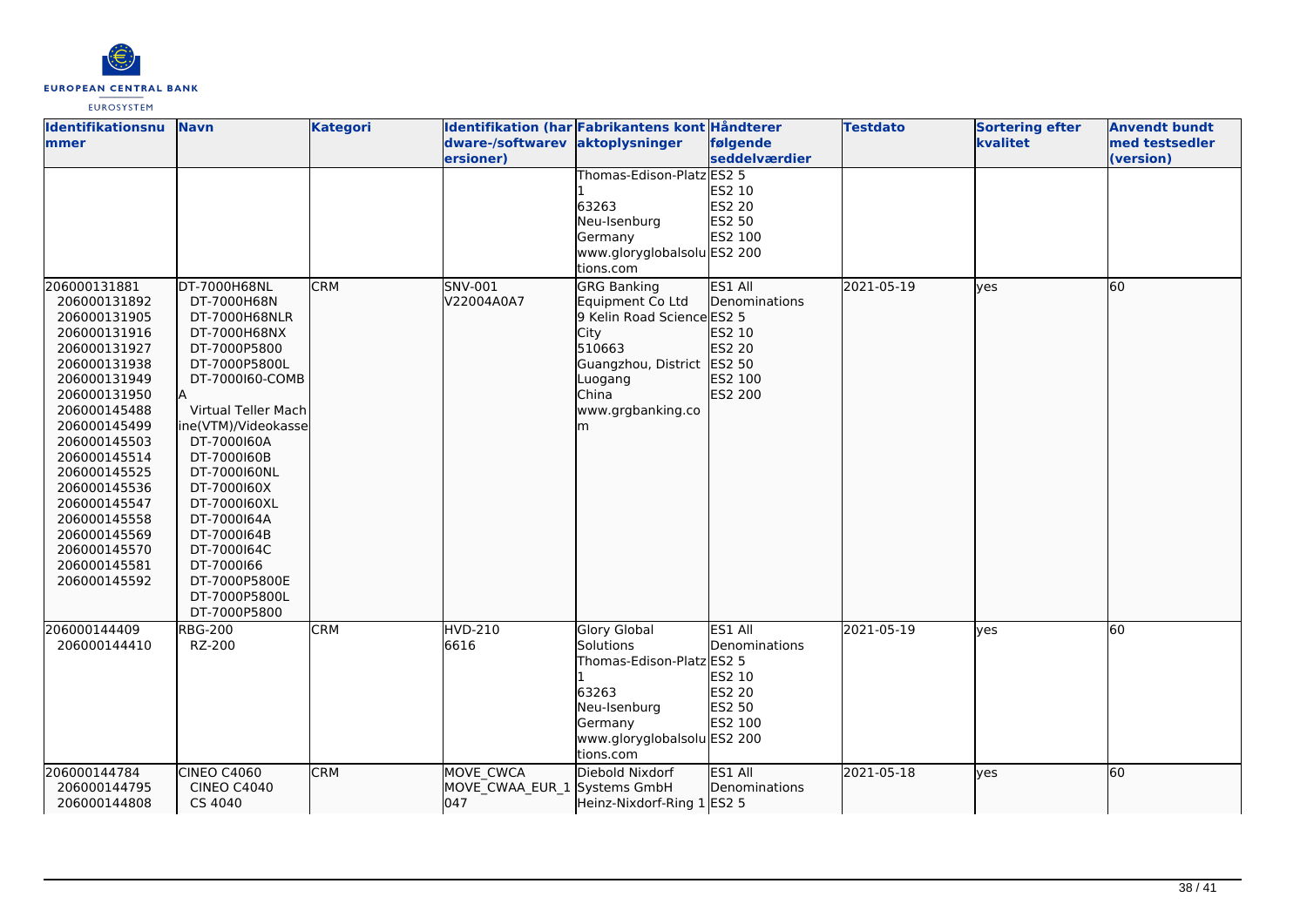

| <b>Identifikationsnu</b>     | <b>Navn</b>                   | <b>Kategori</b> |                                 | Identifikation (har Fabrikantens kont Håndterer |                         | <b>Testdato</b> | <b>Sortering efter</b> | <b>Anvendt bundt</b> |
|------------------------------|-------------------------------|-----------------|---------------------------------|-------------------------------------------------|-------------------------|-----------------|------------------------|----------------------|
| lmmer i                      |                               |                 | dware-/softwarev aktoplysninger |                                                 | følgende                |                 | kvalitet               | med testsedler       |
|                              |                               |                 | ersioner)                       |                                                 | seddelværdier           |                 |                        | (version)            |
| 206000144819                 | CINEO C4080                   |                 |                                 | 33106                                           | <b>ES2 10</b>           |                 |                        |                      |
| 206000144820                 | CS 4080                       |                 |                                 | Paderborn                                       | ES2 20                  |                 |                        |                      |
| 206000144831                 | <b>CINEO C4560</b>            |                 |                                 | Germany                                         | ES2 50                  |                 |                        |                      |
| 206000144842                 | CS 4560                       |                 |                                 | info.de@dieboldnixd ES2 100                     |                         |                 |                        |                      |
| 206000144853                 | <b>CINEO C4580</b>            |                 |                                 | lorf.com                                        | ES2 200                 |                 |                        |                      |
| 206000144864                 | CS 4580                       |                 |                                 | www.dieboldnixdorf.                             |                         |                 |                        |                      |
| 206000144875                 | <b>CINEO C2090</b>            |                 |                                 | com                                             |                         |                 |                        |                      |
| 206000144886                 | CS 2090                       |                 |                                 |                                                 |                         |                 |                        |                      |
| 206000144897                 | <b>CINEO C4090</b>            |                 |                                 |                                                 |                         |                 |                        |                      |
| 206000144900                 | CS 4090                       |                 |                                 |                                                 |                         |                 |                        |                      |
| 206000144911                 | <b>CINEO C2080</b>            |                 |                                 |                                                 |                         |                 |                        |                      |
| 206000144922                 | CS 2080                       |                 |                                 |                                                 |                         |                 |                        |                      |
| 206000144933                 | CINEO C6040                   |                 |                                 |                                                 |                         |                 |                        |                      |
| 206000144944                 | CS 6040                       |                 |                                 |                                                 |                         |                 |                        |                      |
| 206000144955                 | <b>CINEO C6040</b>            |                 |                                 |                                                 |                         |                 |                        |                      |
| 206000144966                 | Compact                       |                 |                                 |                                                 |                         |                 |                        |                      |
| 206000144977                 | CS 6040 Compact               |                 |                                 |                                                 |                         |                 |                        |                      |
| 206000144988                 | <b>CINEO C6030</b>            |                 |                                 |                                                 |                         |                 |                        |                      |
| 206000144999                 | CS 6030                       |                 |                                 |                                                 |                         |                 |                        |                      |
| 206000145002                 | <b>CINEO C6050</b>            |                 |                                 |                                                 |                         |                 |                        |                      |
| 206000145013                 | CS 6050                       |                 |                                 |                                                 |                         |                 |                        |                      |
|                              | CS 4060                       |                 |                                 |                                                 |                         |                 |                        |                      |
| 206000144546                 | CINEO C4060                   | <b>CRM</b>      | MOVE CWAA                       | Diebold Nixdorf                                 | ES1 All                 | 2021-05-17      | lves                   | 60                   |
| 206000144557                 | <b>CINEO C4040</b>            |                 | MOVE_CWAA_EUR_1 Systems GmbH    |                                                 | Denominations           |                 |                        |                      |
| 206000144568                 | CS 4040                       |                 | 047                             | Heinz-Nixdorf-Ring 1 ES2 5                      |                         |                 |                        |                      |
| 206000144579                 | <b>CINEO C4080</b><br>CS 4080 |                 |                                 | 33106<br>Paderborn                              | ES2 10<br><b>ES2 20</b> |                 |                        |                      |
| 206000144580                 |                               |                 |                                 |                                                 | ES2 50                  |                 |                        |                      |
| 206000144591<br>206000144604 | <b>CINEO C4560</b><br>CS 4560 |                 |                                 | Germany<br>info.de@dieboldnixd ES2 100          |                         |                 |                        |                      |
| 206000144615                 | <b>CINEO C4580</b>            |                 |                                 | orf.com                                         | ES2 200                 |                 |                        |                      |
| 206000144626                 | CS 4580                       |                 |                                 | www.dieboldnixdorf.                             |                         |                 |                        |                      |
| 206000144637                 | <b>CINEO C2090</b>            |                 |                                 | com                                             |                         |                 |                        |                      |
| 206000144648                 | CS 2090                       |                 |                                 |                                                 |                         |                 |                        |                      |
| 206000144659                 | <b>CINEO C4090</b>            |                 |                                 |                                                 |                         |                 |                        |                      |
| 206000144660                 | CS 4090                       |                 |                                 |                                                 |                         |                 |                        |                      |
| 206000144671                 | <b>CINEO C2080</b>            |                 |                                 |                                                 |                         |                 |                        |                      |
| 206000144682                 | CS 2080                       |                 |                                 |                                                 |                         |                 |                        |                      |
| 206000144693                 | CINEO C6040                   |                 |                                 |                                                 |                         |                 |                        |                      |
| 206000144706                 | CS 6040                       |                 |                                 |                                                 |                         |                 |                        |                      |
| 206000144717                 | <b>CINEO C6040</b>            |                 |                                 |                                                 |                         |                 |                        |                      |
| 206000144728                 | Compact                       |                 |                                 |                                                 |                         |                 |                        |                      |
|                              |                               |                 |                                 |                                                 |                         |                 |                        |                      |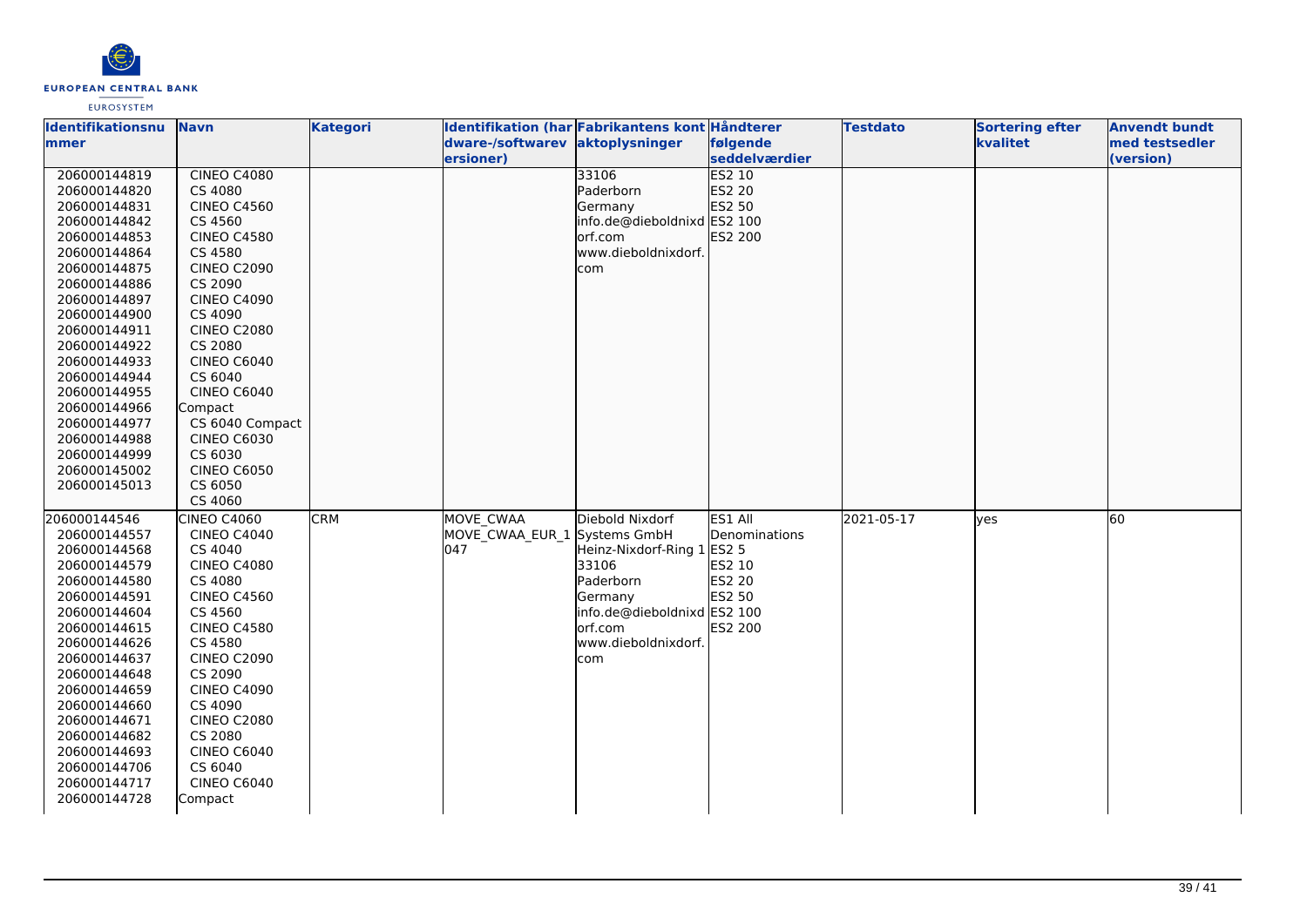

| <b>Identifikationsnu</b><br><b>mmer</b>                                                                                                                                                      | <b>Navn</b>                                                                                                                                                                                                | <b>Kategori</b> | Identifikation (har Fabrikantens kont Håndterer<br>dware-/softwarev aktoplysninger |                                                                                                                                        | følgende                                                                                     | <b>Testdato</b> | <b>Sortering efter</b><br>kvalitet | <b>Anvendt bundt</b><br>med testsedler |
|----------------------------------------------------------------------------------------------------------------------------------------------------------------------------------------------|------------------------------------------------------------------------------------------------------------------------------------------------------------------------------------------------------------|-----------------|------------------------------------------------------------------------------------|----------------------------------------------------------------------------------------------------------------------------------------|----------------------------------------------------------------------------------------------|-----------------|------------------------------------|----------------------------------------|
| 206000144739<br>206000144740<br>206000144751<br>206000144762<br>206000144773                                                                                                                 | CS 6040 Compact<br><b>CINEO C6030</b><br>CS 6030<br><b>CINEO C6050</b><br>CS 6050<br>CS 4060                                                                                                               |                 | ersioner)                                                                          |                                                                                                                                        | seddelværdier                                                                                |                 |                                    | (version)                              |
| 206000145024<br>206000145035                                                                                                                                                                 | <b>RBG-200</b><br>RZ-200                                                                                                                                                                                   | <b>CRM</b>      | HVD-210<br>0509                                                                    | Glory Global<br>Solutions<br>Thomas-Edison-Platz ES2 5<br>63263<br>Neu-Isenburg<br>Germany<br>www.gloryglobalsolu ES2 200<br>tions.com | ES1 All<br>Denominations<br>ES2 10<br>ES2 20<br>ES2 50<br>ES2 100                            | 2021-05-17      | lyes                               | 60                                     |
| 206000143589<br>206000143590<br>206000143603<br>206000143614<br>206000143625<br>206000143636<br>206000143647<br>206000143658<br>206000143669<br>206000143670<br>206000143681<br>206000143692 | SelfServ 32<br>Personas 74 M-<br>Series<br>Personas 76 M-<br>Series<br>SelfServ 31<br>SelfServ 34<br>SelfServ 36<br>SelfServ 38<br>SelfServ 81<br>SelfServ 82<br>SelfServ 84<br>SelfServ 88<br>SelfServ 91 | <b>CRM</b>      | <b>GBRU</b><br>GBNA with GBVE-II<br>EU0899IB                                       | <b>NCR Financial</b><br>Solutions Group Ltd<br>3 Fulton Road<br>DD2 4SW Tayside<br>Dundee<br>United Kingdom<br>www.ncr.com             | ES1 All<br>Denominations<br><b>ES2 5</b><br>ES2 10<br>ES2 20<br>ES2 50<br>ES2 100<br>ES2 200 | 2021-05-06      | lyes                               | $\overline{60}$                        |
| 207000143717<br>207000143728<br>207000143739<br>207000143740<br>207000143751<br>207000143762<br>207000143773<br>207000143784<br>207000143795<br>207000143808                                 | SelfServ 34<br>SelfServ 31<br>SelfServ 32<br>SelfServ 36<br>SelfServ 38<br>SelfServ 91<br>SelfServ 81<br>SelfServ 82<br>SelfServ 84<br>SelfServ 88                                                         | <b>CCM</b>      | EUR-IBVM-CN-15N 1 NCR Financial                                                    | Solutions Group Ltd<br>3 Fulton Road<br>DD2 4SW Tayside<br>Dundee<br>United Kingdom<br>www.ncr.com                                     | ES1 All<br>Denominations<br>ES2 5<br>ES2 10<br><b>ES2 20</b><br>ES2 50<br>ES2 100<br>ES2 200 | 2021-05-06      | lno                                | 60                                     |
| 206000143442                                                                                                                                                                                 | SelfServ 32                                                                                                                                                                                                | <b>CRM</b>      | GBRU                                                                               | <b>NCR Financial</b>                                                                                                                   | ES1 All                                                                                      | 2021-05-05      | ves                                | 60                                     |